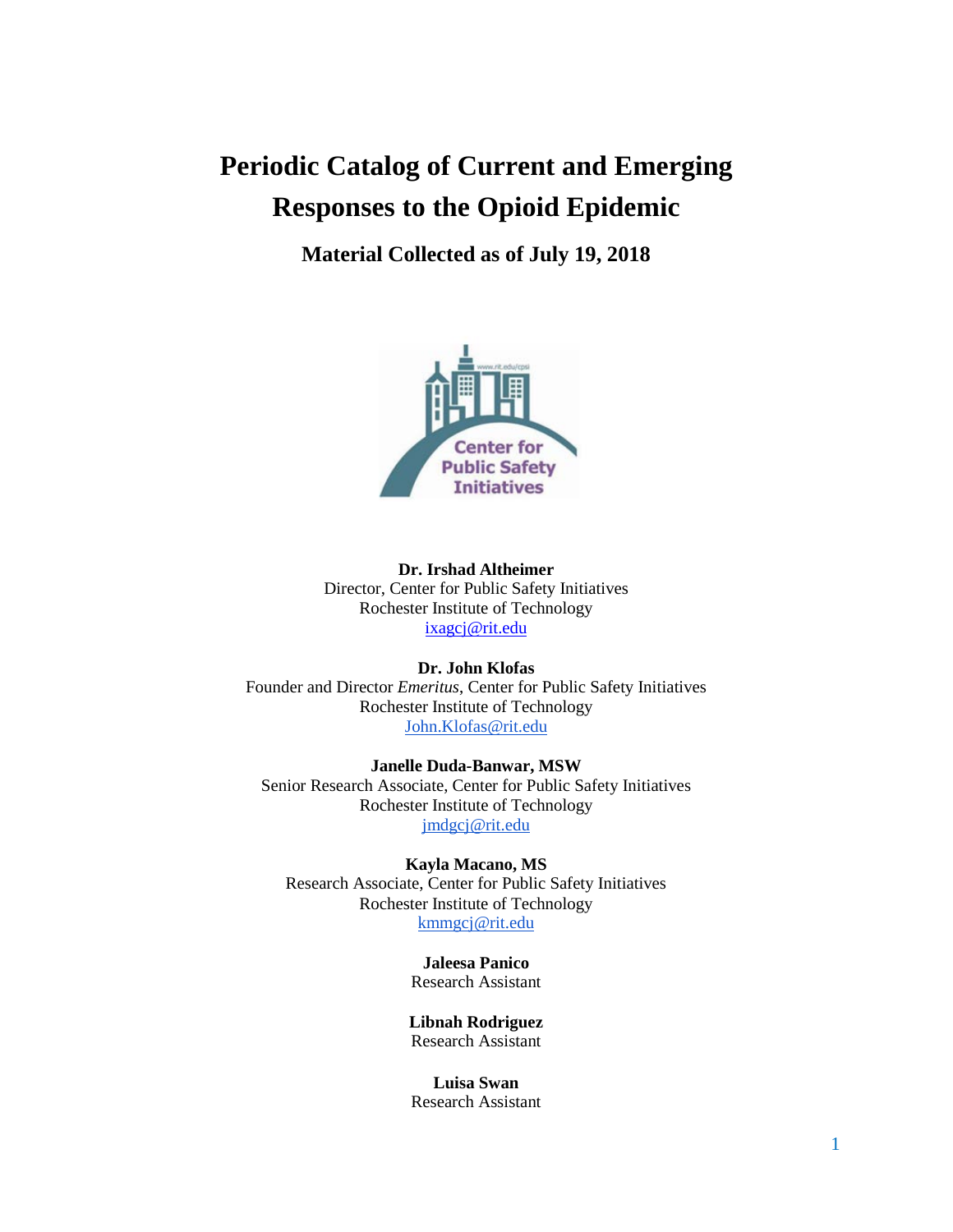# **Introduction**

This catalog is intended to be a continuous, ongoing, working document. The goal of this document is to create a directory that catalogues programs, approaches, and interventions to respond to the opioid epidemic. The entries include responses that are local, national, and even international. We believe that this document can help to provide a concise listing of programs we have come across, but we also know there are many others out there that should be included. Inclusion in the document does not represent endorsement of the program, approach, or intervention; this is just an attempt to organize efforts across the country.

The entries are meant to be summaries, not reviews of the programs. Some reviews of the programs can be found at https://crimesolutions.gov/. Interventions are in single categories and are meant to be mutually exclusive for now, but we may modify this in the future. We did our best to categorize the programs, but there may be some cases where they should be recategorized, so please let us know if you have any recommendations.

Whenever a program clearly targets the Latino population, we indicate this by the following: "(Note: Latino Population)" below the program title. This is a way to quickly identify approaches that have been used with the Latino population. This does not mean that other approaches will not work, but simply that these focus on this specific population.

A final note that this is in no way and exhaustive listing of what is being done to address the opioid crisis. This is most clearly seen in the **Local to Rochester** section. We would like to receive information on what you know about what is going on in Rochester to address the epidemic. This is a starting point, which we think can be helpful.

We want your input. Thank you!

**Please send any additional programs, interventions and suggestions to Janelle Duda-Banwar [\(jmdgcj@rit.edu\)](mailto:jmdgcj@rit.edu) or Kayla Macano [\(kmmgcj@rit.edu\)](mailto:kmmgcj@rit.edu).**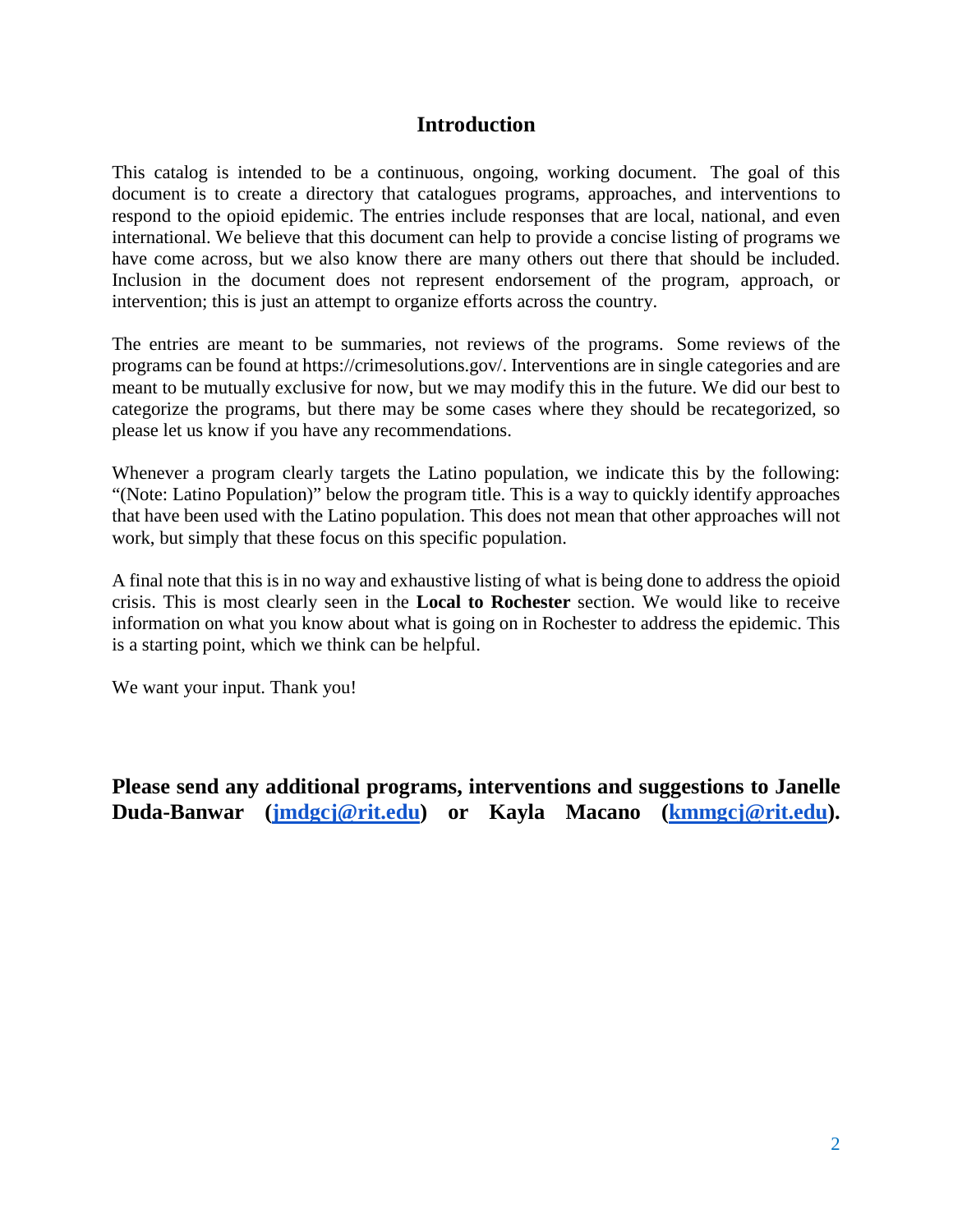# **Contents**

| Surgeon General's Advisory on Naloxone and Opioid Overdose  13                       |  |
|--------------------------------------------------------------------------------------|--|
|                                                                                      |  |
|                                                                                      |  |
|                                                                                      |  |
|                                                                                      |  |
|                                                                                      |  |
|                                                                                      |  |
|                                                                                      |  |
|                                                                                      |  |
|                                                                                      |  |
|                                                                                      |  |
|                                                                                      |  |
|                                                                                      |  |
|                                                                                      |  |
|                                                                                      |  |
|                                                                                      |  |
|                                                                                      |  |
| Researchers, Public Health, and Police Surveilling Drug Sellers, Connecting Users to |  |
| Portland's Neighborhood Involvement Locations (NI-Loc) Project 17                    |  |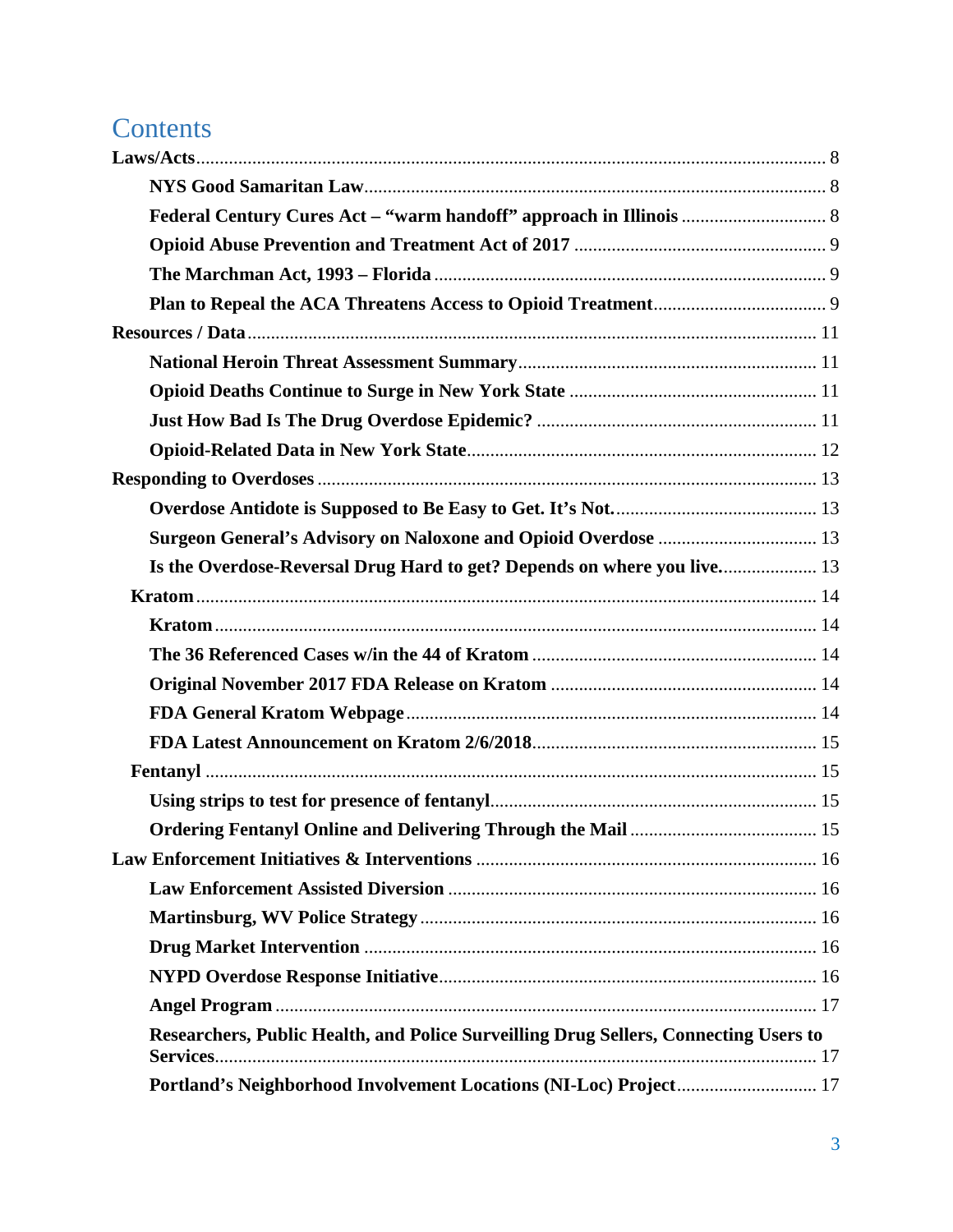| Program Profile: Drug Market Analysis Program (Jersey City, NJ)  18               |  |
|-----------------------------------------------------------------------------------|--|
| <b>Improving The Management of Rental Properties With Drug Problems 18</b>        |  |
| Cleveland Police's Specialized Opioid Unit Now a National Model 18                |  |
|                                                                                   |  |
| Longmont Police Take New Approach to Mental Health, Substance Abuse Calls  19     |  |
|                                                                                   |  |
|                                                                                   |  |
|                                                                                   |  |
|                                                                                   |  |
|                                                                                   |  |
|                                                                                   |  |
| The Controversy Over Charging Drug Dealers With Murder After Overdoses 22         |  |
| An Overdose Death Is Not Murder: Why Drug-Induced Homicide Laws Are               |  |
|                                                                                   |  |
|                                                                                   |  |
|                                                                                   |  |
| In our nation's opioid epidemic, Pennsylvania could find a fix using medical      |  |
| Governor Cuomo Awards More Than \$4 Million to Expand Access to Substance         |  |
|                                                                                   |  |
|                                                                                   |  |
|                                                                                   |  |
|                                                                                   |  |
|                                                                                   |  |
|                                                                                   |  |
|                                                                                   |  |
|                                                                                   |  |
|                                                                                   |  |
| Medicaid Shift from Set Grant Funding for Treatment to Pay Per Client in Maryland |  |
|                                                                                   |  |
|                                                                                   |  |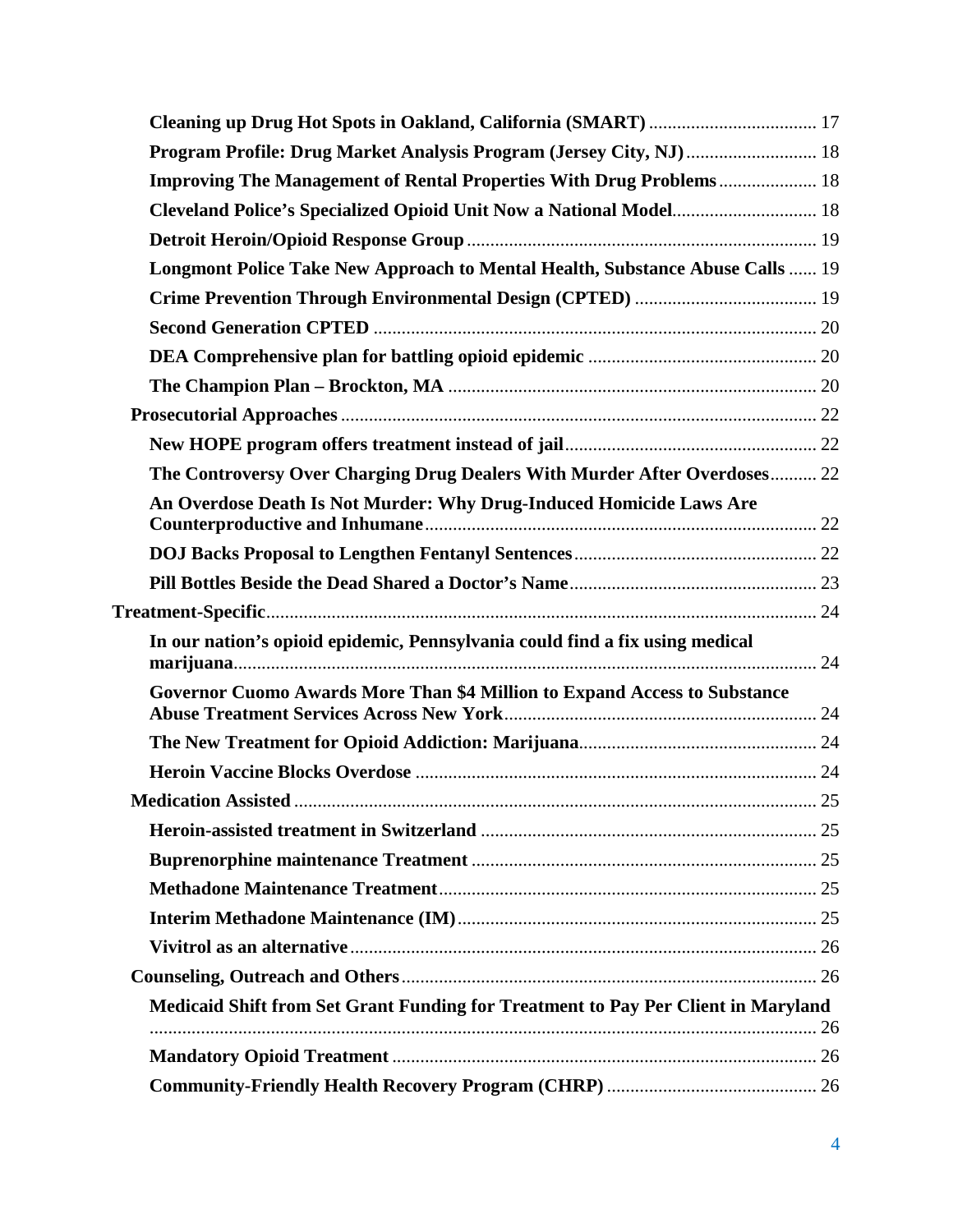| Nar-Anon Family Groups -- A 12-Step Program for Families & Friends of Addicts 27 |  |
|----------------------------------------------------------------------------------|--|
|                                                                                  |  |
|                                                                                  |  |
| Former Heroin or Opioid Addicts responding to ED rooms with OD Victims  28       |  |
| Prize-Based Incentive Contingency Management for Substance Abusers 28            |  |
|                                                                                  |  |
|                                                                                  |  |
|                                                                                  |  |
|                                                                                  |  |
|                                                                                  |  |
|                                                                                  |  |
|                                                                                  |  |
| La Mancha Negra: Substance Abuse, Violence, and Sexual Risks Among Hispanic      |  |
| ER Reduces Opioid Use By More Than Half With Dry Needles, Laughing Gas  31       |  |
|                                                                                  |  |
|                                                                                  |  |
|                                                                                  |  |
|                                                                                  |  |
|                                                                                  |  |
|                                                                                  |  |
|                                                                                  |  |
|                                                                                  |  |
|                                                                                  |  |
|                                                                                  |  |
|                                                                                  |  |
| Mom: 'It's murder' when loved one dies after using adulterated street drugs  34  |  |
|                                                                                  |  |
|                                                                                  |  |
|                                                                                  |  |
|                                                                                  |  |
|                                                                                  |  |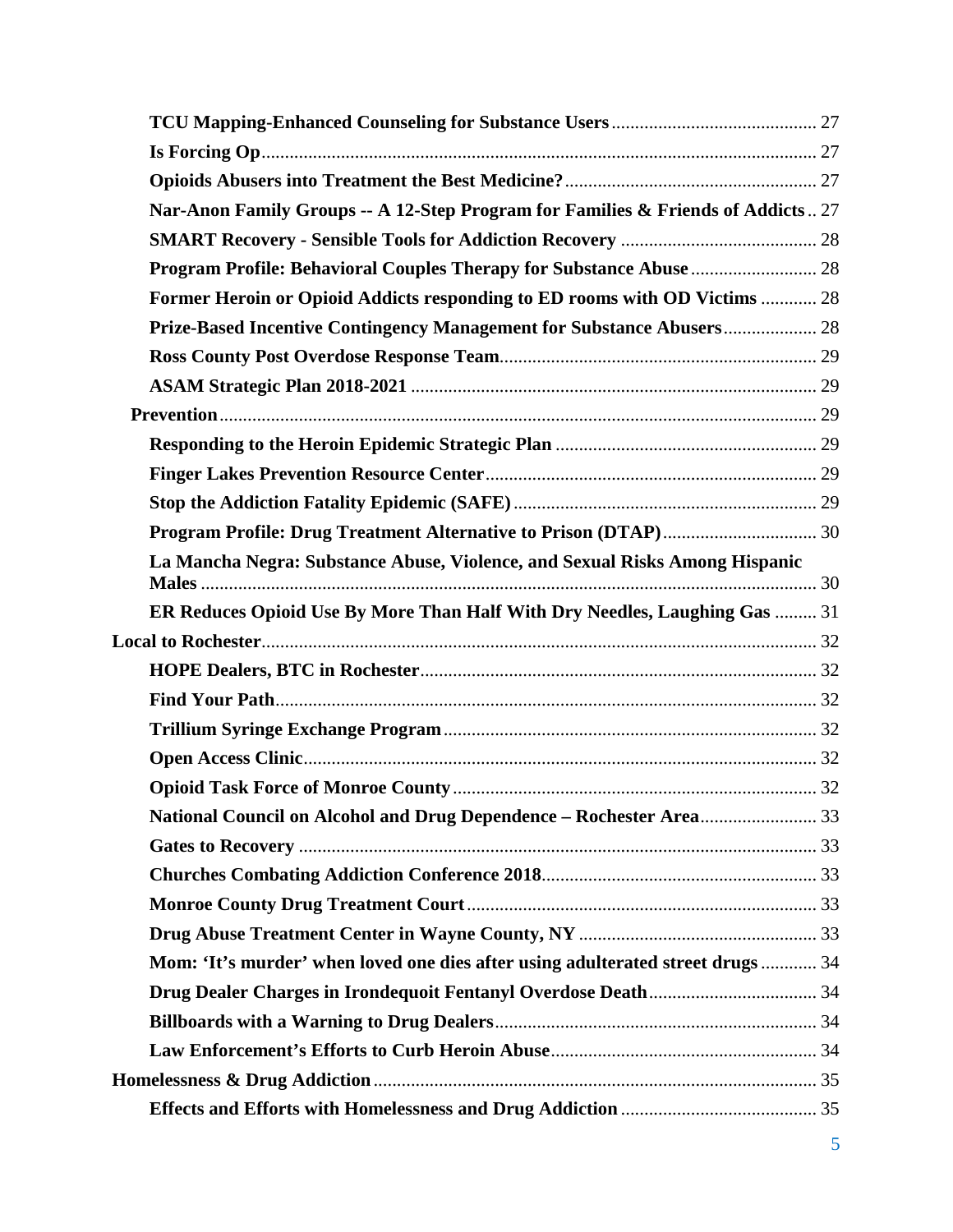| Provide Buprenorphine Treatment at Syringe Exchange Programs in NYC 36         |  |
|--------------------------------------------------------------------------------|--|
|                                                                                |  |
|                                                                                |  |
|                                                                                |  |
|                                                                                |  |
|                                                                                |  |
|                                                                                |  |
|                                                                                |  |
|                                                                                |  |
|                                                                                |  |
|                                                                                |  |
|                                                                                |  |
| Offering Inmates Additional Treatment Resulted in Reductions in OD Deaths  39  |  |
|                                                                                |  |
|                                                                                |  |
|                                                                                |  |
| Random Drug Testing with Immediate Results and Immediate Sanctions  40         |  |
|                                                                                |  |
| Program Profile: Hawaii Opportunity Probation with Enforcement (HOPE) 40       |  |
|                                                                                |  |
|                                                                                |  |
|                                                                                |  |
|                                                                                |  |
|                                                                                |  |
|                                                                                |  |
| Program Profile: Hillsborough County (FL) Family Dependency Treatment Court 42 |  |
|                                                                                |  |
|                                                                                |  |
|                                                                                |  |
| SAM (Solution, Action, Mentorship) Program for Adolescent Girls 43             |  |
|                                                                                |  |
|                                                                                |  |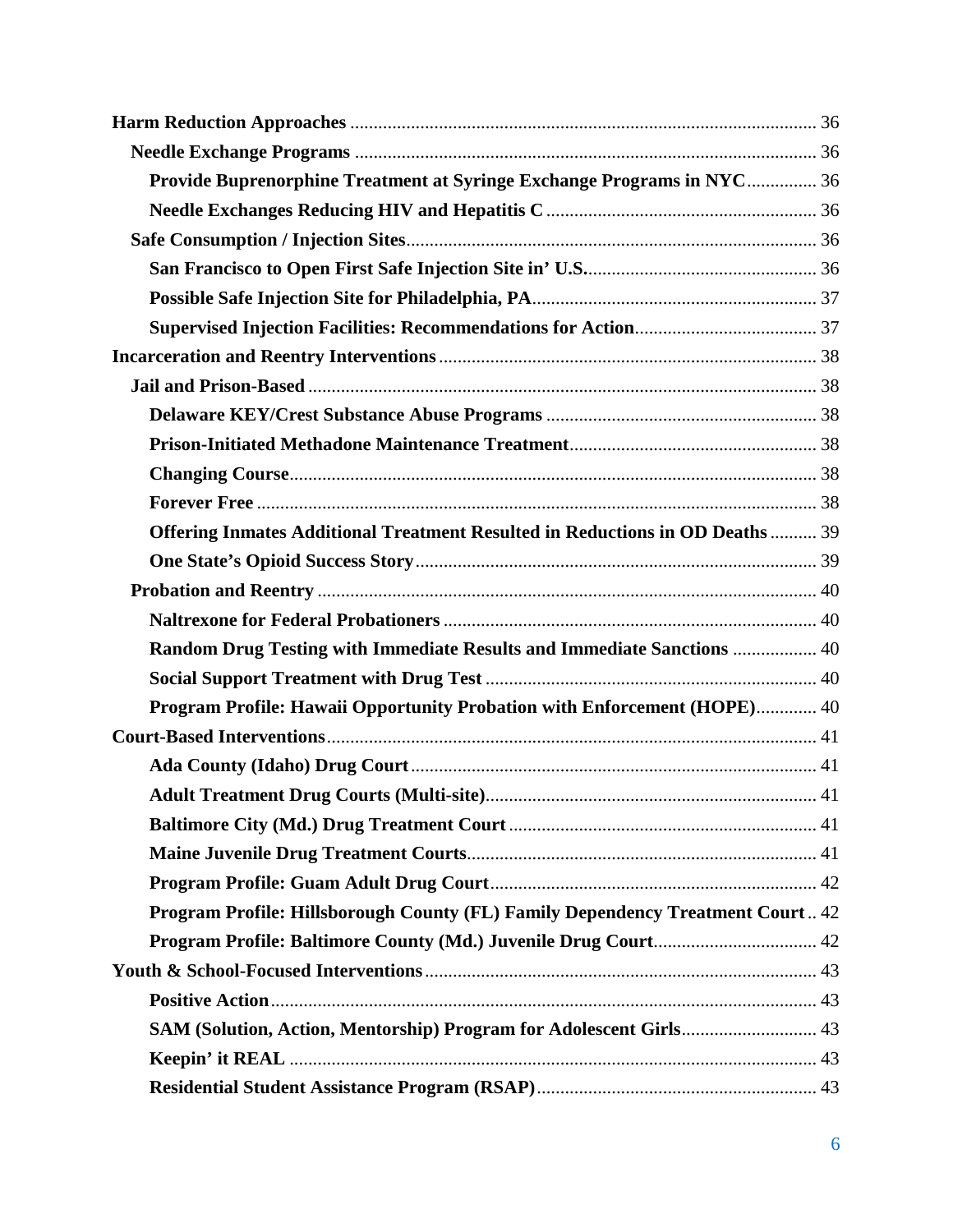| Neighborhood Enrichment with Vision Involving Services, Treatment, and               |  |
|--------------------------------------------------------------------------------------|--|
|                                                                                      |  |
|                                                                                      |  |
| Program Profile: Ecologically Based Family Therapy (EBFT) for Substance-Abusing      |  |
| A Review of the Role of Social Support Systems in the Drug Use Behavior of Hispanics |  |
|                                                                                      |  |
|                                                                                      |  |
| A Restaurant Takes on the Opioid Crisis, One Worker at a Time  47                    |  |
| <b>PROmoting School-Community-University Partnerships to Enhance Resilience</b>      |  |
| Business Improvement Districts (BIDs), Los Angeles (Calif.) & Philadelphia (Pa.)  47 |  |
|                                                                                      |  |
|                                                                                      |  |
|                                                                                      |  |
|                                                                                      |  |
|                                                                                      |  |
|                                                                                      |  |
|                                                                                      |  |
|                                                                                      |  |
|                                                                                      |  |
|                                                                                      |  |
|                                                                                      |  |
|                                                                                      |  |
|                                                                                      |  |
|                                                                                      |  |
|                                                                                      |  |
|                                                                                      |  |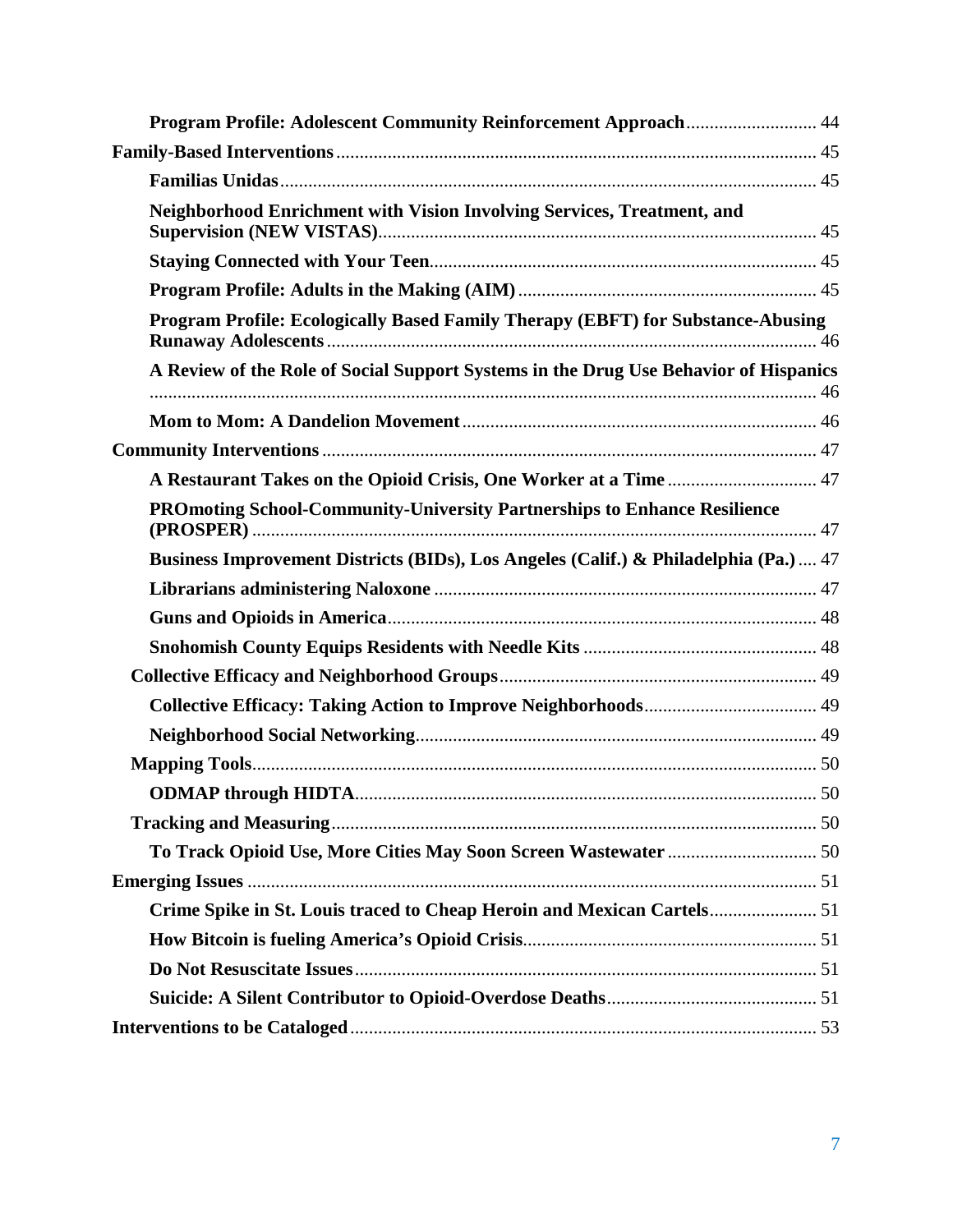# **Laws/Acts**

# <span id="page-7-1"></span><span id="page-7-0"></span>**NYS Good Samaritan Law**

Actual language on card provided in naloxone administration kit received from Clinton Family Health Center in November 2017. The card is from the NYS Department of Health. Other logos on the card include: OASAS, NYS Nurses Association, Drug Policy Alliance, and Long Island Council on Alcoholism and Drug Dependence.

The following is on the inside of the card:

"New York's new "911 Good Samaritan" law provides protections from charge and prosecution for drug and alcohol possession for the victim and those who seek help during an overdose."

This is on the back of the card:

"New York's new "911 Good Samaritan" law protects you even if you shared drugs with others or possess paraphernalia. The protections do not extend to outstanding warrants, probation, or parole violations, drug sales, and other non-drug crimes."

When retrieved information on the Good Samaritan Law on NYS DOH, [\(https://www.health.ny.gov/publications/0139.pdf](https://www.health.ny.gov/publications/0139.pdf) ), there was some additional information:

The law DOES NOT protect YOU from the following:

- A1 felony possession of a controlled substance (8 ounces or more);
- Sale or intent to sell controlled substances;
- Open warrants for your arrest; and
- Violation of probation or parole.

The law DOES protect YOU from the following:

- Possessing controlled substances up to and including A2 felony offenses (anything under 8 ounces);
- Possessing alcohol, where underage drinking is involved;
- Possessing marijuana (any quantity);
- Possessing drug paraphernalia; and
- Sharing drugs

What if I am accused of selling drugs?

- Calling 911 can be used in your defense when the charge is less than an A2 felony as long as you don't have a prior conviction for an A1, A2, or B drug felony sales or attempted sales offense.
- Calling 911 can be a factor in reducing the length of a prison sentence for A1 and A2 felony convictions.

# <span id="page-7-2"></span>**Federal Century Cures Act – "warm handoff" approach in Illinois**

This hospital-based program is comprised of a three-person team that meets with any patient struggling with opioids addiction at the hospital who is willing to meet with them. The program is funded by the  $21<sup>s</sup>$ Cures Act and early research has shown that warm handoffs decrease the chance of relapse (no citation of this statement in the article). This program is at St. Anthony in Chicago along with eight other hospitals (in the area?) The team works closely with the patients in the hospital to then get them linked to treatment and/or services before they leave the hospital.

[http://www.chicagotribune.com/news/sns-bc-us-med--overcoming-opioids-hard-cases-20171204](http://www.chicagotribune.com/news/sns-bc-us-med--overcoming-opioids-hard-cases-20171204-story.html) [story.html](http://www.chicagotribune.com/news/sns-bc-us-med--overcoming-opioids-hard-cases-20171204-story.html)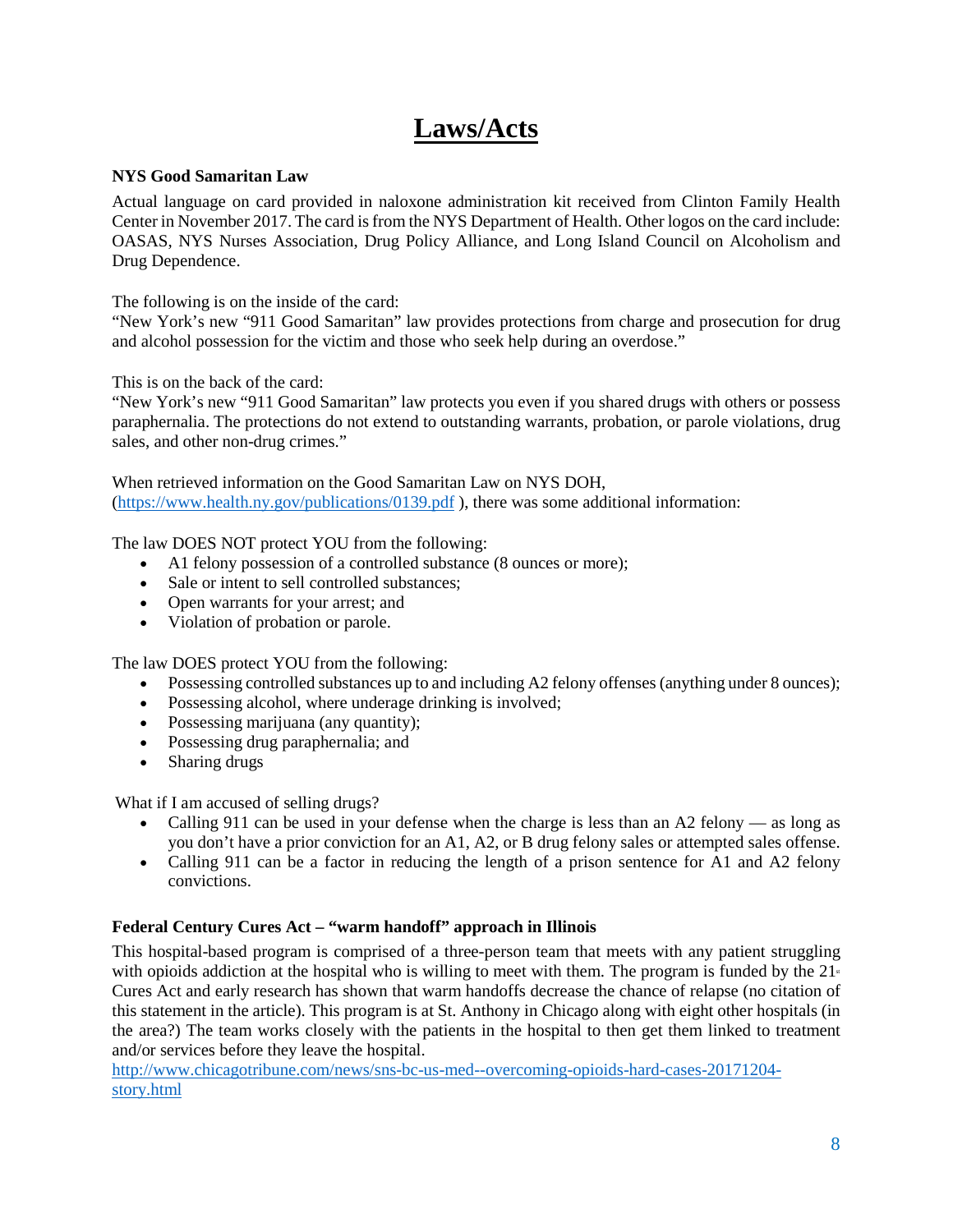#### <span id="page-8-0"></span>**Opioid Abuse Prevention and Treatment Act of 2017**

This is a description to the Opioid Abuse Prevention and Treatment Act of 2017 which was introduced to Congress on February  $9^{\circ}$ , 2017. This bill proposes to "develop a peer reviewed process" that promises to investigate any suspicious or inappropriate prescribing and unusual dispensing patterns concerning any drugs that have the potential to be abused and addictive. This will be done by requiring the Department of Health and Human Services to award grants to states. This bill also requires the US Health & Human Services to grant programs that can facilitate training for health care providers. This is to treat patients that can potentially abuse drugs. This will also fund programs that can educate health profession boards or state agencies to educate others in the field of safe prescribing. Through this bill, the Health Resources and Services Administration is required to evaluate the health professions boards, increasing the authority of providers that can prescribe these drugs. Registered practitioners are also required to screen patients before prescribing the drugs to prevent drug abuse. The Food and Drug Administration is also in charge of considering whether or not naloxone should be accessed without a prescription. HHS must encourage states or local government to have sites available for disposal of opiates. Lastly, the Government Accountability Office is essentially in charge of reviewing any faulty federal opioid abuse activities. <https://www.congress.gov/bill/115th-congress/house-bill/993>

<span id="page-8-1"></span>

# **The Marchman Act, 1993 – Florida**

- 1. This act allows family or medical personnel to involuntarily commit a drug user to treatment. The Florida Legislature studied different issues on the use and abuse of alcohol and other drugs, and came up with these major findings:
- 2. Major health problem, disturbing consequences; it is a disease; requires specialized intervention and treatment
- 3. Continuum of accessible and quality prevention, intervention, and treatment
- 4. Adequate provision for specialized needs, without discrimination, for a full continuum of care within resources available
- 5. Discourage abuse by promoting healthy lifestyles and drug-free school, workplaces and communities
- 6. Programs need evaluation efforts, administrative support and quality assurance strategies
- 7. Cooperation of departmental programs in addressing needs and meeting goals
- 8. Provide alternatives to incarceration by encouraging referrals to services
- 9. Provide better substance abuse services in correctional systems, this will allow better adjustments to society's conditions upon release
- 10. Assist individuals with substance abuse problems through health and rehabilitative services to relieve police, courts, corrections, etc. and not let the burden interfere with maintaining safety and order
- 11. Coordinate and establish a framework for substance abuse services

<https://www.dcf.state.fl.us/programs/samh/SubstanceAbuse/marchman/marchmanacthand03p.pdf> [http://www.governing.com/topics/health-human-services/sl-opioid-treatment-coercion-florida](http://www.governing.com/topics/health-human-services/sl-opioid-treatment-coercion-florida-states.html?utm_term=Is%20Forcing%20Opioid%20Abusers%20Into%20Treatment%20the%20Best%20Medicine%20One%20State%20Thinks%20So.&utm_campaign=The%20Homeless-Campus%20Concept%20Catches%20On&utm_content=email&utm_source=Act-On+Software&utm_medium=email)[states.html?utm\\_term=Is%20Forcing%20Opioid%20Abusers%20Into%20Treatment%20the%20Best%20](http://www.governing.com/topics/health-human-services/sl-opioid-treatment-coercion-florida-states.html?utm_term=Is%20Forcing%20Opioid%20Abusers%20Into%20Treatment%20the%20Best%20Medicine%20One%20State%20Thinks%20So.&utm_campaign=The%20Homeless-Campus%20Concept%20Catches%20On&utm_content=email&utm_source=Act-On+Software&utm_medium=email) [Medicine%20One%20State%20Thinks%20So.&utm\\_campaign=The%20Homeless-](http://www.governing.com/topics/health-human-services/sl-opioid-treatment-coercion-florida-states.html?utm_term=Is%20Forcing%20Opioid%20Abusers%20Into%20Treatment%20the%20Best%20Medicine%20One%20State%20Thinks%20So.&utm_campaign=The%20Homeless-Campus%20Concept%20Catches%20On&utm_content=email&utm_source=Act-On+Software&utm_medium=email)[Campus%20Concept%20Catches%20On&utm\\_content=email&utm\\_source=Act-](http://www.governing.com/topics/health-human-services/sl-opioid-treatment-coercion-florida-states.html?utm_term=Is%20Forcing%20Opioid%20Abusers%20Into%20Treatment%20the%20Best%20Medicine%20One%20State%20Thinks%20So.&utm_campaign=The%20Homeless-Campus%20Concept%20Catches%20On&utm_content=email&utm_source=Act-On+Software&utm_medium=email)[On+Software&utm\\_medium=email](http://www.governing.com/topics/health-human-services/sl-opioid-treatment-coercion-florida-states.html?utm_term=Is%20Forcing%20Opioid%20Abusers%20Into%20Treatment%20the%20Best%20Medicine%20One%20State%20Thinks%20So.&utm_campaign=The%20Homeless-Campus%20Concept%20Catches%20On&utm_content=email&utm_source=Act-On+Software&utm_medium=email)

# <span id="page-8-2"></span>**Plan to Repeal the ACA Threatens Access to Opioid Treatment**

This article written by PLOS Medicine outlines a number of very negative consequences that will occur if the proposed severe cuts to Medicaid are followed through while replacing the Obama Affordable Care Act. Currently, about 1/3 of those with substance use disorder in treatment rely on Medicaid. However,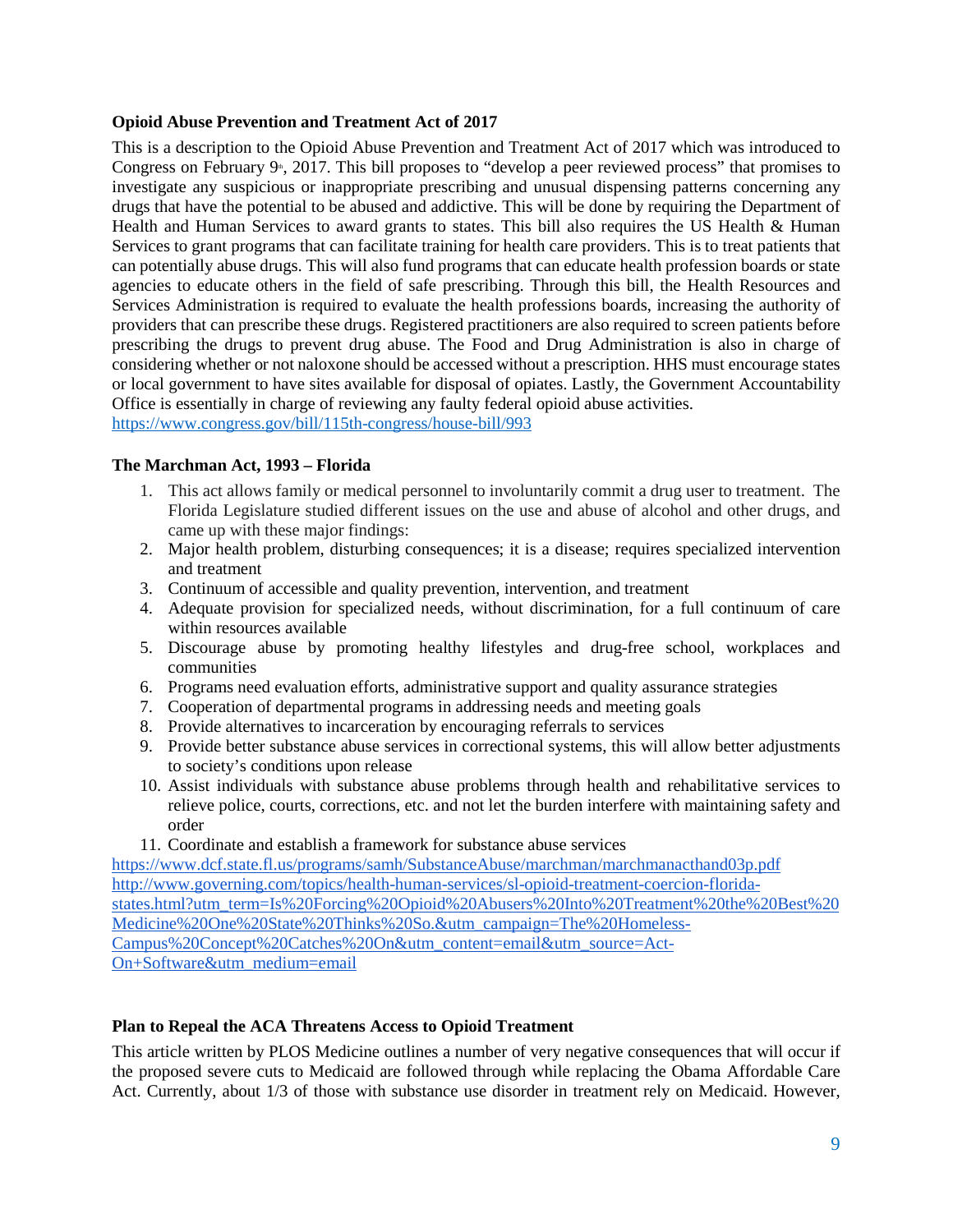with the intended Medicaid cuts, this is predicted to decrease dramatically. The consequences of making these cuts will weaken or eliminate the requirement that insurance plans cover "essential health benefits" which traditionally covers this type of treatment, cause naloxone to no longer be available for discounted prices (with its sticker price ranging from \$100-\$4,500), allow states to deny any coverage to those with "pre-existing conditions" which includes opioid use disorder (OUD).

One version of the bill attempts to 'help' with these cuts by setting \$45 billion aside for OUD treatment. The article quotes an estimate that shows the cover cost for all that is being cut will cost #183 billion over the next ten years, and this is only for those who are at or below 200% of the Federal poverty line.

Further future consequences and major concerns caused by these cuts are discussed. These include the lack of treatment for pregnant women who can give birth to babies with neonatal abstinence syndrome, children's increased probability of developing OUD themselves when growing up in a home with parents of OUD, and OUD-related incarceration.

[http://blogs.plos.org/speakingofmedicine/2017/07/27/impact-of-affordable-care-act-repeal-on-americas](http://blogs.plos.org/speakingofmedicine/2017/07/27/impact-of-affordable-care-act-repeal-on-americas-opioid-epidemic/)[opioid-epidemic/](http://blogs.plos.org/speakingofmedicine/2017/07/27/impact-of-affordable-care-act-repeal-on-americas-opioid-epidemic/)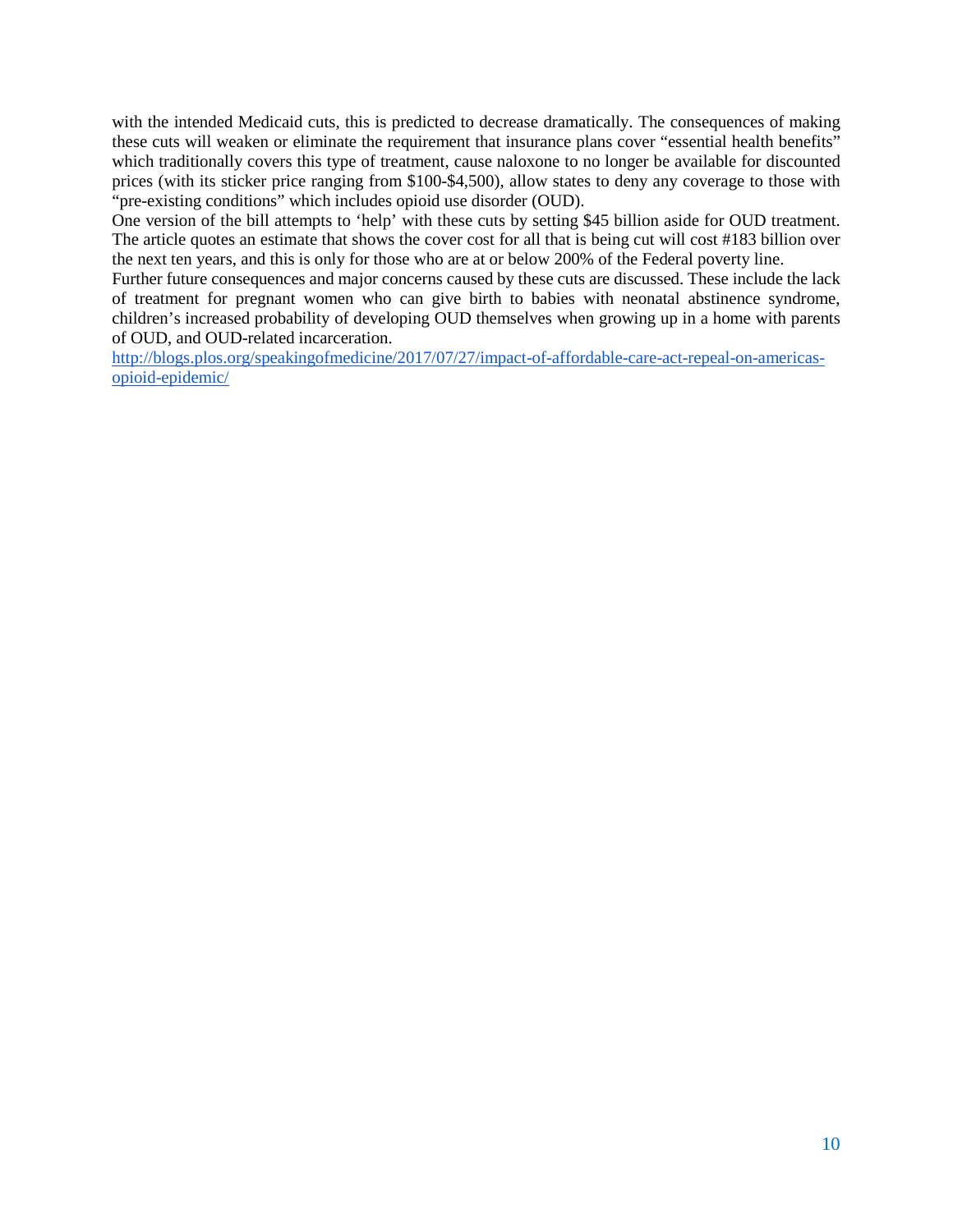# **Resources / Data**

#### <span id="page-10-1"></span><span id="page-10-0"></span>**National Heroin Threat Assessment Summary**

This is an Intelligence Report generated by the Drug Enforcement Administration (DEA). There has been an increased threat posed by heroin since 2007. It is available in larger quantities, used by more people, and has subsequently caused more overdoses and overdose deaths. "The heroin threat is particularly high in the Northeast and Midwest areas of the United States. According to the 2016 National Drug Threat Survey (NDTS), 45 percent of respondents reported heroin was the greatest drug threat in their area; more than for any other drug. Since 2007, the percentage of NDTS respondents reporting heroin as the greatest threat has steadily grown, from 8 percent in 2007 to 45 percent in 2016" (p. 2-3). This report shares data on various topics related to heroin, such as the amount of heroin seized by the DEA since 2010, number of arrests made by drug type, and retail level purity and prices of heroin.

[https://www.dea.gov/divisions/hq/2016/hq062716\\_attach.pdf](https://www.dea.gov/divisions/hq/2016/hq062716_attach.pdf)

# <span id="page-10-2"></span>**Opioid Deaths Continue to Surge in New York State**

This report describes the changes with the opioids epidemic in New York State from 2010-2016. Trends in male-female overdoses, age, race and county are discussed as well. Overall, a black male, between the ages of 25 and 34 is the most likely individual to overdose. The conclusion of this report shows that overdoses are not going down; they have continued to rise since 2010, with 2015-2016 showing the largest increase yet.

<http://rockinst.org/wp-content/uploads/2018/03/2018-03-21-By-The-Numbers-Opioid-Deaths.pdf> <http://rockinst.org/>

# <span id="page-10-3"></span>**Just How Bad Is The Drug Overdose Epidemic?**

This article compares the trends in the number of US deaths by the method: car accidents, guns, HIV, and drug overdoses. Car accidents (40,200 deaths in 2016) and gun-involved deaths (38,440 deaths in 2016) are both showing slow increases after previous major decreases. HIV deaths (6,138 deaths in 2016) are continuing to decrease after the immense spike in the 90s. This spike is shown today in the drug overdoses (64,026 deaths in 2016), as these have become the leading cause of death for Americans under 50. Researchers also found that in the age group that shows the highest amount of OD deaths, ages 15-44, there were large differences across racial categories, and between urban and rural locations. New England, Ohio, New Jersey, Pennsylvania, and West Virginia are cited as having some of the worst problems with opioidrelated deaths. It is believed this is because these are points where fentanyl started to be added to the heroin supply.

[https://www.nytimes.com/interactive/2017/04/14/upshot/drug-overdose-epidemic-you-draw](https://www.nytimes.com/interactive/2017/04/14/upshot/drug-overdose-epidemic-you-draw-it.html?em_pos=medium&emc=edit_up_20180502&nl=upshot&nl_art=6&nlid=62890792emc%3Dedit_up_20180502&ref=img&te=1)[it.html?em\\_pos=medium&emc=edit\\_up\\_20180502&nl=upshot&nl\\_art=6&nlid=62890792emc%3Dedit\\_](https://www.nytimes.com/interactive/2017/04/14/upshot/drug-overdose-epidemic-you-draw-it.html?em_pos=medium&emc=edit_up_20180502&nl=upshot&nl_art=6&nlid=62890792emc%3Dedit_up_20180502&ref=img&te=1) [up\\_20180502&ref=img&te=1](https://www.nytimes.com/interactive/2017/04/14/upshot/drug-overdose-epidemic-you-draw-it.html?em_pos=medium&emc=edit_up_20180502&nl=upshot&nl_art=6&nlid=62890792emc%3Dedit_up_20180502&ref=img&te=1)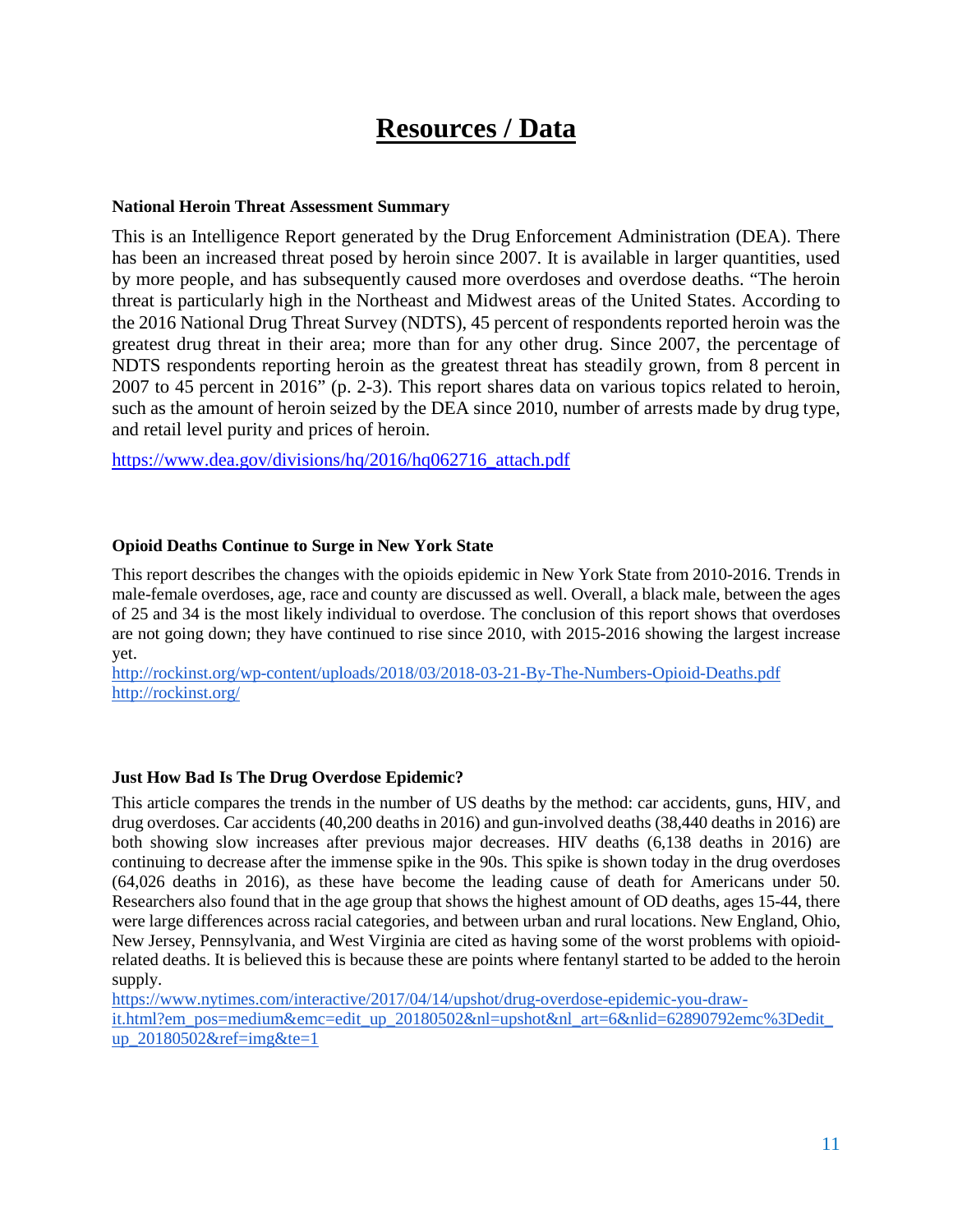# <span id="page-11-0"></span>**Opioid-Related Data in New York State**

New York State has responded to the growing opioid epidemic by providing ongoing data related to opioids. This resource includes links to statewide summary reports, quarterly reports down to the county level, overdose deaths related to opioids, and information on the NYS prescription monitoring program, among other topics. Towards the bottom of the page, there is a list of additional publications that may be of interest. This website is updated regularly with new data. <https://www.health.ny.gov/statistics/opioid/>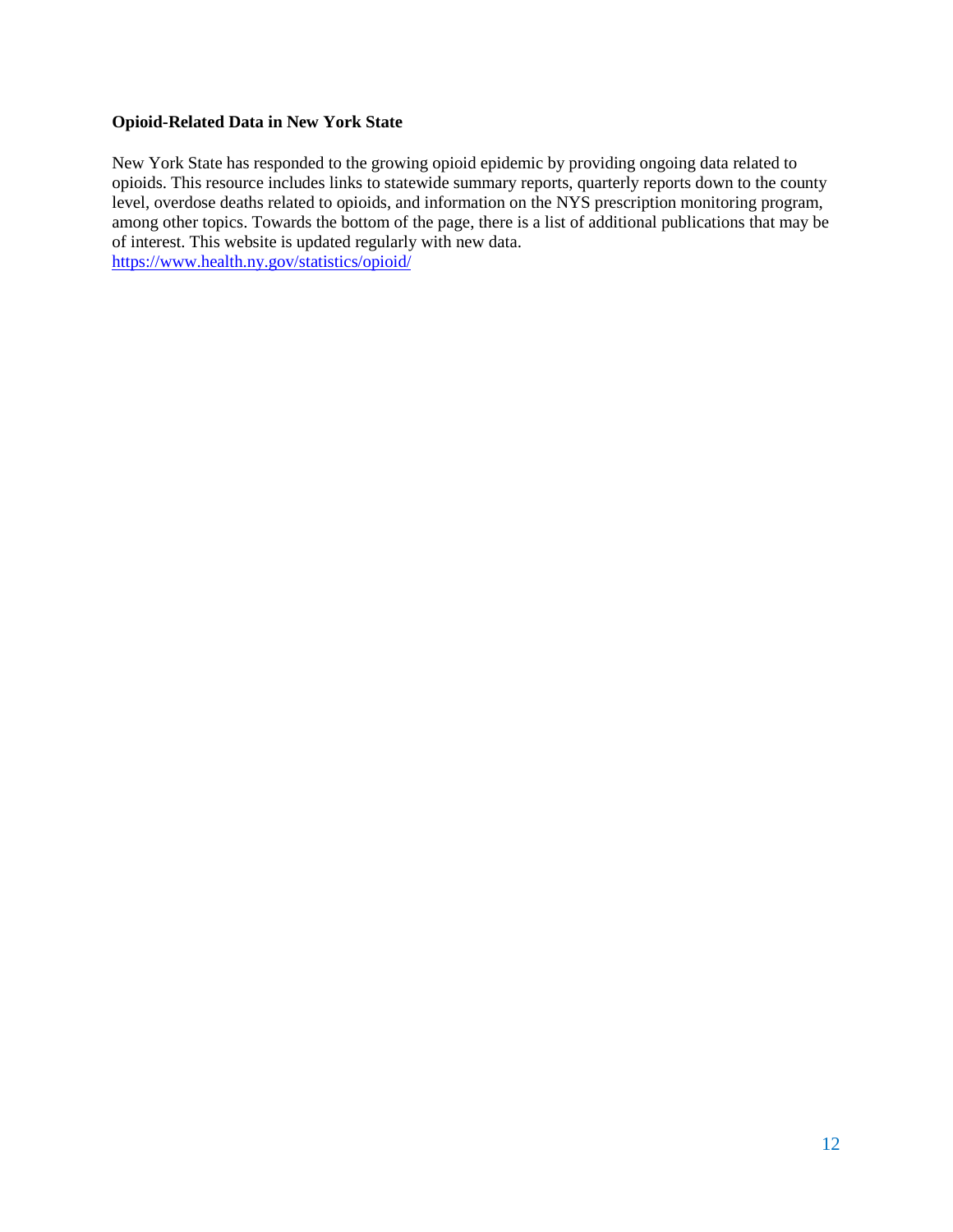# **Responding to Overdoses**

#### <span id="page-12-1"></span><span id="page-12-0"></span>**Overdose Antidote is Supposed to Be Easy to Get. It's Not.**

New York City launched a plan to help reverse overdose deaths by making Narcan (naloxone) available in participating pharmacies, without a prescription. This was not as smooth of a plan as anticipated; few pharmacies (about 25% of the 100+ pharmacies) in the boroughs actually allow the sale of Narcan without a prescription, if it is available at all. Several pharmacies will only sell Narcan with a prescription, to the individual at risk, not friends or family. The city is fueling more prevention and training efforts, and will continue to work with the pharmacies.

[https://www.nytimes.com/2018/04/12/nyregion/overdose-antidote-naloxone-investigation-hard-to](https://www.nytimes.com/2018/04/12/nyregion/overdose-antidote-naloxone-investigation-hard-to-buy.html?hp&action=click&pgtype=Homepage&clickSource=story-heading&module=second-column-region®ion=top-news&WT.nav=top-news)[buy.html?hp&action=click&pgtype=Homepage&clickSource=story-heading&module=second-column](https://www.nytimes.com/2018/04/12/nyregion/overdose-antidote-naloxone-investigation-hard-to-buy.html?hp&action=click&pgtype=Homepage&clickSource=story-heading&module=second-column-region®ion=top-news&WT.nav=top-news)[region&region=top-news&WT.nav=top-news](https://www.nytimes.com/2018/04/12/nyregion/overdose-antidote-naloxone-investigation-hard-to-buy.html?hp&action=click&pgtype=Homepage&clickSource=story-heading&module=second-column-region®ion=top-news&WT.nav=top-news)

# <span id="page-12-2"></span>**Surgeon General's Advisory on Naloxone and Opioid Overdose**

*"I, Surgeon General of the United States Public Health Service, VADM Jerome Adams, am emphasizing the importance of the overdose-reversing drug naloxone."* This advisory encourages everyone to learn about the risks for opioid overdose, what naloxone is, and to begin carrying it on them. He is encouraging the general public to prepare to save lives, noting that so many Americans have been affected by this epidemic.

<https://www.surgeongeneral.gov/priorities/opioid-overdose-prevention/naloxone-advisory.html>

# <span id="page-12-3"></span>**Is the Overdose-Reversal Drug Hard to get? Depends on where you live.**

The surgeon general urged Americans to carry Narcan with them in case they come across an overdose victim, that it could save someone's life. However, this is easier said than done; the availability and ease in which to acquire Narcan differs by state and pharmacy. Narcan is a prescription, which can cause many barriers for addicts. "Most states allow something called third-party prescribing, which lets doctors prescribe naloxone to someone who knows the person at risk of an overdose". Other laws that have been implemented as a response to this epidemic are Good Samaritan Laws and Standing Order prescriptions. In a standing order prescription, a group of names is listed, rather than an individual's. Narcan can also be very expensive, up to \$95 for two doses. Indiana is working to make this drug more available by purchasing thousands of kits and giving them out for free. The biggest challenge at this point is how to get it in the hands of addicts and users who need it most.

[http://www.governing.com/topics/health-human-services/khn-naloxone-](http://www.governing.com/topics/health-human-services/khn-naloxone-narcan.html?utm_term=Is%20the%20Overdose-Reversal%20Drug%20Hard%20to%20Get%20Depends%20on%20Where%20You%20Live.&utm_campaign=Trump%27s%20New%20Abortion%20Proposal%20Politicizes%20a%20Historically%20Bipartisan%20Program&utm_content=email&utm_source=Act-On+Software&utm_medium=email)

[narcan.html?utm\\_term=Is%20the%20Overdose-](http://www.governing.com/topics/health-human-services/khn-naloxone-narcan.html?utm_term=Is%20the%20Overdose-Reversal%20Drug%20Hard%20to%20Get%20Depends%20on%20Where%20You%20Live.&utm_campaign=Trump%27s%20New%20Abortion%20Proposal%20Politicizes%20a%20Historically%20Bipartisan%20Program&utm_content=email&utm_source=Act-On+Software&utm_medium=email)

[Reversal%20Drug%20Hard%20to%20Get%20Depends%20on%20Where%20You%20Live.&utm\\_camp](http://www.governing.com/topics/health-human-services/khn-naloxone-narcan.html?utm_term=Is%20the%20Overdose-Reversal%20Drug%20Hard%20to%20Get%20Depends%20on%20Where%20You%20Live.&utm_campaign=Trump%27s%20New%20Abortion%20Proposal%20Politicizes%20a%20Historically%20Bipartisan%20Program&utm_content=email&utm_source=Act-On+Software&utm_medium=email) [aign=Trump%27s%20New%20Abortion%20Proposal%20Politicizes%20a%20Historically%20Bipartisan](http://www.governing.com/topics/health-human-services/khn-naloxone-narcan.html?utm_term=Is%20the%20Overdose-Reversal%20Drug%20Hard%20to%20Get%20Depends%20on%20Where%20You%20Live.&utm_campaign=Trump%27s%20New%20Abortion%20Proposal%20Politicizes%20a%20Historically%20Bipartisan%20Program&utm_content=email&utm_source=Act-On+Software&utm_medium=email) [%20Program&utm\\_content=email&utm\\_source=Act-On+Software&utm\\_medium=email](http://www.governing.com/topics/health-human-services/khn-naloxone-narcan.html?utm_term=Is%20the%20Overdose-Reversal%20Drug%20Hard%20to%20Get%20Depends%20on%20Where%20You%20Live.&utm_campaign=Trump%27s%20New%20Abortion%20Proposal%20Politicizes%20a%20Historically%20Bipartisan%20Program&utm_content=email&utm_source=Act-On+Software&utm_medium=email)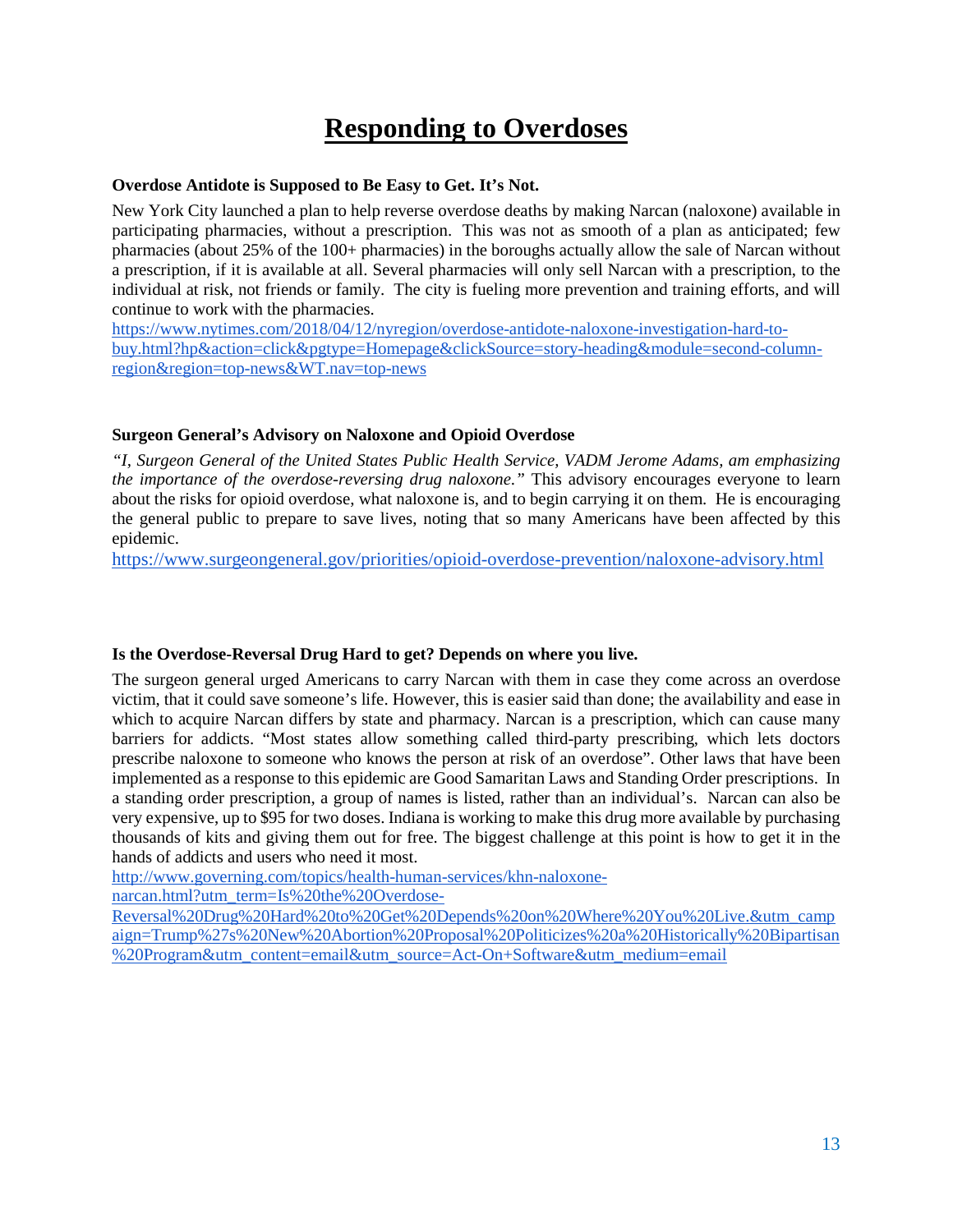# **Opioids & Other Drug Specifics**

# <span id="page-13-0"></span>**Kratom**

# <span id="page-13-1"></span>**Kratom**

Kratom is a powder ground from the leaves of a tree related to the coffee plant in Southeast Asia, but only recently has it started being used in the US. It can be consumed as a coffee-like beverage or baked into a brownie similar to marijuana. Its main effects are sharpening focus, mood enhancement, and pain relief similar to prescription painkillers. Because of this, kratom has been considered as a better alternative to, and an assistant in drug therapy to reducing dependency on highly addictive and deadly prescription painkillers or even heroin. So far studies have shown it has little or no overdose risk and low rates of addiction. Withdrawal symptoms are minor, similar to those felt from cutting out coffee or sugar lasting 3- 4 days. But more testing needs to be done in order to confirm these findings, as they have not been fully investigated through human-trials. Despite there being evidence that kratom is not highly addictive, this prospect is still a major concern causing some states and cities to ban it, and the DEA to stop and confiscate incoming shipments. But this may be a negative, as it is thought some of its 3-5 million current users may have no choice but to turn back to addictive painkillers or heroin.

[http://www.governing.com/topics/health-human-services/sl-kratom-state-](http://www.governing.com/topics/health-human-services/sl-kratom-state-ban.html?utm_term=What%27s%20Kratom%2C%20and%20Why%20Are%20States%20Banning%20It&utm_campaign=Maine%27s%20Obamacare%20Vote%20Revives%20Medicaid%20Expansion%20Debate%20in%20Some%20States&utm_content=email&utm_source=Act-On+Software&utm_medium=email)

[ban.html?utm\\_term=What%27s%20Kratom%2C%20and%20Why%20Are%20States%20Banning%20It](http://www.governing.com/topics/health-human-services/sl-kratom-state-ban.html?utm_term=What%27s%20Kratom%2C%20and%20Why%20Are%20States%20Banning%20It&utm_campaign=Maine%27s%20Obamacare%20Vote%20Revives%20Medicaid%20Expansion%20Debate%20in%20Some%20States&utm_content=email&utm_source=Act-On+Software&utm_medium=email) [&utm\\_campaign=Maine%27s%20Obamacare%20Vote%20Revives%20Medicaid%20Expansion%20Deb](http://www.governing.com/topics/health-human-services/sl-kratom-state-ban.html?utm_term=What%27s%20Kratom%2C%20and%20Why%20Are%20States%20Banning%20It&utm_campaign=Maine%27s%20Obamacare%20Vote%20Revives%20Medicaid%20Expansion%20Debate%20in%20Some%20States&utm_content=email&utm_source=Act-On+Software&utm_medium=email) [ate%20in%20Some%20States&utm\\_content=email&utm\\_source=Act-](http://www.governing.com/topics/health-human-services/sl-kratom-state-ban.html?utm_term=What%27s%20Kratom%2C%20and%20Why%20Are%20States%20Banning%20It&utm_campaign=Maine%27s%20Obamacare%20Vote%20Revives%20Medicaid%20Expansion%20Debate%20in%20Some%20States&utm_content=email&utm_source=Act-On+Software&utm_medium=email)[On+Software&utm\\_medium=email](http://www.governing.com/topics/health-human-services/sl-kratom-state-ban.html?utm_term=What%27s%20Kratom%2C%20and%20Why%20Are%20States%20Banning%20It&utm_campaign=Maine%27s%20Obamacare%20Vote%20Revives%20Medicaid%20Expansion%20Debate%20in%20Some%20States&utm_content=email&utm_source=Act-On+Software&utm_medium=email)

<span id="page-13-2"></span><https://www.fda.gov/NewsEvents/Newsroom/PressAnnouncements/ucm584970.htm>

# **The 36 Referenced Cases w/in the 44 of Kratom**

This is a collection of reports done by the U.S. Department of Health and Human Services that list the potential dangerous of using Kratom. Med Watch, the FDA Safety Information and Adverse Event Reporting Program, consist of basic details of several patients, Kratom, and a report done by medical examiners and medical doctors (physicians).

https://www.fda.gov/downloads/AboutFDA/CentersOffices/OfficeofFoods/CFSAN/CFSANFOIAElectro nicReadingRoom/UCM588952.pdf

# <span id="page-13-3"></span>**Original November 2017 FDA Release on Kratom**

This is a statement done by the FDA Commissioner Scott Gottlieb that discusses the FDA public health advisory regarding the concerns with potential dangers of Kratom. Because it is a plant based product, marketers are treating it as a "safe" alternative to treat certain conditions like pain, anxiety, depression, and in some cases, as an alternative to heroin. According to the FDA, evidence shows that its effects are very similar to opioids, in which it can be abused, addictive, and many cases, death. As a physician and FDA Commissioner, he vows to take part in preventing any illegal substance that can be of any danger to the American people.

<span id="page-13-4"></span><https://www.fda.gov/NewsEvents/Newsroom/PressAnnouncements/ucm584970.htm>

# **FDA General Kratom Webpage**

The FDA has recently warned consumers of the potential dangers of Kratom. This has been in response to the recent increase of Kratom use in the U.S. The FDA is currently evaluating any available scientific research that can serve as evidence to the risks of Kratom. The FDA also encourages health care professionals to report any reactions patients may have had to Kratom on the FDA's MedWatch program. <https://www.fda.gov/NewsEvents/PublicHealthFocus/ucm584952.htm>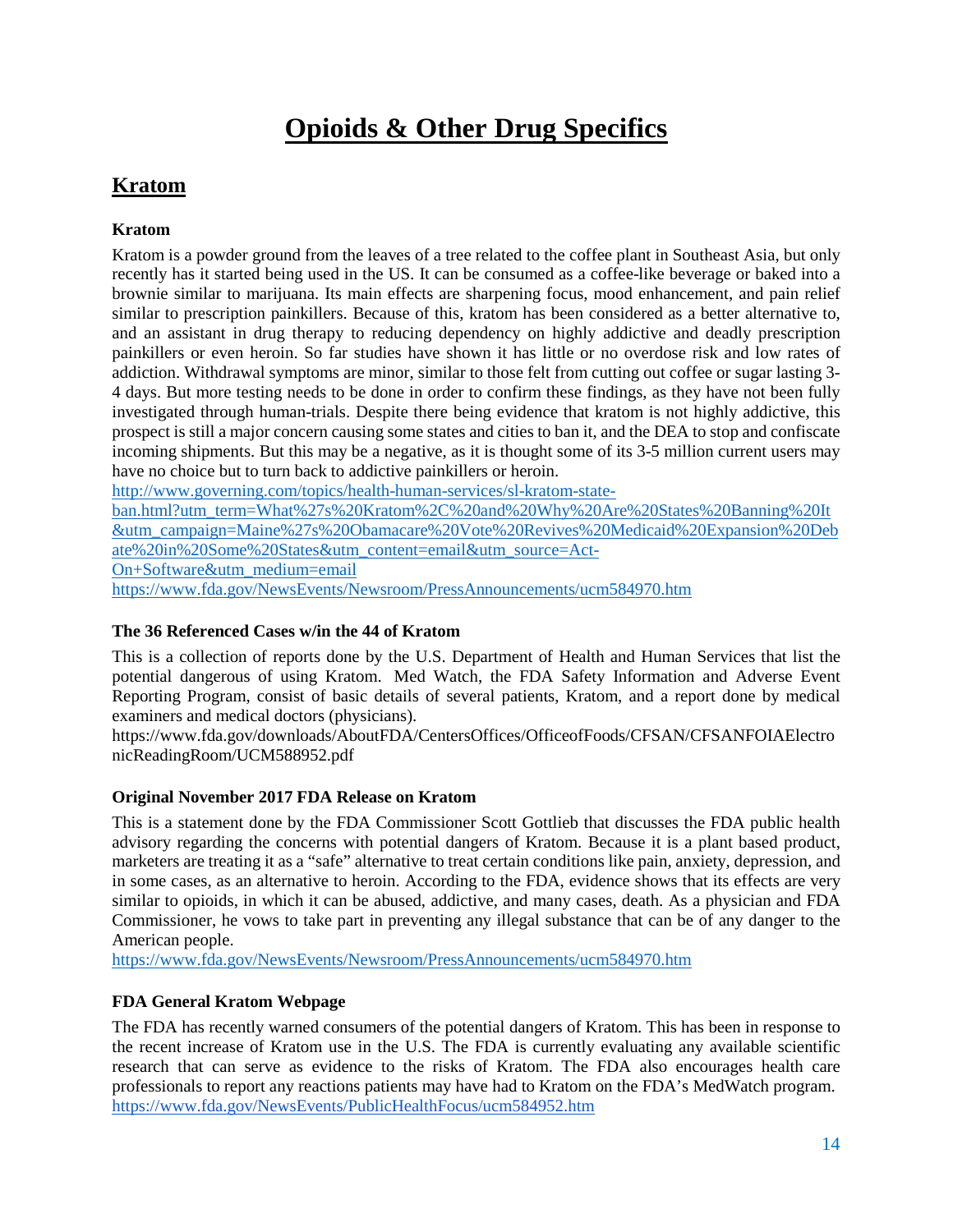#### <span id="page-14-0"></span>**FDA Latest Announcement on Kratom 2/6/2018**

The FDA released an announcement for immediate release saying that their analysis using their PHASE Model shows evidence that out of Kratom's top 25 most prevalent compounds, 22 are structurally similar to opioid analgesics, and 2 out of the top 5 are known to activate opioid receptors. The FDA also points to 44 total reported deaths associated in some way with the use of Kratom. The 44 reports were based on collaboration with the FDA and other pointed-to agencies, but in the cases themselves, most can't be fully assessed due to lack of information provided. The conclusion as of now is that Kratom should not be used at all, especially to treat any medical conditions or as alternatives to opioids because there is no evidence they are safe and has no medical merit. But, in the release the FDA claims that although they are ready to assess any proposals' evidence that Kratom has medical capabilities, they have not **received** any requests, so use this as evidence there is none. Similar reasoning is used for all its conclusions, although throughout the release also references scientific methods, and use of strong scientific evidence. <https://www.fda.gov/NewsEvents/Newsroom/PressAnnouncements/ucm595622.htm>

# <span id="page-14-1"></span>**Fentanyl**

#### <span id="page-14-2"></span>**Using strips to test for presence of fentanyl**

This is an article that describes the new "experimental policy" in which opioid users are able to test their drugs with Fentanyl strips. Fentanyl is a synthetic drug that is believed to be "30 to 50 times more potent than heroin". The fentanyl strips are able to determine if the drugs are contaminated with the man-made opioid. According to New York State's public health agency, New York has made public money available for both needle exchange programs and test strips. Law enforcement hopes that the test strips will prevent drug users from using if they know the potential dangers of the synthetic drug. Essentially, this is an attempt to prevent accidental overdoses from Fentanyl.

[http://www.governing.com/topics/health-human-services/khn-california-opioid-](http://www.governing.com/topics/health-human-services/khn-california-opioid-fentanyl.html?utm_term=With%20Fentanyl%20on%20the%20Streets%2C%20California%20Pays%20Opioid%20Users%20to%20Test%20Their%20Drugs&utm_campaign=How%20Far%20Will%20the%20Right-to-Die%20Movement%20Go&utm_content=email&utm_source=Act-On+Software&utm_medium=email)

[fentanyl.html?utm\\_term=With%20Fentanyl%20on%20the%20Streets%2C%20California%20Pays%20O](http://www.governing.com/topics/health-human-services/khn-california-opioid-fentanyl.html?utm_term=With%20Fentanyl%20on%20the%20Streets%2C%20California%20Pays%20Opioid%20Users%20to%20Test%20Their%20Drugs&utm_campaign=How%20Far%20Will%20the%20Right-to-Die%20Movement%20Go&utm_content=email&utm_source=Act-On+Software&utm_medium=email) [pioid%20Users%20to%20Test%20Their%20Drugs&utm\\_campaign=How%20Far%20Will%20the%20Ri](http://www.governing.com/topics/health-human-services/khn-california-opioid-fentanyl.html?utm_term=With%20Fentanyl%20on%20the%20Streets%2C%20California%20Pays%20Opioid%20Users%20to%20Test%20Their%20Drugs&utm_campaign=How%20Far%20Will%20the%20Right-to-Die%20Movement%20Go&utm_content=email&utm_source=Act-On+Software&utm_medium=email) [ght-to-Die%20Movement%20Go&utm\\_content=email&utm\\_source=Act-](http://www.governing.com/topics/health-human-services/khn-california-opioid-fentanyl.html?utm_term=With%20Fentanyl%20on%20the%20Streets%2C%20California%20Pays%20Opioid%20Users%20to%20Test%20Their%20Drugs&utm_campaign=How%20Far%20Will%20the%20Right-to-Die%20Movement%20Go&utm_content=email&utm_source=Act-On+Software&utm_medium=email)[On+Software&utm\\_medium=email](http://www.governing.com/topics/health-human-services/khn-california-opioid-fentanyl.html?utm_term=With%20Fentanyl%20on%20the%20Streets%2C%20California%20Pays%20Opioid%20Users%20to%20Test%20Their%20Drugs&utm_campaign=How%20Far%20Will%20the%20Right-to-Die%20Movement%20Go&utm_content=email&utm_source=Act-On+Software&utm_medium=email)

# <span id="page-14-3"></span>**Ordering Fentanyl Online and Delivering Through the Mail**

This article stemmed from the author who did a simple google search of "synthetic opioid and Chinese pharmacy" and easily found a website from which he could purchase and have shipped to him 100 grams of carfentanil in discreet packaging overnight, only costing \$750. According to their calculations, that is enough to elicit 5 million fatal overdoses. Most of the synthetic opioids in the US are originating from China which has little to no chemical and pharmaceutical regulations.

The author believes the steps that need to be taken are 1) come down hard on the import of synthetic opioids into the US from China, 2) create a national rather than state prescription database to stop people from refilling opioid prescriptions multiple times, 3) track doctor prescription activity through a national prescription database to identify those who may be prescribing for non-medical uses or over-prescribing, 4) and to create drug policy that takes into account the individuality of opioid dependency.

[https://www.nytimes.com/2018/04/04/opinion/carfentanil-fentanyl-opioid-](https://www.nytimes.com/2018/04/04/opinion/carfentanil-fentanyl-opioid-crisis.html?rref=collection%2Fsectioncollection%2Fopinion&action=click&contentCollection=opinion®ion=rank&module=package&version=highlights&contentPlacement=3&pgtype=sectionfront)

[crisis.html?rref=collection%2Fsectioncollection%2Fopinion&action=click&contentCollection=opinion&r](https://www.nytimes.com/2018/04/04/opinion/carfentanil-fentanyl-opioid-crisis.html?rref=collection%2Fsectioncollection%2Fopinion&action=click&contentCollection=opinion®ion=rank&module=package&version=highlights&contentPlacement=3&pgtype=sectionfront) [egion=rank&module=package&version=highlights&contentPlacement=3&pgtype=sectionfront](https://www.nytimes.com/2018/04/04/opinion/carfentanil-fentanyl-opioid-crisis.html?rref=collection%2Fsectioncollection%2Fopinion&action=click&contentCollection=opinion®ion=rank&module=package&version=highlights&contentPlacement=3&pgtype=sectionfront)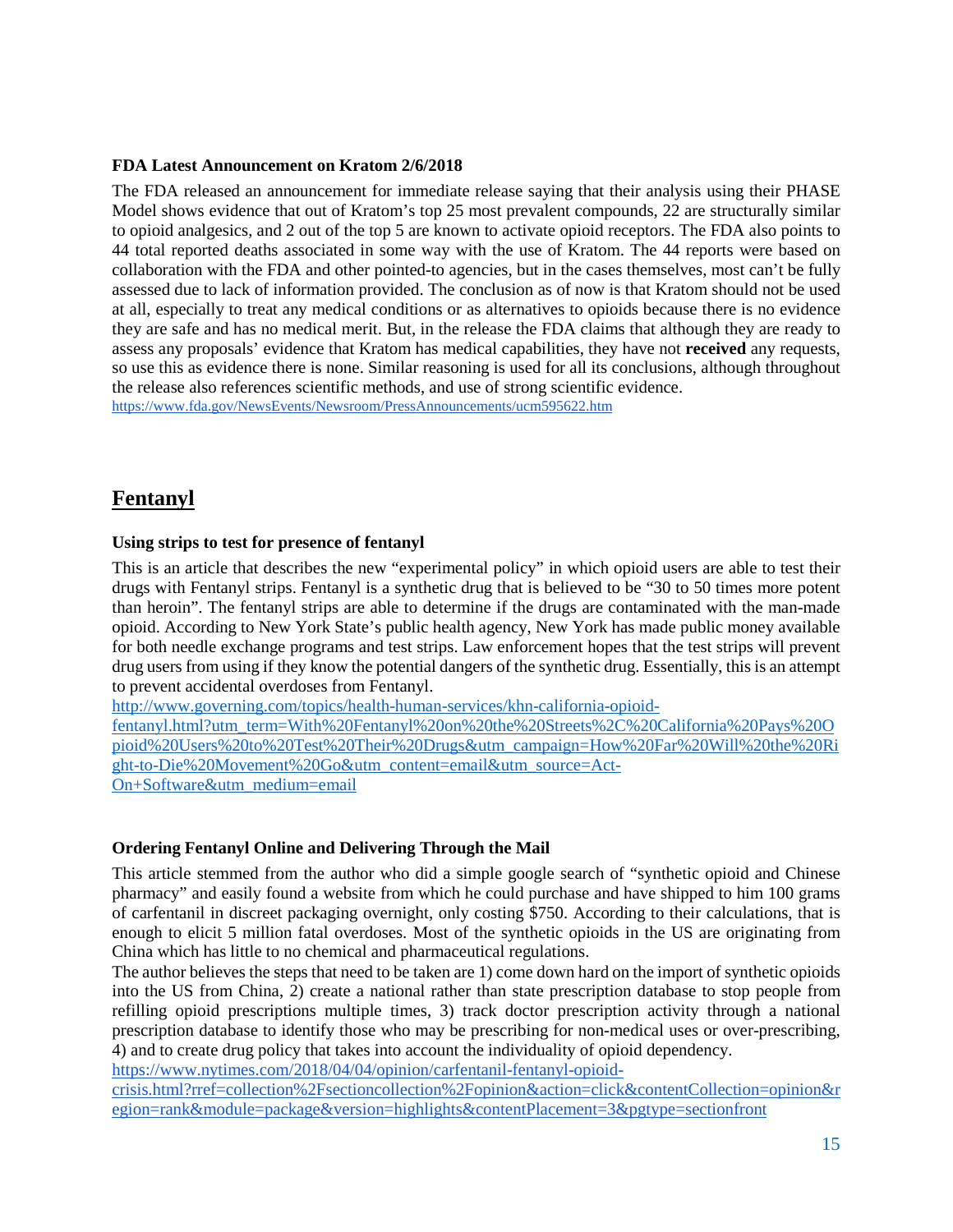# **Law Enforcement Initiatives & Interventions**

# <span id="page-15-1"></span><span id="page-15-0"></span>**Law Enforcement Assisted Diversion**

This is a diversion program for officers to use discretion when in contact with someone with unmet behavioral health needs. Individuals are referred to a trauma-based case management program to get connected with services. The program began in Seattle and there has been empirical data showing that individuals involved in the program recidivate at lower rates than those who do not participate, <https://www.leadbureau.org/>

# <span id="page-15-2"></span>**Martinsburg, WV Police Strategy**

This is cross-sector partnership developed to address opiate addiction and abuse in the County. It is led by the Police Department and County School system. It strategically focuses on at-risk children and troubled families. It is rooted in a school-centered, family-based approach and uses the seminal ACES (Adverse Childhood Experiences) study to guide the work. The initiative will assess, identify, and eliminate the basic causes of drug abuse while building strong families and empower communities. Its focus is on prevention.

<http://www.martinsburgpd.org/martinsburg-initiative/>

# <span id="page-15-3"></span>**Drug Market Intervention**

This is a law enforcement approach to intervening in open-air drug markets. The approach consists of using data to identify drug hot spots and drug dealers, conduct undercover operations, mobilize the community, contact the offender's family and friends, conduct call-ins and/or notifications, enforcement when necessary, and follow-up. The model is rooted in identifying the most serious offenders, offering assistance in the form of employment opportunities and housing, and then enforcement if the assistance is not utilized and drug sales continues. Results in High Point, NC have been positive, with and 8% decrease in violence in the intervention areas and an 8% increase in violence in the non-intervention areas. [\(https://www.crimesolutions.gov/programdetails.aspx?ID=361\)](https://www.crimesolutions.gov/programdetails.aspx?ID=361) <https://www.highpointnc.gov/450/Drug-Market-Initiative>

# <span id="page-15-4"></span>**NYPD Overdose Response Initiative**

The NYPD launched the OD Response Initiative in February 2016 to investigate overdose deaths rapidly. Dedicated Overdose Response Squads aka Heroin Overdose Teams investigate the scene of each overdose, they also provide family and friends of victims with information on obtaining narcan and treatment and support services. The goal is to trace the drugs involved in the OD to target dealers and distributors for prosecution. Enhanced prosecution is a tool that is used in OD deaths, particularly when fentanyl is involved. As of February 19, 2018, there are 84 detectives assigned to Heroin Overdose Teams.

Goodman, David. (February 19, 2018). City officials see progress in effort to curb opioid deaths. *New York Times*[,https://www.nytimes.com/2018/02/19/nyregion/opioid-overdose-heroin-deaths-new-](https://www.nytimes.com/2018/02/19/nyregion/opioid-overdose-heroin-deaths-new-york.html?&moduleDetail=section-news%200&action=click&contentCollection=N.Y.%20%2F%20Region®ion=Footer&module=MoreInSection&version=WhatsNext&contentID=WhatsNext&pgtype=article)

[york.html?&moduleDetail=section-news](https://www.nytimes.com/2018/02/19/nyregion/opioid-overdose-heroin-deaths-new-york.html?&moduleDetail=section-news%200&action=click&contentCollection=N.Y.%20%2F%20Region®ion=Footer&module=MoreInSection&version=WhatsNext&contentID=WhatsNext&pgtype=article) 

[0&action=click&contentCollection=N.Y.%20%2F%20Region&region=Footer&module=MoreInSection](https://www.nytimes.com/2018/02/19/nyregion/opioid-overdose-heroin-deaths-new-york.html?&moduleDetail=section-news%200&action=click&contentCollection=N.Y.%20%2F%20Region®ion=Footer&module=MoreInSection&version=WhatsNext&contentID=WhatsNext&pgtype=article) [&version=WhatsNext&contentID=WhatsNext&pgtype=article](https://www.nytimes.com/2018/02/19/nyregion/opioid-overdose-heroin-deaths-new-york.html?&moduleDetail=section-news%200&action=click&contentCollection=N.Y.%20%2F%20Region®ion=Footer&module=MoreInSection&version=WhatsNext&contentID=WhatsNext&pgtype=article)

The City of NY, Office of the Mayor. 2017. HealingNYC: Preventing overdoses, saving lives[.](http://www1.nyc.gov/assets/home/downloads/pdf/reports/2017/HealingNYC-Report.pdf) <http://www1.nyc.gov/assets/home/downloads/pdf/reports/2017/HealingNYC-Report.pdf>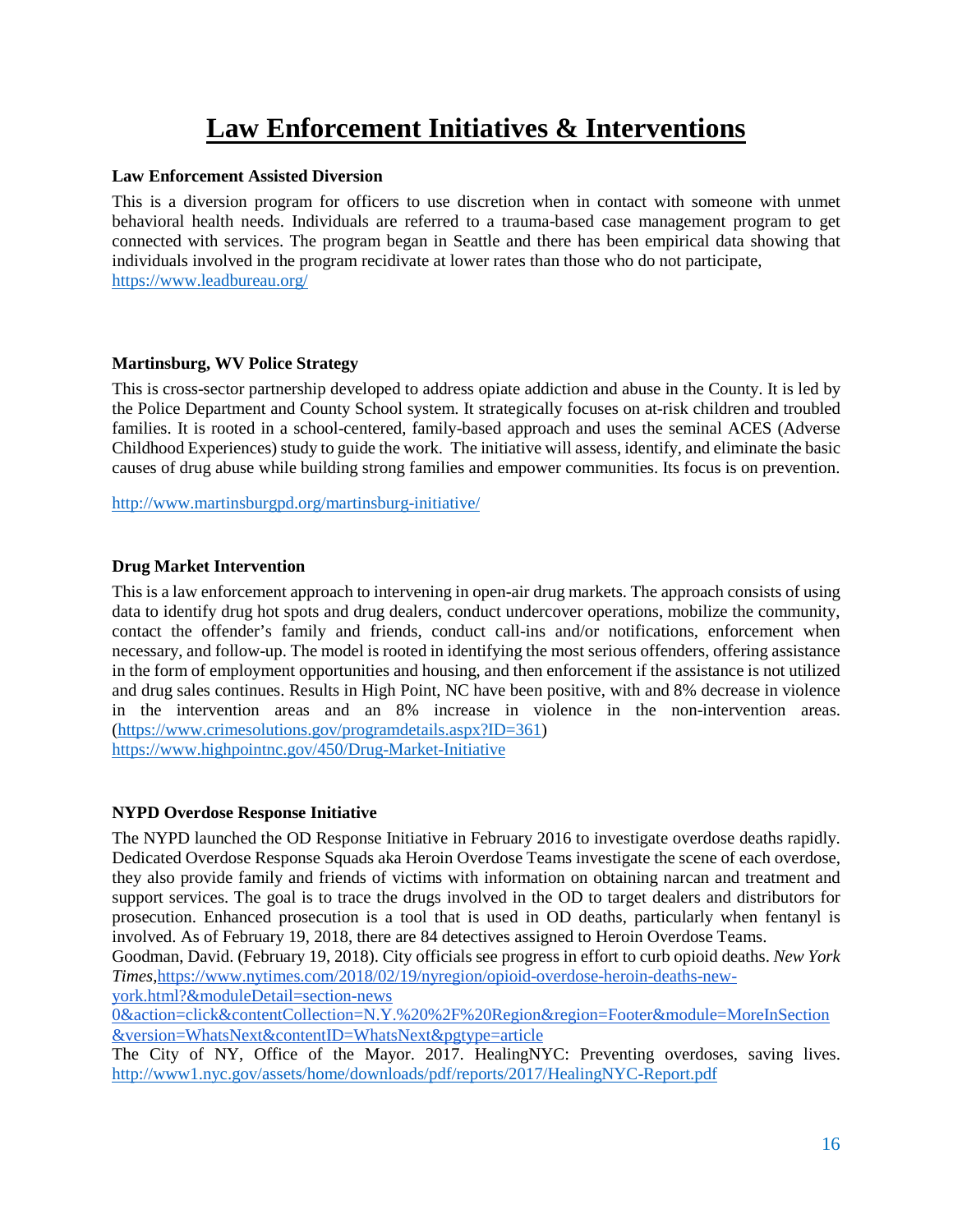# <span id="page-16-0"></span>**Angel Program**

The Angel program is a "revolutionary new policing program" created by the Gloucester Police Department that will provide resources to get the help they need instead of arresting them. If an addict seeks help from the Gloucester Police Department, the officer will take them to the Addison Gilbert Hospital. There, they will be paired with an "ANGEL", who is a volunteer that will assist them through the process. Patients will receive treatment immediately from local treatment centers. The Gloucester Police Department claims that if an addict has drugs or drug paraphernalia, they will dispose of it for you with no consequences. They will not be arrested, charged, or jailed if the individual decides to do this. <https://gloucesterpd.com/addicts/>

#### <span id="page-16-1"></span>**Researchers, Public Health, and Police Surveilling Drug Sellers, Connecting Users to Services**

This program is in Rhode Island and revolves around policing surveillance for large drug sales/trafficking investigations. Throughout the investigation, drug buyers are identified by law enforcement. Information on the drug buyers are shared with public health workers who then conduct outreach to the drug users. Team approach knocking on the door. More information can be received from Sean Verano, PhD, Roger Williams University, and Department of Justice Studies. This outreach is similar to custom notifications.

#### <span id="page-16-2"></span>**Portland's Neighborhood Involvement Locations (NI-Loc) Project**

Portland, Oregon experienced increases in Part I and Property crime, and an increase in population, all while the number of police officers and amount of resources were decreasing (2009-2013). In an effort to control crime Hot Spot areas, the Portland Police pinpointed 90 areas to deliver treatment or control groups (randomly); some areas received 2 random calls per day, 4 or none each day. The additional, randomized calls were done to deploy police in a walking beat for 15 minute increments over a 3 month period. These were also used to improve police-community relations. "The Chief's intent for this initiative is to carve out dedicated time for officers to engage with community members in areas that are experiencing high volumes of crime and/or livability concerns." (p. 6).

[https://www.pdx.edu/criminology-criminal-justice/sites/www.pdx.edu.criminology-criminal](https://www.pdx.edu/criminology-criminal-justice/sites/www.pdx.edu.criminology-criminal-justice/files/PDF-Files/Research/NI-LOC%20Final%20Report_Final%20Verion_11-6-17.pdf)[justice/files/PDF-Files/Research/NI-LOC%20Final%20Report\\_Final%20Verion\\_11-6-17.pdf](https://www.pdx.edu/criminology-criminal-justice/sites/www.pdx.edu.criminology-criminal-justice/files/PDF-Files/Research/NI-LOC%20Final%20Report_Final%20Verion_11-6-17.pdf)

#### **Tackling Drug Markets and Distribution Networks in the UK**

Significant research has been done around the drug markets in the United Kingdom, and what can be done to tackle them. Researchers have identified three levels of distribution – international, local, and national/regional (a 'middle market' somewhere in between the former 2 levels). In addition to government funding, the UK created the Serious Organised Crime Agency (SOCA) to help with higher levels of enforcement operations. This report gives a lot of information on the drug markets and strategies to decrease the supply and demand.

https://www.researchgate.net/profile/Mike Hough/publication/237366566 Tackling Drug Markets and Distribution Networks in the UK/links/00b7d52823faf89d58000000.pdf

# <span id="page-16-3"></span>**Cleaning up Drug Hot Spots in Oakland, California (SMART)**

A police-oriented drug control program that began in 1988 in Oakland, California. A multi-agency task force was organized by the police and aimed to decrease drug related problem and improve the neighborhoods with these problems (target areas). The team was called the Specialized Multi-Agency Response Team, or SMART. City agencies were major players in these efforts as well (e.g., inspecting drug nuisance properties, pushing landowners to clean up, posting signs, enforcing codes and other rules).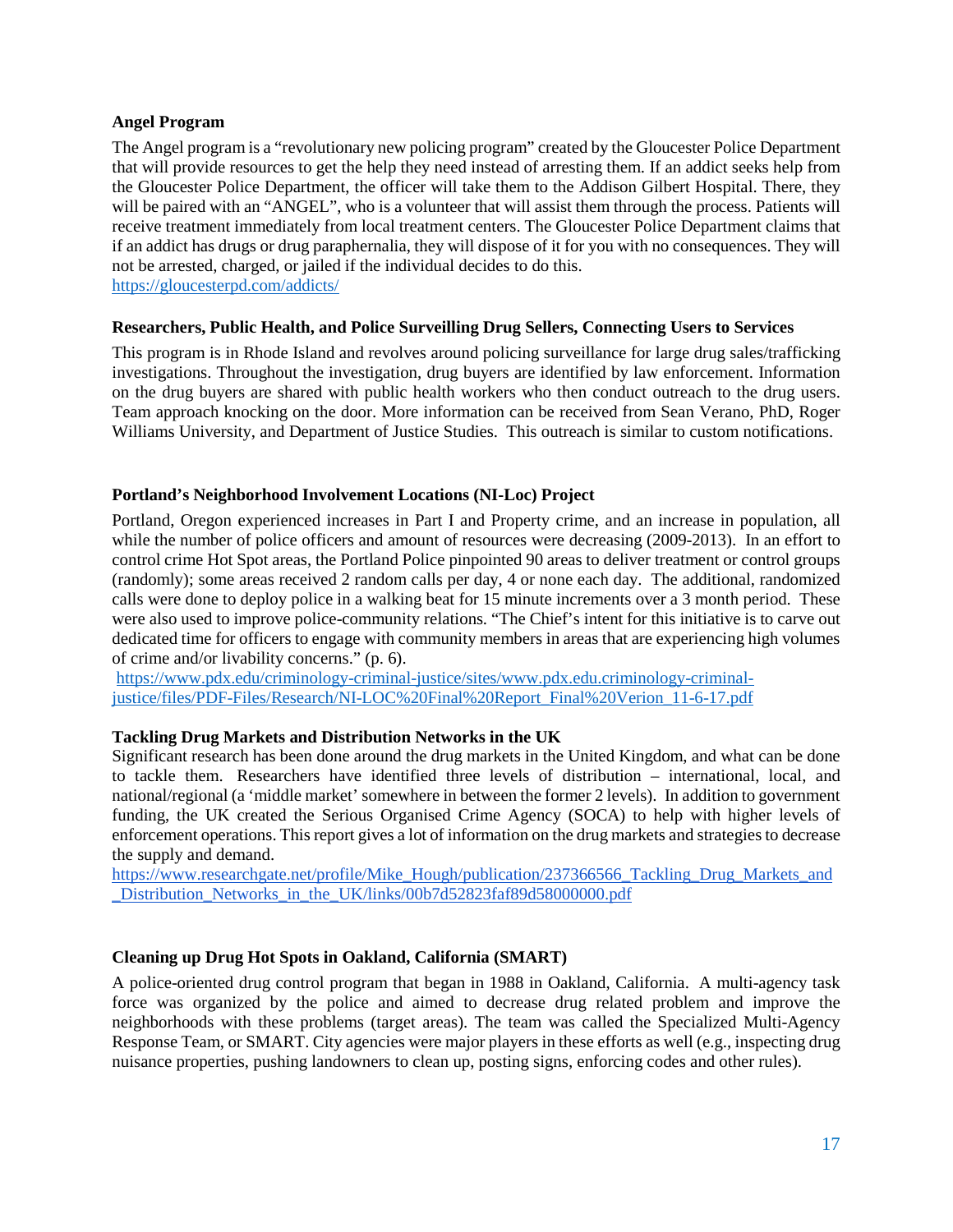Green, L. (1995). Cleaning up drug hot spots in Oakland, California: The displacement and diffusion effects, *Justice Quarterly,* 12, 737 – 754. Retrieved from [http://heinonline.org/HOL/Page?handle=hein.journals/jquart12&div=52&g\\_sent=1&casa\\_token=&collect](http://heinonline.org/HOL/Page?handle=hein.journals/jquart12&div=52&g_sent=1&casa_token=&collection=journals) [ion=journals](http://heinonline.org/HOL/Page?handle=hein.journals/jquart12&div=52&g_sent=1&casa_token=&collection=journals)

# <span id="page-17-0"></span>**Program Profile: Drug Market Analysis Program (Jersey City, NJ)**

A "hot spots" policing program targeting identified drug activity locations to reduce public disorder by engaging local residents and business owners and applying pressure via crackdowns. The program is rated Promising. There was no significant difference between the experimental and control locations on violence and property offenses; but, there were reductions in disorder and narcotics offenses and fewer calls for service for some measures in the treatment catchment areas. Evidence Rating: Promising - One Study

Date: This profile was posted on February 23, 2012

<https://crimesolutions.gov/ProgramDetails.aspx?ID=214>

# <span id="page-17-1"></span>**Improving The Management of Rental Properties With Drug Problems**

Abstract: Theory and practice point to the link between place management and the likelihood of drug dealing and criminal behavior at places. Theory suggests that drug dealers select places that have weak management. In an experiment conducted in San Diego, CA, 121 rental properties that had already been the target of drug enforcement were randomly assigned to two approximately equal-size treatment groups, or to a control group that received no further police actions. One treatment group received a letter from the police describing the enforcement and offering assistance; the other met with a narcotics detective under threat of nuisance abatement. Results show more evictions of drug offenders for both treatment groups relative to the control group, but more evictions for the meeting group than the letter group. Property owners in the meeting group also had a sizeable reduction in reported crime within six months of the intervention. There is also some evidence in support of a crime reduction effect of the letters, but it is less conclusive. Implications of these findings for theory and practice are discussed.

<http://citeseerx.ist.psu.edu/viewdoc/download?doi=10.1.1.562.6881&rep=rep1&type=pdf>

# <span id="page-17-2"></span>**Cleveland Police's Specialized Opioid Unit Now a National Model**

Scott Moran created a specialized Heroin Involved Death Investigation unit in 2014 which "uses a nontraditional approach to conducting opioid-specific investigations that require investigators to be equal parts homicide detectives, narcotics cops and social workers." A main proponent of this unit is to change officer's mindset of those who OD as human beings rather than law-breaking drug addicts. Investigators respond to ODs, interview victims and victim family and friends in order to try and identify their dealer whose drugs lead to ODs. Although the new unit had a lot of growing pains and trials-and-error, Moran is now asked to help create other Heroin Investigation Units in other jurisdictions around the country. Although it was cited that investigators had hoped to pinpoint a few key drug dealers, they are finding that the problem is much more widespread. On a single night in 2017 there were 22 ODs, 17 of which cooperated leading them to 15 different dealers. This is thought to be due to the ready availability of fentanyl and carfentanil over the internet. It was found that in the first four months of 2016 there were 139 overdose deaths, 192 in 2017, and 137 in 2018.

[https://www.cleveland.com/metro/index.ssf/2018/05/specialized\\_cleveland\\_police\\_u.html](https://www.cleveland.com/metro/index.ssf/2018/05/specialized_cleveland_police_u.html)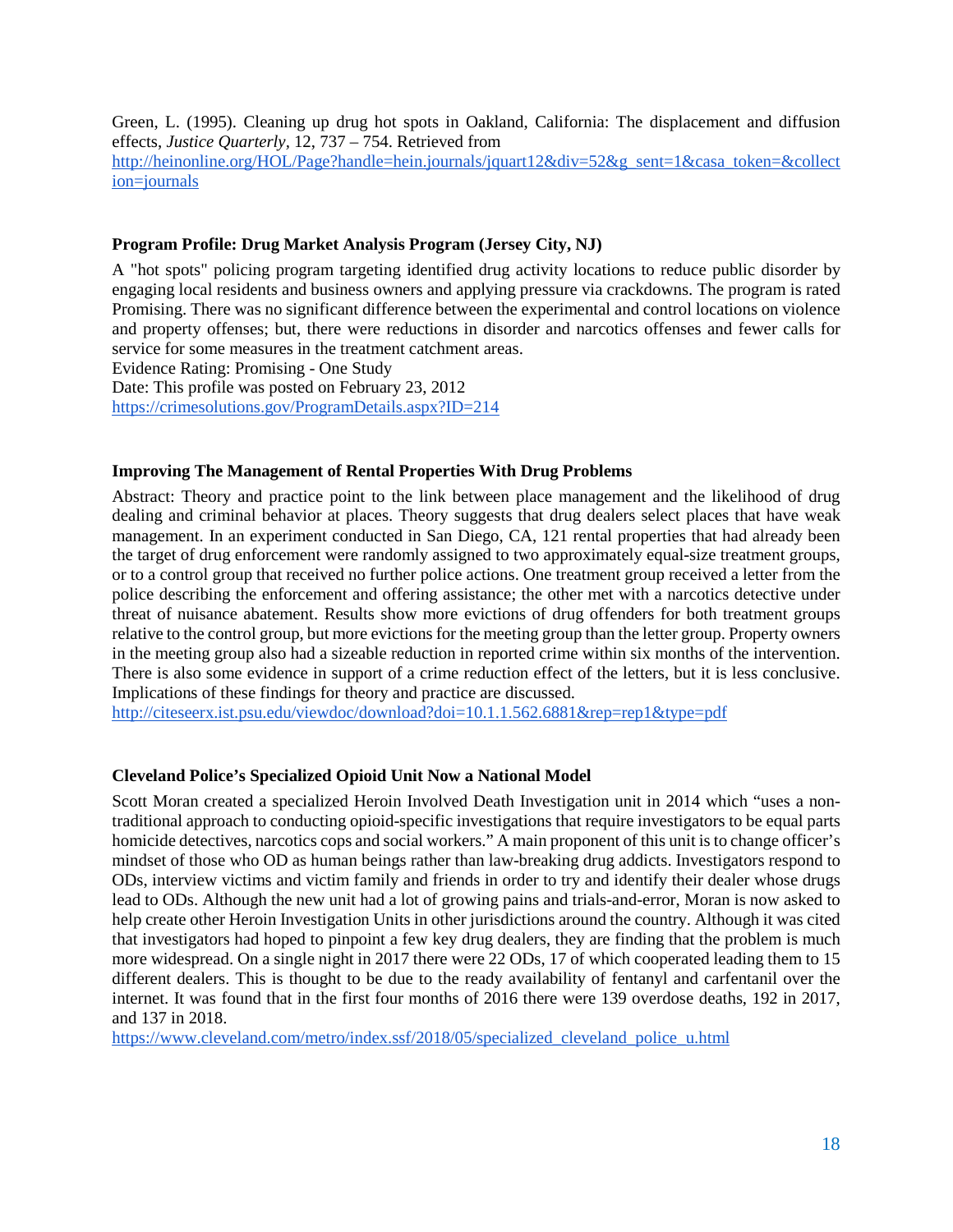# <span id="page-18-0"></span>**Detroit Heroin/Opioid Response Group**

The Heroin/Opioid Response Group (or task force) was deployed on January  $18<sup>th</sup>$  containing members from the Detroit Police Department, Wayne County Prosecutor's Office, US Attorney's Office, Drug Enforcement Agency (DEA), Homeland Security, and the FBI. The ultimate goal of this task force is to investigate and prosecute drug dealers who sell drugs that cause lethal overdoses as homicides. This group was created in response to the continuing increase of fatal overdoses, which in 2017 showed that there were more fatal overdoses than homicides in Detroit. Since the group was deployed more than 1,000 grams of heroin and 42 grams of fentanyl were seized. It was believed that the majority of the fentanyl was smuggled into the city from Mexico.

<https://www.detroitnews.com/story/news/local/detroit-city/2018/01/22/opioids/109709012/>

# <span id="page-18-1"></span>**Longmont Police Take New Approach to Mental Health, Substance Abuse Calls**

The Longmont PD has a new program called Crisis Outreach Response and Engagement team (CORE). It created two teams that each consist of a police officer, a licensed behavioral health clinician, and a paramedic in order to be the primary response in situations involving mental health or substance abuse. This team was evolved from a previous program in which a behavioral clinician was a secondary response called in after officers are on the site. The program started in April and currently has no evaluation, but it is reported that these units have an average of 6-7 calls daily, with at least one team available every day from 10am to 8pm.

<http://www.kunc.org/post/longmont-police-take-new-approach-mental-health-substance-use-calls>

# <span id="page-18-2"></span>**Crime Prevention Through Environmental Design (CPTED)**

The purpose of CPTED is to design or change the environment to reduce the opportunity or potential for crimes to occur. This strategy can be applied in public and private areas (homes, parks, sidewalks and streets, etc.). There are differences in opinions on the main CPTED components, but all are provided below for description (note: these can overlap or be used simultaneously):

- 1. Territoriality showing a sense of ownership to discourage illegitimate users
- 2. Surveillance ability to see and be seen
	- a. Informal / Natural
	- b. Formal / Organized provided by stakeholders (i.e., shop keepers, security guards)
	- c. Mechanical CCTV, cameras, lighting, etc.
- 3. Access Control deny entry to targets, heighten perception of risk of getting caught (gates, changes in sidewalk material, signage indicating private property)
- 4. Activity Support encourage legitimate and intended use of public spaces; this will push illegitimate users out, and bring in more positive activities
- 5. Image / Management routine maintenance to keep an image of care and use; disorder gives a signal that no one may care about an area, and encourage misuse
- 6. Target Hardening makes potential offenders expend more effort to reach a desired outcome; examples include installing locks on windows and doors, reinforce doors, double-pane glass, security systems, etc.

[https://espace.curtin.edu.au/bitstream/handle/20.500.11937/19408/131503\\_CPTED-REVIEW-2005](https://espace.curtin.edu.au/bitstream/handle/20.500.11937/19408/131503_CPTED-REVIEW-2005-prepublication.pdf?sequence=2) [prepublication.pdf?sequence=2](https://espace.curtin.edu.au/bitstream/handle/20.500.11937/19408/131503_CPTED-REVIEW-2005-prepublication.pdf?sequence=2)

[http://cpted.net/resources/Documents/ICA%20Resources/Newsletters/Perspectives\\_V06\\_I1\\_March%202](http://cpted.net/resources/Documents/ICA%20Resources/Newsletters/Perspectives_V06_I1_March%202003.pdf) [003.pdf](http://cpted.net/resources/Documents/ICA%20Resources/Newsletters/Perspectives_V06_I1_March%202003.pdf)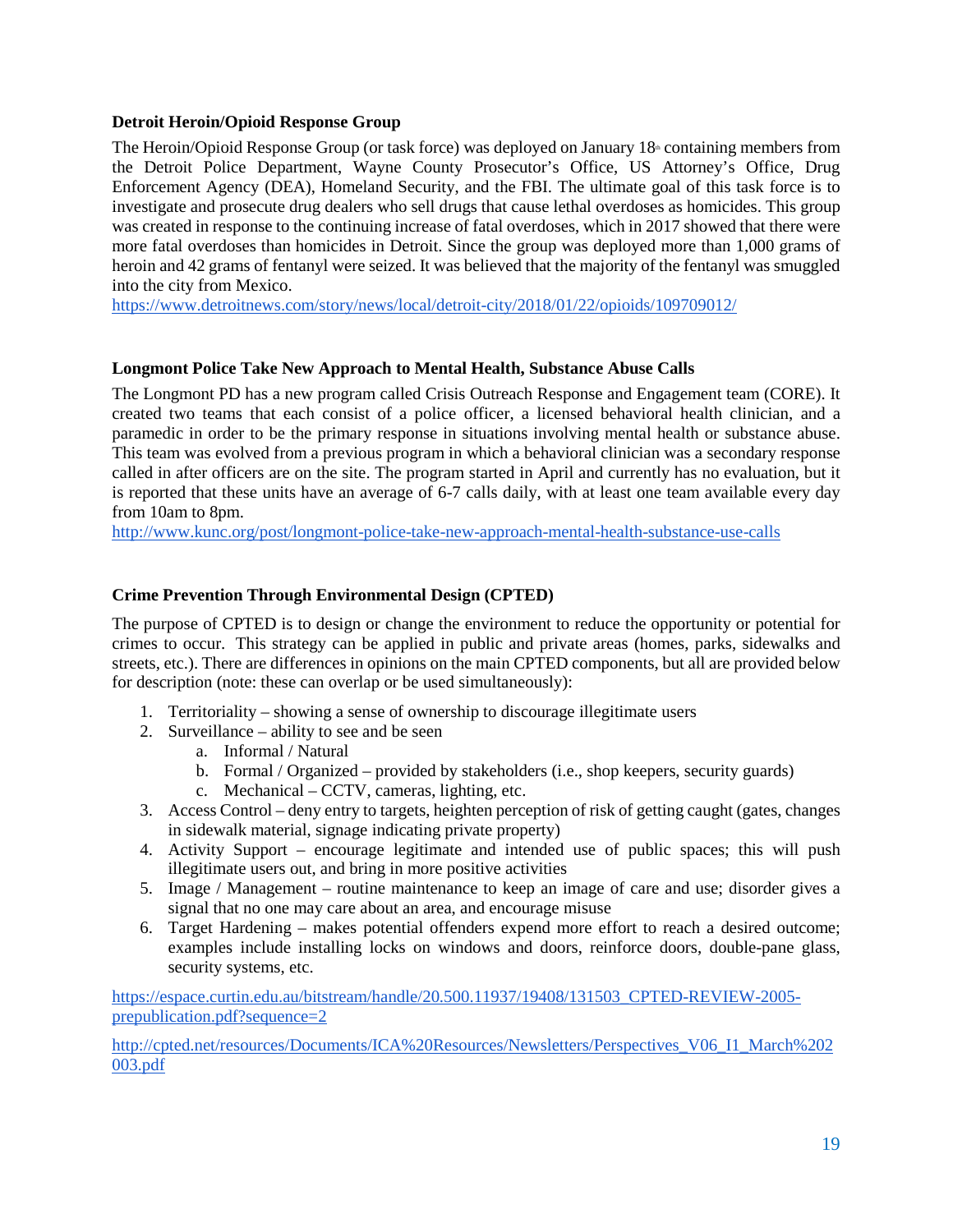# <span id="page-19-0"></span>**Second Generation CPTED**

This strategy takes Crime Prevention Through Environmental Design (above) to the next level. This portion of the strategy has a more holistic approach, rather than focusing strictly on environmental changes. There are four main components to Second Generation CPTED:

- 1. Community culture (place making)
	- a. Neighborhoods should share, and emphasize their history
	- b. Participate in and hold festivals, parades, music and art events, etc.
- 2. Connectivity
	- a. Needs to be sustainable; connections between individuals within a neighborhood, and people outside of the neighborhood as well
	- b. This help manage the community and hold them accountable for various things (calling police, keeping property clean, etc.)
- 3. Threshold
	- a. A variety of people and ideas are required, similar to the idea of an ecosystem
	- b. Diverse mixture of land uses are a part of threshold, and different things to do in the neighborhood
- 4. Social cohesion
	- a. Basic people skills and opportunities for positive interactions should be available
	- b. Teach positive communication skills, conflict resolution and community justice strategies

[http://cpted.net/resources/Documents/ICA%20Resources/Newsletters/Perspectives\\_V06\\_I2\\_June%20200](http://cpted.net/resources/Documents/ICA%20Resources/Newsletters/Perspectives_V06_I2_June%202003.pdf) [3.pdf](http://cpted.net/resources/Documents/ICA%20Resources/Newsletters/Perspectives_V06_I2_June%202003.pdf)

#### <span id="page-19-1"></span>**DEA Comprehensive plan for battling opioid epidemic**

Newark, New Jersey is the 9<sup>th</sup> US city to be a part of the Drug Enforcement Administration's '360' Strategy around the opioid epidemic. The DEA's plan is a comprehensive, 3-pronged approach to help with the rates of heroin and prescription drug abuse. The program focuses on enforcement, which is the DEA's primary roll, but also on diversion control and a community outreach component. Enforcement aims include keeping drugs out of communities, drug trafficking and law enforcement agency coordination. Diversion control involves holding doctors and pharmaceutical companies accountable for overprescribing or going around the law. Finally, community outreach goals include engaging schools, churches and grassroots group around prevention efforts. Additionally, "under New Jersey's U.S. Attorney Craig Carpenito, the state started the first ever opioid unit. It's believed to be the only in the country, with six designated criminal prosecutors, a health care fraud unit and a partnership with the office of the Attorney General". The 360 Strategy has been deployed in South Jersey, and according to the DEA, sounds promising so far.

[https://www.njtvonline.org/news/video/in-newark-dea-launches-comprehensive-plan-for-battling-opioid](https://www.njtvonline.org/news/video/in-newark-dea-launches-comprehensive-plan-for-battling-opioid-epidemic/)[epidemic/](https://www.njtvonline.org/news/video/in-newark-dea-launches-comprehensive-plan-for-battling-opioid-epidemic/)

# <span id="page-19-2"></span>**The Champion Plan – Brockton, MA**

The Champion Plan is a police-assisted recovery program that began in February 2016. Individuals with substance use disorders can walk into the Brockton Police Department and ask for assistance and treatment services at the front desk. Police then link the individuals to a treatment center for further assistance. Police staff walk the individual to the treatment partner location, and then the treatment agency conducts an assessment. After the assessment, the individual is transported to the appropriate level of treatment via the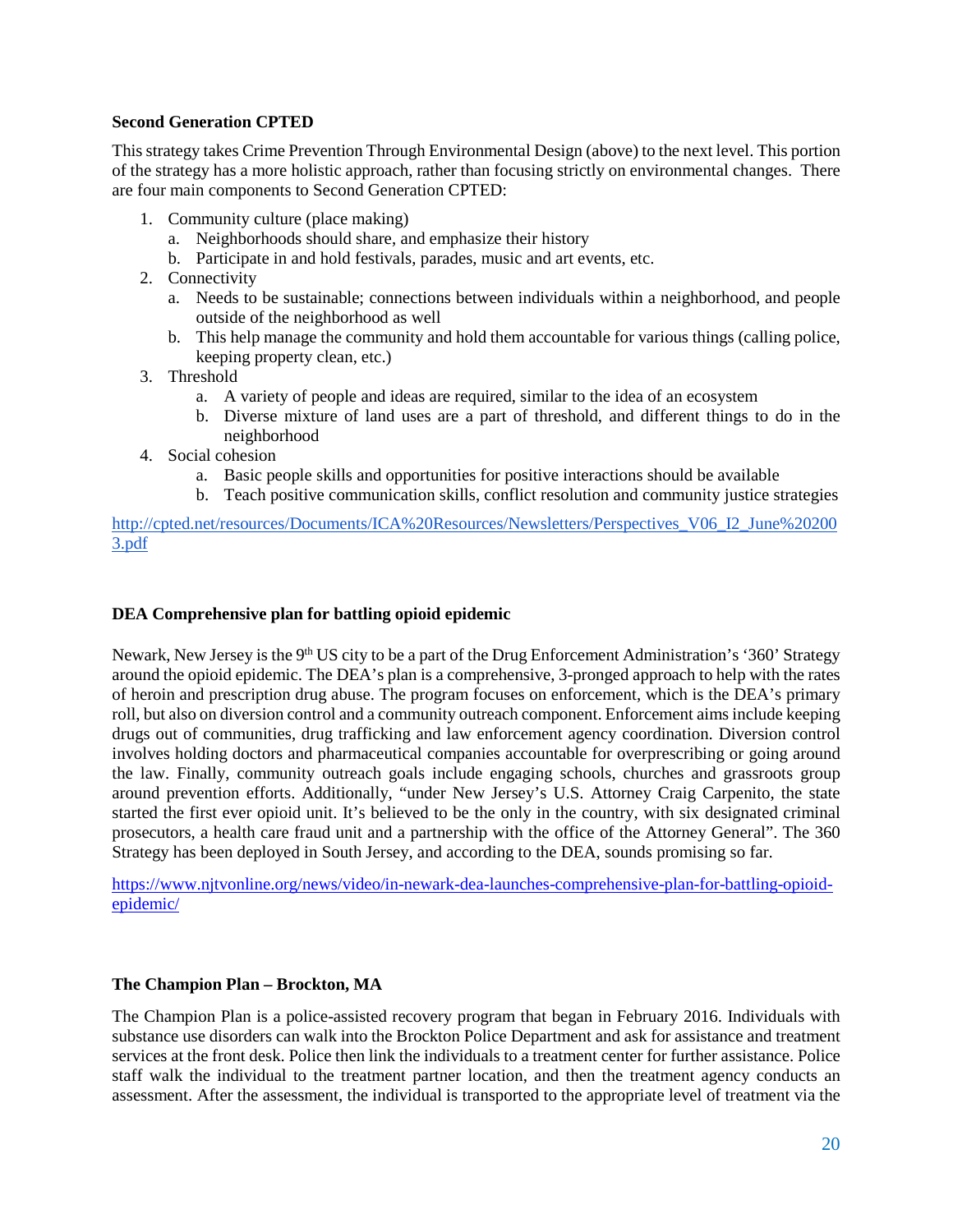ambulance. The program requires a project coordinator.This program is similar to, and modeled after the Angel Program, but does have some unique qualities; with The Champion Plan, individuals who come to the police department are subject to a warrants check, but may receive assistance with the warrants before entering the program. In just over one year of operation, the Champion Plan has serviced 366 unique clients.

<http://opioidoverdoseprevention.org/bmoocp/champion-plan/> <https://helplinema.org/2018/02/16/finding-hope-brockton-champion-plan/>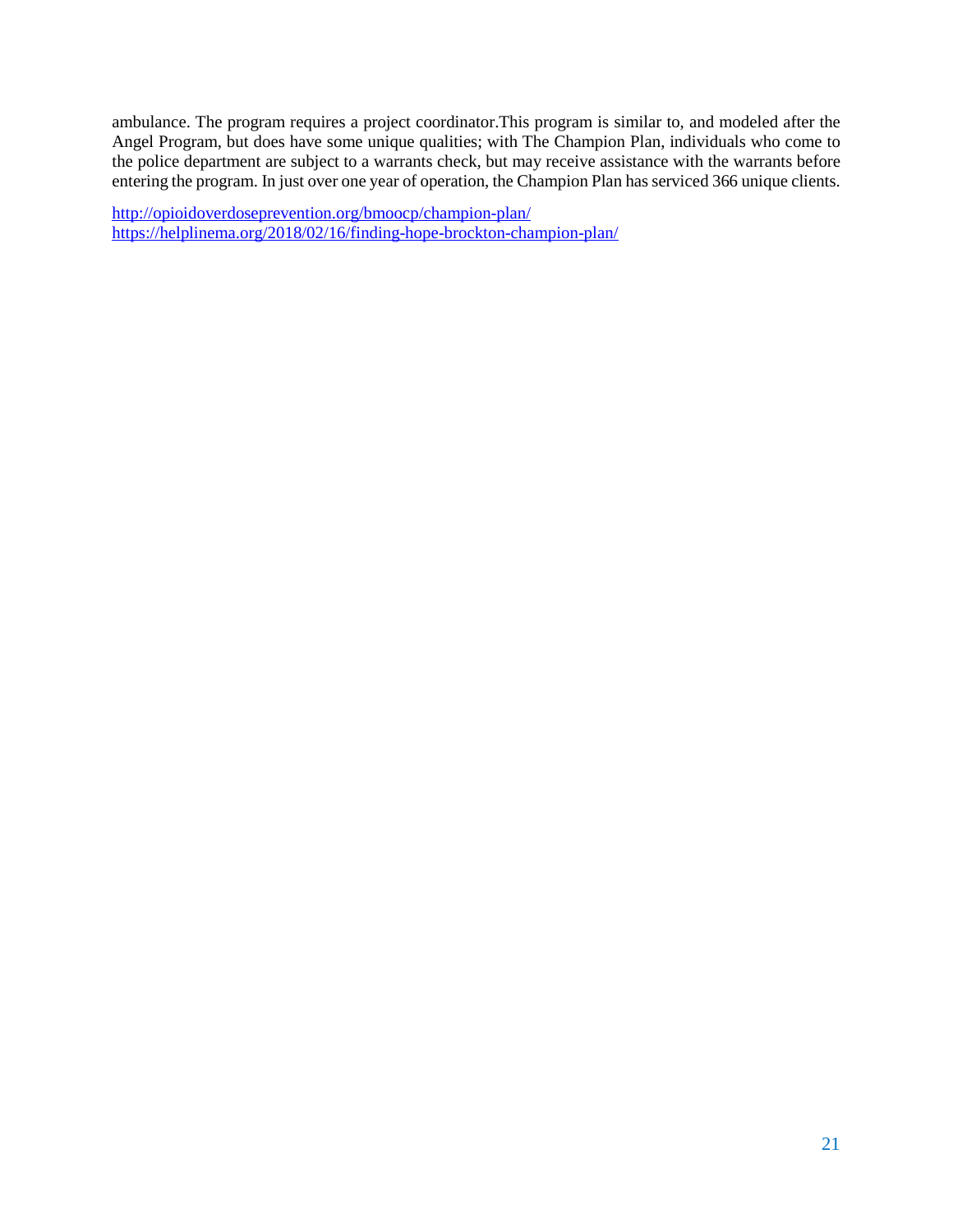# <span id="page-21-0"></span>**Prosecutorial Approaches**

# <span id="page-21-1"></span>**New HOPE program offers treatment instead of jail**

The Heroin Overdose Prevention and Education (HOPE) program out of Staten Island is designed to divert low-level drug offenders to treatment, instead of into the criminal justice system. This program is available to individuals (who typically have little or no criminal history or outstanding warrants) who are arrested for misdemeanors or low-level drug possession, who qualify for a desk appearance ticket. During processing, the DA will arrange for a peer coach to meet with these individuals, discuss the HOPE program, and refer them to a treatment center. Individuals hoping to get into this program, and subsequently avoid their charges going on record, must connect with a treatment center within 7 days of arrest (the same date that they have to appear for their desk appearance ticket). They do not need to appear in court if they have made this connection, and the case will be adjourned for 30 days. At the end of the 37 total days, if the individual 'meaningfully engages' in treatment, the DA will decline to prosecute, and no charge will appear on their criminal record. After one year of program implementation, of the 291 people that enrolled, 263 successfully completed the program and had their cases withdrawn; 90% success rate.

[https://www.silive.com/news/2017/02/new\\_hope\\_program\\_offers\\_treatm.html](https://www.silive.com/news/2017/02/new_hope_program_offers_treatm.html)

[https://www.silive.com/news/2018/01/hope\\_programs\\_first\\_year\\_helpe.html](https://www.silive.com/news/2018/01/hope_programs_first_year_helpe.html)

# <span id="page-21-2"></span>**The Controversy Over Charging Drug Dealers With Murder After Overdoses**

"Drug-induced homicide laws are not new. More than 20 states have them. Most were put on the books decades ago during the height of the war on drugs." Florida is recently among these states, and aims to hold individuals accountable for spreading poison, and the damage it causes. Although this my push deals underground and make other users fear prosecution, a mom cited in this piece is all for this charge. [https://www.npr.org/2017/06/17/533327584/the-controversy-over-charging-drug-dealers-with-murder](https://www.npr.org/2017/06/17/533327584/the-controversy-over-charging-drug-dealers-with-murder-after-overdoses?utm_source=npr_newsletter&utm_medium=email&utm_content=20180521&utm_campaign=npr_email_a_friend&utm_term=storyshare)[after-](https://www.npr.org/2017/06/17/533327584/the-controversy-over-charging-drug-dealers-with-murder-after-overdoses?utm_source=npr_newsletter&utm_medium=email&utm_content=20180521&utm_campaign=npr_email_a_friend&utm_term=storyshare)

[overdoses?utm\\_source=npr\\_newsletter&utm\\_medium=email&utm\\_content=20180521&utm\\_campaign=](https://www.npr.org/2017/06/17/533327584/the-controversy-over-charging-drug-dealers-with-murder-after-overdoses?utm_source=npr_newsletter&utm_medium=email&utm_content=20180521&utm_campaign=npr_email_a_friend&utm_term=storyshare) [npr\\_email\\_a\\_friend&utm\\_term=storyshare](https://www.npr.org/2017/06/17/533327584/the-controversy-over-charging-drug-dealers-with-murder-after-overdoses?utm_source=npr_newsletter&utm_medium=email&utm_content=20180521&utm_campaign=npr_email_a_friend&utm_term=storyshare)

# <span id="page-21-3"></span>**An Overdose Death Is Not Murder: Why Drug-Induced Homicide Laws Are Counterproductive and Inhumane**

"This report examines one strategy – "drug-induced homicide" – that the evidence suggests is intensifying, rather than helping, the problem and calls for leaders to turn toward proven measures to address rapidly increasing rates of overdose deaths." This report describes the difficulties of drug-induced homicide charges, such as: not selling drugs to the specific person who has a fatal overdose, one buyer sharing drugs that causes another user a fatal overdose, and not differentiating between these and an individual who has a fatal overdose directly from the drugs they bought from a seller. Further, these laws are not deterring dealers. They also undermine Good Samaritan Laws and may actually lead to more deaths. <http://www.drugpolicy.org/resource/DIH>

# <span id="page-21-4"></span>**DOJ Backs Proposal to Lengthen Fentanyl Sentences**

In March, the DOJ is looking at plans to lengthen prison sentences for individuals caught selling fentanyl. One suggested change is to make the sentence 5 years for a first time seller who has sold half an ounce of fentanyl; this is "more than double the current top recommended term". They feel that this crackdown is necessary because thousands of lethal doses of fentanyl can be caused from a few ounces of the drug. Critics of these plans, such as defense lawyer and activists, recall the rush to punish in the 1980s, which only made matters worse. Further, the punishment hikes can incentivize bigger dealers to sell fentanyl faster, to avoid longer sentences. This crackdown and controversy show the complication of the epidemic as a whole.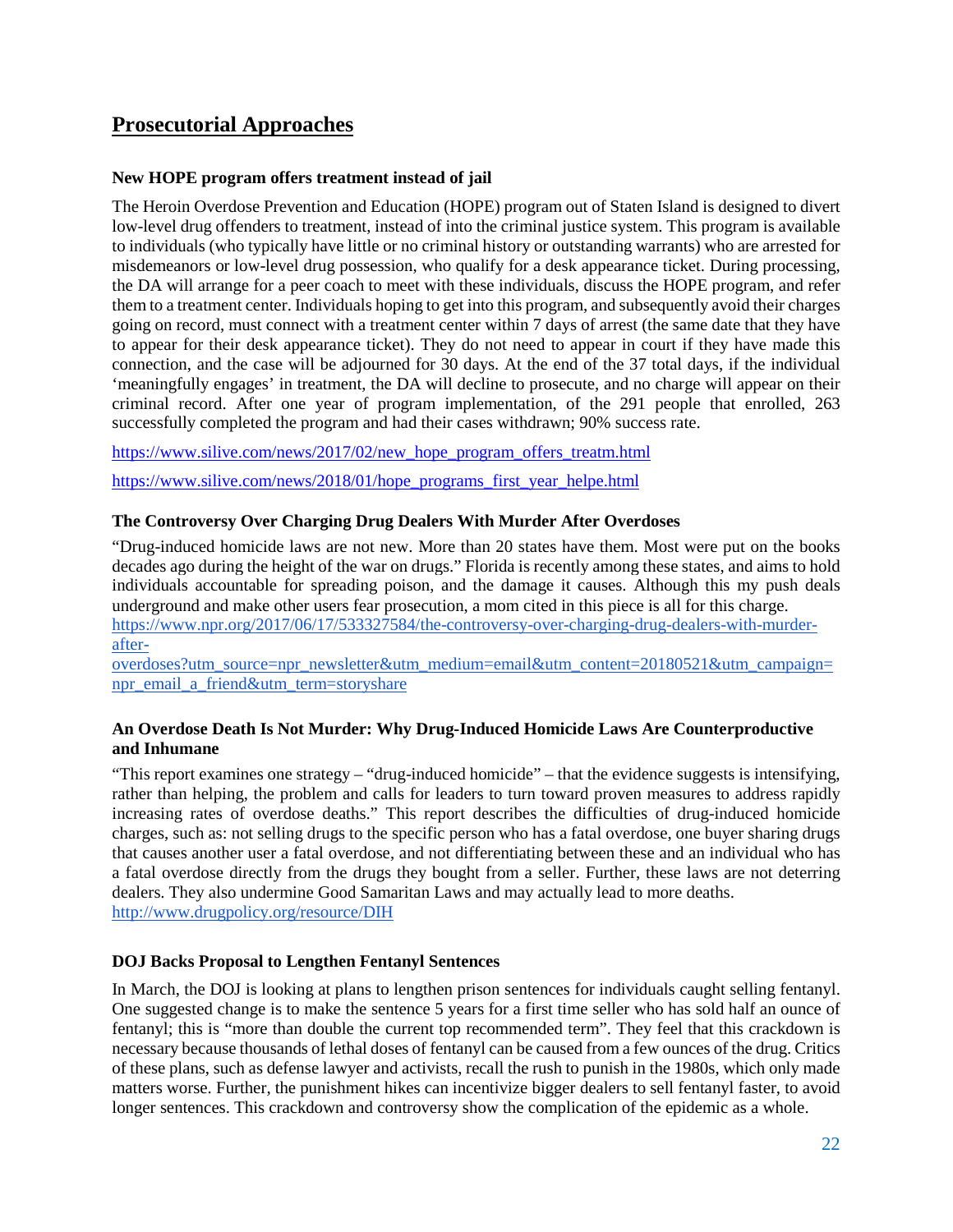# <span id="page-22-0"></span>**Pill Bottles Beside the Dead Shared a Doctor's Name**

Dr. Lawrence Choy's name has been found on prescription opioid bottles next to 3 dead bodies between 2013 and 2016. A lengthy investigation was conducted in 2017, and upon going to Dr. Choy's office, investigators found an incredible mess; he had vanished. After searching for him, Dr. Choy was charged with the deaths of 3 patients. "Dr. Choy was indicted on 231 counts, including manslaughter in the second degree in the deaths of Mr. Castillo and Michael Ries, 30, from Hauppauge, Long Island. He also faces charges of reckless endangerment in the second degree related to eight surviving patients and to the death of Daniel Barry, 45, a chef from Suffolk County who overdosed on Jan. 15, 2016, eight days after he got his last prescription from Dr. Choy". Prescriptions from Dr. Choy were being filled in New York City, Long Island, New Jersey, Upstate New York, and Pennsylvania.

[https://mobile.nytimes.com/2018/06/07/nyregion/pill-bottles-beside-the-dead-shared-a-doctors](https://mobile.nytimes.com/2018/06/07/nyregion/pill-bottles-beside-the-dead-shared-a-doctors-name.html?emc=edit_ur_20180608&nl=new-york-today&nlid=6289079220180608&te=1)[name.html?emc=edit\\_ur\\_20180608&nl=new-york-today&nlid=6289079220180608&te=1](https://mobile.nytimes.com/2018/06/07/nyregion/pill-bottles-beside-the-dead-shared-a-doctors-name.html?emc=edit_ur_20180608&nl=new-york-today&nlid=6289079220180608&te=1)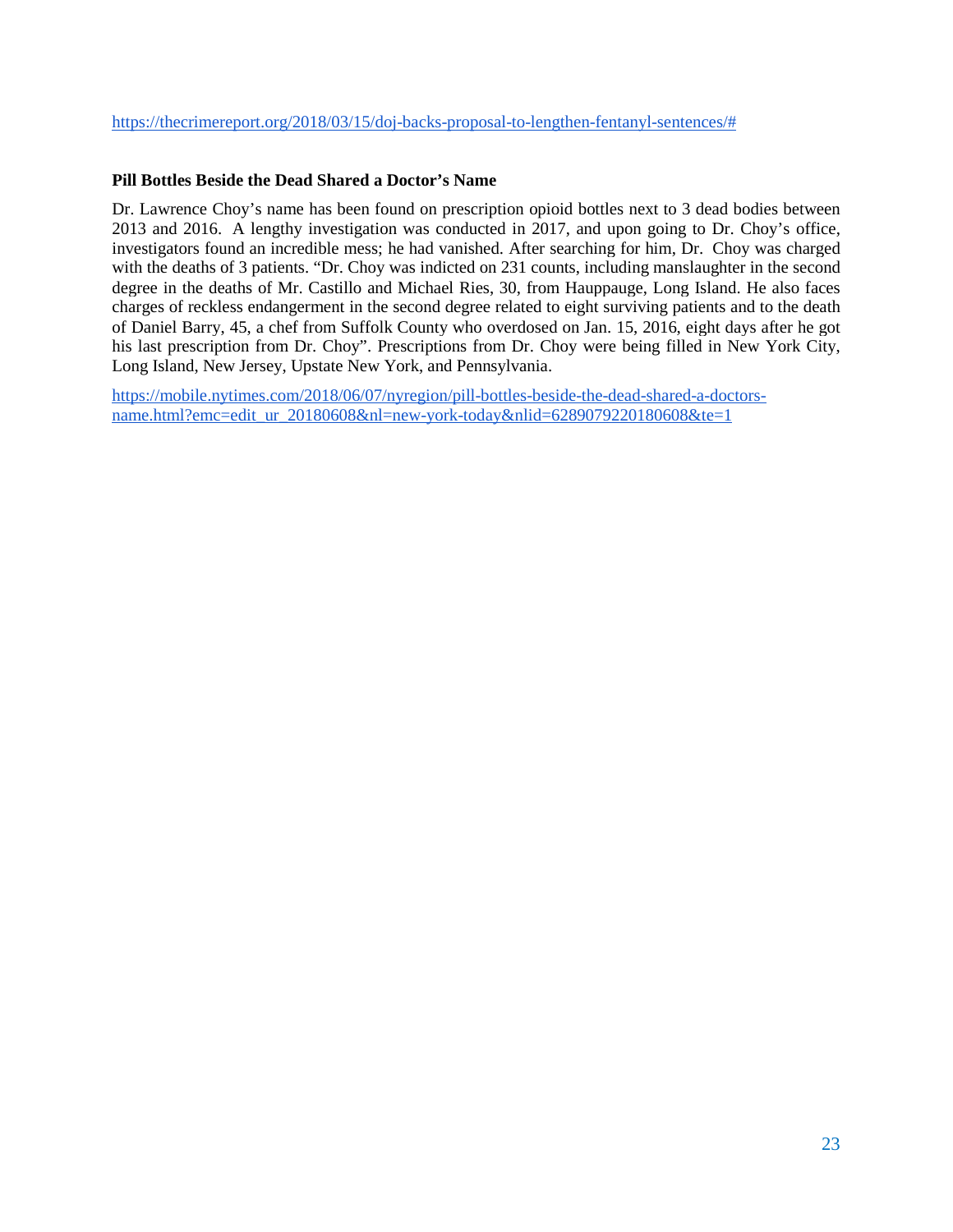# **Treatment-Specific**

# <span id="page-23-1"></span><span id="page-23-0"></span>**In our nation's opioid epidemic, Pennsylvania could find a fix using medical marijuana**

Pennsylvania "is now on its way to leading the country in medical marijuana research", and had the second highest drop in opioid prescriptions in 2017. Doctors are excited about the potential of medical marijuana in reducing the number of prescriptions and treating opioid addiction. Pennsylvania is now the first state to add opioid addiction to their list of qualifying conditions for medical marijuana use. Medical marijuana is not to replace other/traditional treatment programs, but to supplement them or use them as a last resort if others do not work. York County opened a medical marijuana dispensary June 5th of this year, following over 5,000 deaths related to overdoses in 2017.

[https://www.ydr.com/story/news/2018/06/11/could-medical-marijuana-help-solve-pennsylvania-opioid](https://www.ydr.com/story/news/2018/06/11/could-medical-marijuana-help-solve-pennsylvania-opioid-epidemic-addiction-heroin-overdose-dispensary/668664002/)[epidemic-addiction-heroin-overdose-dispensary/668664002/](https://www.ydr.com/story/news/2018/06/11/could-medical-marijuana-help-solve-pennsylvania-opioid-epidemic-addiction-heroin-overdose-dispensary/668664002/)

# <span id="page-23-2"></span>**Governor Cuomo Awards More Than \$4 Million to Expand Access to Substance Abuse Treatment Services Across New York**

Governor Cuomo has awarded over \$4 Million to open ten 24/7 Open Access Centers that can "deliver immediate engagement, assessment and referral service options to New Yorkers seeking treatment for substance abuse." The Open Access Centers is to guarantee anyone who is seeking substance use disorder services access to treatment services at any time of day. Staff will be on-call and available 24 hours a day, 7 days a week to provide the proper resources for their level of care. The Wayne County Department of Mental Health has been awarded \$450,000 which will serve Wayne County, Ontario County, Seneca County, Yates County, Livingston County, Wyoming County, Genesee County, Orleans County and Monroe County.

[https://www.governor.ny.gov/news/governor-cuomo-awards-more-4-million-expand-access-substance](https://www.governor.ny.gov/news/governor-cuomo-awards-more-4-million-expand-access-substance-abuse-treatment-services-across)[abuse-treatment-services-across](https://www.governor.ny.gov/news/governor-cuomo-awards-more-4-million-expand-access-substance-abuse-treatment-services-across)

# <span id="page-23-3"></span>**The New Treatment for Opioid Addiction: Marijuana**

Marijuana to assist in the withdrawal process from opioids is permitted in New Jersey, and could soon be in Pennsylvania. By opening the possibility of marijuana as a treatment for opioid withdrawal, the doors have opened to conduct more research and studies on the effects. There are strong opinions for the use of marijuana in detox and treatment, but this could have political implications down the road. The price of medical marijuana may decrease as well, in utilizing 'flower' (also known as leaf, or bud), which requires little processing compared to other parts of the plant.

[http://www.governing.com/topics/health-human-services/tns-opioid-marijuana-pennsylvania-treatment](http://www.governing.com/topics/health-human-services/tns-opioid-marijuana-pennsylvania-treatment-drug.html?utm_term=The%20New%20Treatment%20for%20Opioid%20Addiction%3A%20Marijuana&utm_campaign=With%20Fewer%20Police%20Applicants%2C%20Departments%20Engage%20in%20Bidding%20Wars&utm_content=email&utm_source=Act-On+Software&utm_medium=email)[drug.html?utm\\_term=The%20New%20Treatment%20for%20Opioid%20Addiction%3A%20Marijuana&](http://www.governing.com/topics/health-human-services/tns-opioid-marijuana-pennsylvania-treatment-drug.html?utm_term=The%20New%20Treatment%20for%20Opioid%20Addiction%3A%20Marijuana&utm_campaign=With%20Fewer%20Police%20Applicants%2C%20Departments%20Engage%20in%20Bidding%20Wars&utm_content=email&utm_source=Act-On+Software&utm_medium=email) [utm\\_campaign=With%20Fewer%20Police%20Applicants%2C%20Departments%20Engage%20in%20Bi](http://www.governing.com/topics/health-human-services/tns-opioid-marijuana-pennsylvania-treatment-drug.html?utm_term=The%20New%20Treatment%20for%20Opioid%20Addiction%3A%20Marijuana&utm_campaign=With%20Fewer%20Police%20Applicants%2C%20Departments%20Engage%20in%20Bidding%20Wars&utm_content=email&utm_source=Act-On+Software&utm_medium=email) [dding%20Wars&utm\\_content=email&utm\\_source=Act-On+Software&utm\\_medium=email](http://www.governing.com/topics/health-human-services/tns-opioid-marijuana-pennsylvania-treatment-drug.html?utm_term=The%20New%20Treatment%20for%20Opioid%20Addiction%3A%20Marijuana&utm_campaign=With%20Fewer%20Police%20Applicants%2C%20Departments%20Engage%20in%20Bidding%20Wars&utm_content=email&utm_source=Act-On+Software&utm_medium=email)

#### <span id="page-23-4"></span>**Heroin Vaccine Blocks Overdose**

The Scripps Research Institute (TSRI) have successfully tested their 'heroin vaccine' on animal subjects and hope to move forward very soon with human trials. The vaccine works by training the immune system antibodies, which are introduced through carrier proteins, which block the drug from reaching the brain. This block stops the subject from having the "high" from heroin, and has been shown to also block overdoses. Researchers tested the vaccine in powder and liquid form, and found no difference in effect between them. Tests have been very positive so far and have qualified for further advancement, as the vaccine has been tested and proven to remain stable in 30 days at room temperature. Hwang and the others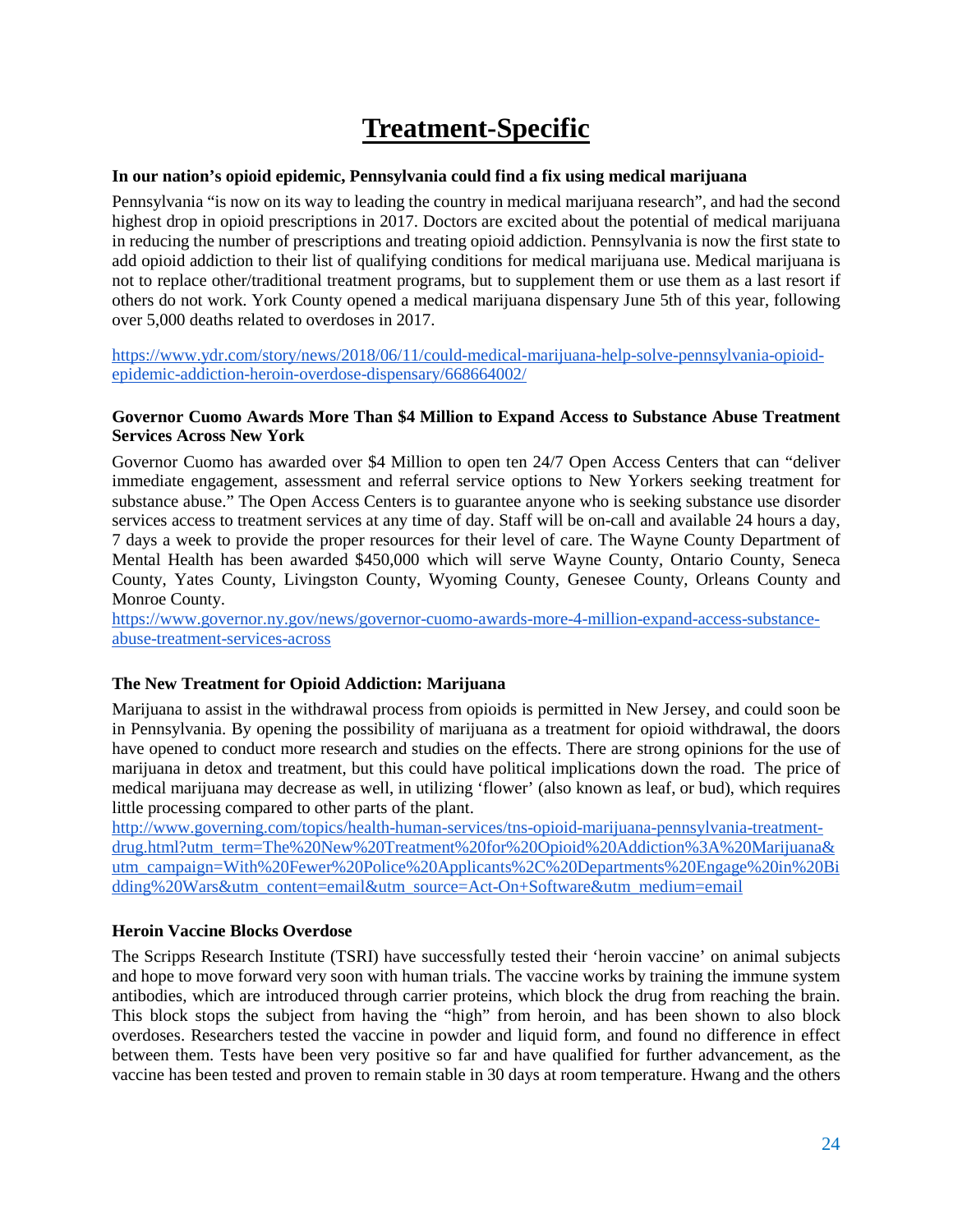at the Institute believe this heroin vaccine could be the answer for those with heroin substance use disorder who are trying but can't quite. <https://www.sciencedaily.com/releases/2018/02/180214093856.htm>

# <span id="page-24-0"></span>**Medication Assisted**

# <span id="page-24-1"></span>**Heroin-assisted treatment in Switzerland**

In an effort to treat long-term opioid users, Switzerland, the UK, Germany, the Netherlands and Canada are prescribing heroin. Heroin-assisted treatment (HAT) is used under medical supervision, aimed to combat public health risks caused by street use, but is must less common than Opioid Substitution Treatment (i.e., Suboxone or Methadone). "This is because HAT is typically reserved for opioid users who have proven unresponsive to other forms of treatment, and because it is considered more politically controversial", but there is evidence demonstrating effectiveness of HAT. The HAT program was introduced in Switzerland in the mid-1990s, and deaths related to drug use and AIDS among drug addicts have decreased steadily.

[https://www.tdpf.org.uk/blog/heroin-assisted-treatment-switzerland-successfully-regulating-supply-and](https://www.tdpf.org.uk/blog/heroin-assisted-treatment-switzerland-successfully-regulating-supply-and-use-high-risk-0)[use-high-risk-0](https://www.tdpf.org.uk/blog/heroin-assisted-treatment-switzerland-successfully-regulating-supply-and-use-high-risk-0)

# <span id="page-24-2"></span>**Buprenorphine maintenance Treatment**

"Used in the treatment of patients with opioid dependence to alleviate withdrawal symptoms, suppress opiate effects and cravings, and decrease the risk of overdose. The program is rated Effective. The experimental group had more days of participation, treatment retention, decreased drug use, improved wellbeing and mental health. Participants had significantly reduced opiate cravings."

Evidence Rating: Effective - More than one study Date: this profile was posted on *June 10, 2011* <https://www.crimesolutions.gov/ProgramDetails.aspx?ID=170>

# <span id="page-24-3"></span>**Methadone Maintenance Treatment**

"A medication-assisted treatment for individuals with opioid dependence. The program is rated Effective. The methadone maintenance treatment intervention group had significantly lower HIV drug-risk behaviors (i.e. less reported needle use) than the comparison group who received psychologically enriched 180-day methadone assisted detoxification. The standard and minimal treatment group both reported less heroin use and had fewer positive urine tests at follow-up than the detoxification group."

Evidence Rating: Effective - More than one study Date: This profile was posted on *June 12, 2011*

<https://www.crimesolutions.gov/ProgramDetails.aspx?ID=158>

# <span id="page-24-4"></span>**Interim Methadone Maintenance (IM)**

"A daily treatment program where opiate-addicted adults on waiting lists for comprehensive treatment receive doses of methadone as well as emergency counseling. The program is rated Promising. Participants entered into treatment programs more than the waitlist control group. There was less drug use detected for heroin, but not for cocaine or alcohol; and no difference in crime rates between groups however self-reports of drug spending was less for participants at the 4-month follow-up."

Evidence Rating: Promising - One Study

Date: This profile was posted on *June 10, 2011*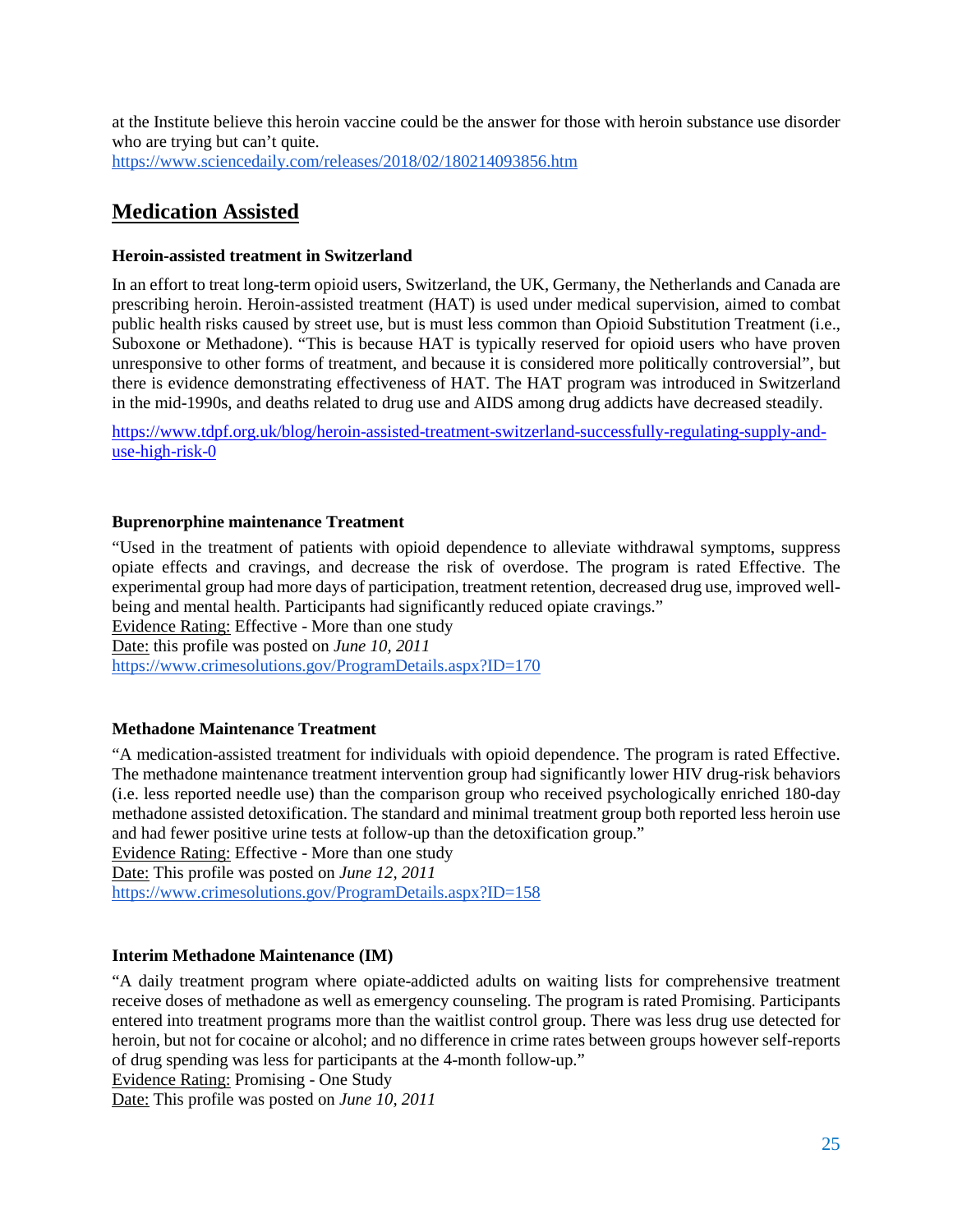#### <span id="page-25-0"></span>**Vivitrol as an alternative**

This is a description of efforts being done to implement Vivitrol centered programs as an alternative to other programs in Suffolk County. Vivitrol is a medication used to impede addicts from getting high by blocking opiate receptors. This substance is administered as an intramuscular injection that typically last thirty days. Vivitrol centered programs have been launched in at least 26 states including Suffolk County in jails where it has been prohibited in the past. This can be a possible solution to the distribution of drugs like Suboxone and Methadone in jails where it has nearly become a currency. This article also explores the controversy surrounding Suboxone and Methadone, which many argue it is not acting as an alternative but rather replacing one addiction with another. Substances like Methadone and Suboxone are more cost effective than Vivitrol, around \$100 to \$500 per dose of Suboxone, and \$800 to \$1,200 for Vivitrol, but it is important to weigh the benefits and risks (i.e., replacing one addiction with another). <https://www.themarshallproject.org/2015/02/17/the-anti-heroin>

# <span id="page-25-1"></span>**Counseling, Outreach and Others**

#### <span id="page-25-2"></span>**Medicaid Shift from Set Grant Funding for Treatment to Pay Per Client in Maryland**

This federal initiative being piloted in Maryland, allows large residential treatment centers to bill Medicaid per patient for substance abuse treatment. This shifts treatment from set grant funding to reimbursement for each patient. Maryland is one of seven states piloting the initiative and it took effect July 1, 2017; other states are: California, Massachusetts, Virginia, West Virginia, New Jersey and Utah. When Medicaid was created in 1965 there was a prohibition against paying for mental health and substance abuse programs with more than 16 beds, this was to protect against Medicaid covering treatment that had been traditionally paid for by the states. However, the opioid commission created by Trump to review and provide recommendations on the opioid crisis recommended eliminating the rule. This has yet to be done, but states have applied for waivers and the seven listed have received these waivers.

[http://www.baltimoresun.com/news/maryland/politics/blog/bs-md-trump-maryland-opiod-20171103](http://www.baltimoresun.com/news/maryland/politics/blog/bs-md-trump-maryland-opiod-20171103-story.html) [story.html](http://www.baltimoresun.com/news/maryland/politics/blog/bs-md-trump-maryland-opiod-20171103-story.html)

# <span id="page-25-3"></span>**Mandatory Opioid Treatment**

A forthcoming report based on 2016 data "concluded that evidence does not suggest improved outcomes of compulsory treatment, and some studies suggested potential harm resulting from such treatment." It has been suggested that mandatory treatment for opioids can be successful, but this report demonstrates otherwise, that, generally, mandatory treatment does not result in improved outcomes for patients. It also raises ethical issues, including a mandatory treatment facility in Massachusetts that very closely resembles a prison.

<https://thecrimereport.org/2018/03/27/should-opioid-addicts-be-forced-to-undergo-medical-treatment/>

#### <span id="page-25-4"></span>**Community-Friendly Health Recovery Program (CHRP)**

"This is an HIV risk-reduction intervention targeting opioid-dependent individuals in drug treatment, with the objective of reducing drug- and sex-related HIV risks. The program is rated Promising. Individuals in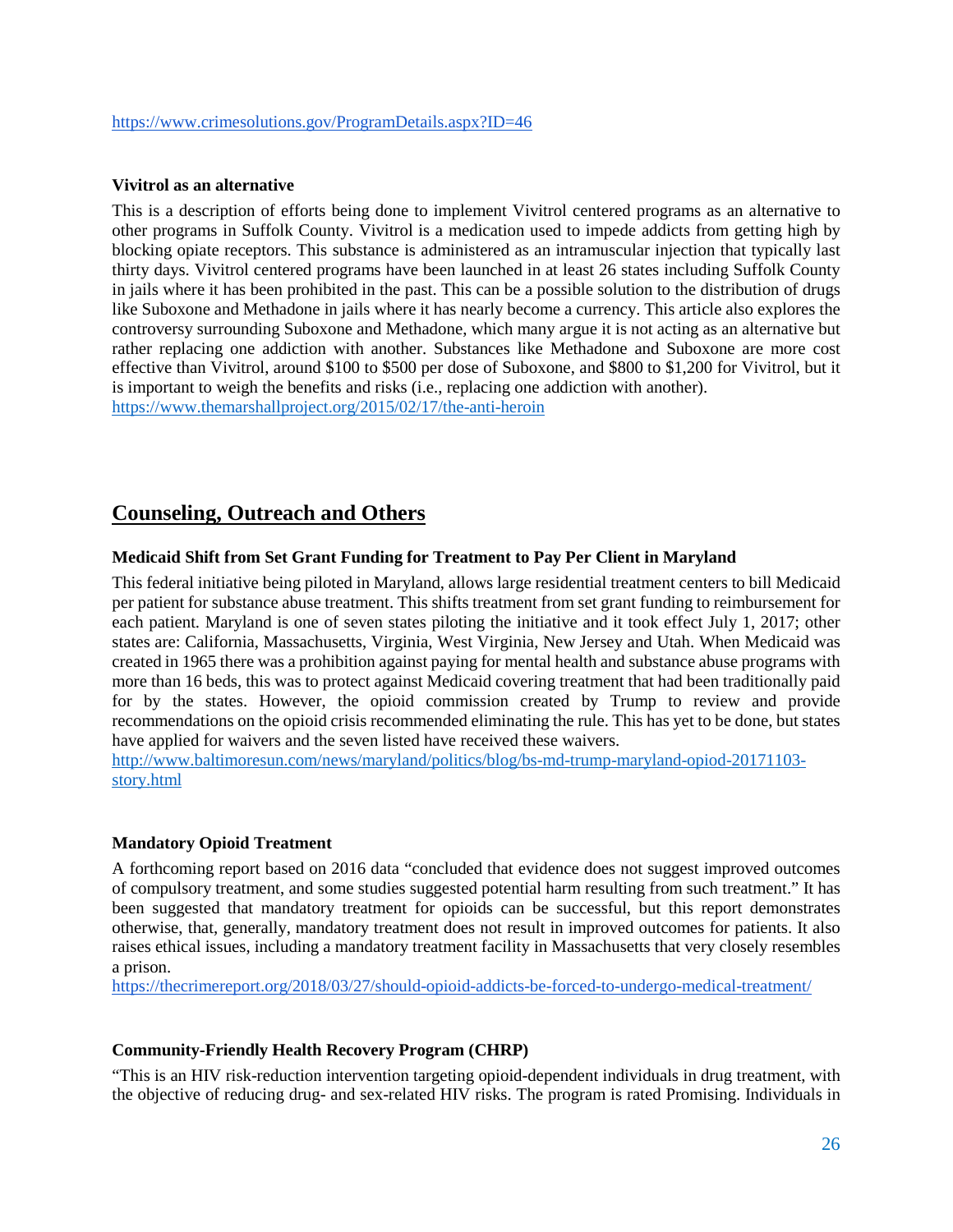the CHRP intervention showed significant improvement on drug and sex risk-reduction skills over time; however, there was no significant effect on their knowledge of safer drug use, social motivation, and selfefficacy."

Evidence Rating: Promising - One Study Date: This profile was posted on *July 24, 2017* <https://www.crimesolutions.gov/ProgramDetails.aspx?ID=539>

# <span id="page-26-0"></span>**TCU Mapping-Enhanced Counseling for Substance Users**

"A cognitive technique for incorporating graphic visualization tools into the counseling process. The program is rated Promising. The mapping group had lower crime and less drug use; but reported lower selfesteem, lower confidence in decision-making, and more hostility than the comparison group. Although there was no statistically significant differences for participants with HIV risky behavior, those with more time in treatment had less dirty needle use."

Evidence Rating: Promising - One Study

Date: This profile was posted on *June 04, 2011* <https://www.crimesolutions.gov/ProgramDetails.aspx?ID=108>

# <span id="page-26-1"></span>**Is Forcing Op**

# <span id="page-26-2"></span>**Opioids Abusers into Treatment the Best Medicine?**

Frustration from family and friends, law enforcement and first responders, but many users do not want to enter treatment, or may not be ready yet. What can be done? In Florida, there is the Marchman Act of 1993, which is something many other places do not have. The 1993 Marchman Act – Families and health care professionals can use the state law to "marchman," or involuntarily commit people into substance abuse treatment when they are deemed a danger to themselves or others. Could this be a model for other states? Of the individuals involuntarily committed to treatment in Hillsborough County, more than 2/3 completed the court-ordered programs. This does not remedy the fact that there are too few treatment facilities and locations, but it may help save more lives.

[http://www.governing.com/topics/health-human-services/sl-opioid-treatment-coercion-florida-](http://www.governing.com/topics/health-human-services/sl-opioid-treatment-coercion-florida-states.html?utm_term=Is%20Forcing%20Opioid%20Abusers%20Into%20Treatment%20the%20Best%20Medicine%20One%20State%20Thinks%20So.&utm_campaign=The%20Homeless-Campus%20Concept%20Catches%20On&utm_content=email&utm_source=Act-On+Software&utm_medium=email)

[states.html?utm\\_term=Is%20Forcing%20Opioid%20Abusers%20Into%20Treatment%20the%20Best%20](http://www.governing.com/topics/health-human-services/sl-opioid-treatment-coercion-florida-states.html?utm_term=Is%20Forcing%20Opioid%20Abusers%20Into%20Treatment%20the%20Best%20Medicine%20One%20State%20Thinks%20So.&utm_campaign=The%20Homeless-Campus%20Concept%20Catches%20On&utm_content=email&utm_source=Act-On+Software&utm_medium=email) [Medicine%20One%20State%20Thinks%20So.&utm\\_campaign=The%20Homeless-](http://www.governing.com/topics/health-human-services/sl-opioid-treatment-coercion-florida-states.html?utm_term=Is%20Forcing%20Opioid%20Abusers%20Into%20Treatment%20the%20Best%20Medicine%20One%20State%20Thinks%20So.&utm_campaign=The%20Homeless-Campus%20Concept%20Catches%20On&utm_content=email&utm_source=Act-On+Software&utm_medium=email)

[Campus%20Concept%20Catches%20On&utm\\_content=email&utm\\_source=Act-](http://www.governing.com/topics/health-human-services/sl-opioid-treatment-coercion-florida-states.html?utm_term=Is%20Forcing%20Opioid%20Abusers%20Into%20Treatment%20the%20Best%20Medicine%20One%20State%20Thinks%20So.&utm_campaign=The%20Homeless-Campus%20Concept%20Catches%20On&utm_content=email&utm_source=Act-On+Software&utm_medium=email)[On+Software&utm\\_medium=email](http://www.governing.com/topics/health-human-services/sl-opioid-treatment-coercion-florida-states.html?utm_term=Is%20Forcing%20Opioid%20Abusers%20Into%20Treatment%20the%20Best%20Medicine%20One%20State%20Thinks%20So.&utm_campaign=The%20Homeless-Campus%20Concept%20Catches%20On&utm_content=email&utm_source=Act-On+Software&utm_medium=email)

# <span id="page-26-3"></span>**Nar-Anon Family Groups -- A 12-Step Program for Families & Friends of Addicts**

The Nar-Anon Family Groups are a worldwide fellowship that focuses on the spiritual way of life to alleviate the desperation surrounding addiction. This worldwide fellowship holds meeting in which members of each group can decide how they will be conducted. During these meetings, only one person is allowed to speak at a time which does not allow the members to engage in dialogue, debate, or cross-talk. This means that no member is allowed to comment, correct, or judge others because "what is true for one may not be true for another". Its primary focus is on the families and their own recovery rather than the addict. The 12- Step program is as essential to families as Narcotics Anonymous program is to the addict. They believe that working through these steps will bring the solution to the problem.

[http://www.nar-anon.org](http://www.nar-anon.org/%EF%BF%BDHYPERLINK%20%22http:/www.nar-anon.org/%22)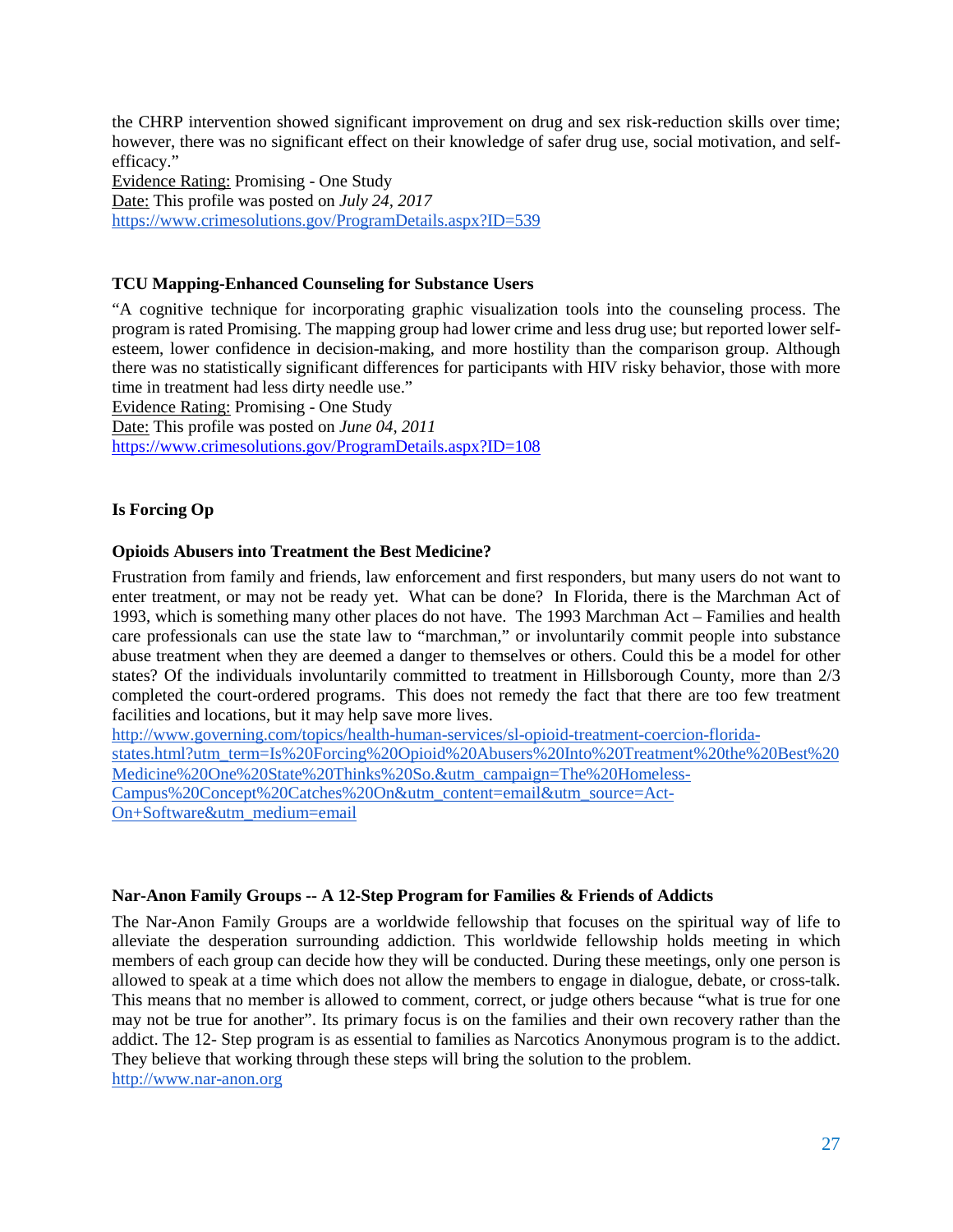#### <span id="page-27-0"></span>**SMART Recovery - Sensible Tools for Addiction Recovery**

SMART Recovery is an abstinence-based, non-for-profit organization that focuses on self-help procedures that are designed to empower individuals to abstain from alcohol and substance abuse and to develop a more positive lifestyle. Because alcohol and substance abuse has a drawback, they use a cognitivebehavioral psychotherapy called Rational Emotive Behavior Therapy (REBT) that helps by teaching the individual in to manage their beliefs and emotions that can lead an individual into alcohol or substance abuse.

<https://www.smartrecovery.org/>

#### <span id="page-27-1"></span>**Program Profile: Behavioral Couples Therapy for Substance Abuse**

A family-based treatment approach for substance- and alcohol-abusing couples and their families. The program is rated Effective. At follow-up, patients reported significant reductions in substance use, higher marital adjustment test scores, relationship satisfaction, and decreased drinking rates than the individualbased treatment group.

Evidence Rating: Evidence Rating: Effective - More than one study Date: This profile was posted on June 14, 2011 <https://crimesolutions.gov/ProgramDetails.aspx?ID=86>

#### <span id="page-27-2"></span>**Former Heroin or Opioid Addicts responding to ED rooms with OD Victims**

The pilot program, Relay, through the NYC Health Department, began in March 2017 in three emergency rooms, and in October 2017, it expanded to four emergency rooms. The program utilizes a "wellness advocate" for each patient who survives an overdose and the advocate responds within one hour to the ED to meet with the victim. The advocate is in touch with the victim for up to 90 days after the overdose. The advocates have previous addiction histories, offer support, OD risk protection counseling to the victim, and a care bag with a round-trip metro card and information about fentanyl. The program costs the Health Department \$4.3 Million. There are 10 outreach workers in five hospitals as of February 19 2018.

<http://abc7ny.com/health/nyc-expands-counseling-program-to-help-with-opioid-crisis/2570592/> <https://www1.nyc.gov/site/doh/about/press/pr2017/pr086-17.page>

Goodman, David. (February 19, 2018). City officials see progress in effort to curb opioid deaths. *New York Times*, retrieved from [https://www.nytimes.com/2018/02/19/nyregion/opioid-overdose-heroin-deaths](https://www.nytimes.com/2018/02/19/nyregion/opioid-overdose-heroin-deaths-new-york.html?&moduleDetail=section-news-0&action=click&contentCollection=N.Y.%20%2F%20Region®ion=Footer&module=MoreInSection&version=WhatsNext&contentID=WhatsNext&pgtype=article)[new-york.html?&moduleDetail=section-news-](https://www.nytimes.com/2018/02/19/nyregion/opioid-overdose-heroin-deaths-new-york.html?&moduleDetail=section-news-0&action=click&contentCollection=N.Y.%20%2F%20Region®ion=Footer&module=MoreInSection&version=WhatsNext&contentID=WhatsNext&pgtype=article)

[0&action=click&contentCollection=N.Y.%20%2F%20Region&region=Footer&module=MoreInSection](https://www.nytimes.com/2018/02/19/nyregion/opioid-overdose-heroin-deaths-new-york.html?&moduleDetail=section-news-0&action=click&contentCollection=N.Y.%20%2F%20Region®ion=Footer&module=MoreInSection&version=WhatsNext&contentID=WhatsNext&pgtype=article) [&version=WhatsNext&contentID=WhatsNext&pgtype=article](https://www.nytimes.com/2018/02/19/nyregion/opioid-overdose-heroin-deaths-new-york.html?&moduleDetail=section-news-0&action=click&contentCollection=N.Y.%20%2F%20Region®ion=Footer&module=MoreInSection&version=WhatsNext&contentID=WhatsNext&pgtype=article)

#### <span id="page-27-3"></span>**Prize-Based Incentive Contingency Management for Substance Abusers**

"A version of contingency management that provides adult substance abusers in community-based treatment with an opportunity to win prizes if they remain drug free. The program is rated Effective. The incentive group had the longest drug use abstinence, study retention, and attended more counseling sessions compared with those who received usual care."

Evidence Rating: Effective - More than one study Date: This profile was posted on *June 08, 2011* <https://www.crimesolutions.gov/ProgramDetails.aspx?ID=103>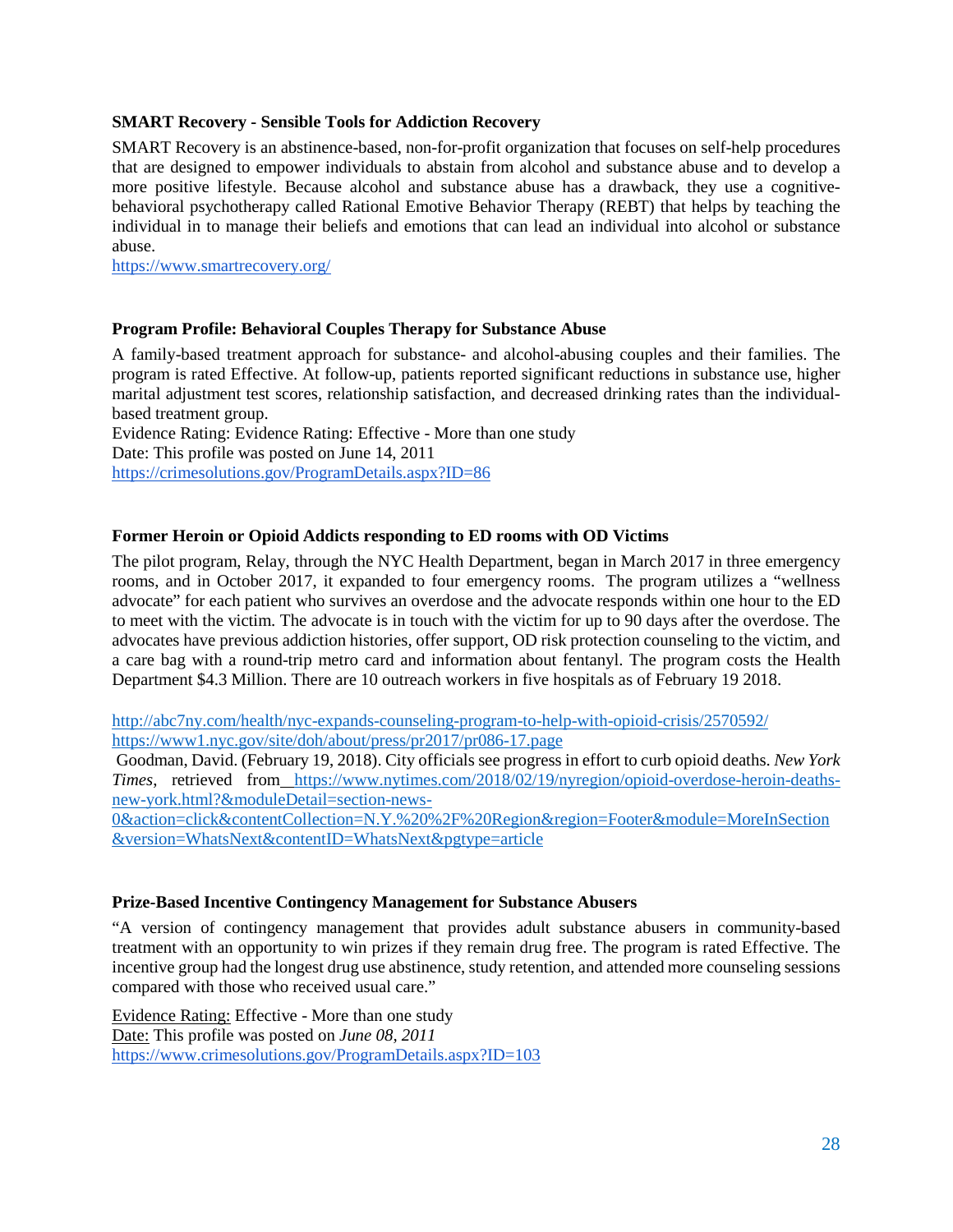#### <span id="page-28-0"></span>**Ross County Post Overdose Response Team**

Team of individuals, including law enforcement which visit the home of every person in the county who overdosed the prior week; they provide support group meetings, a brochure on treatment providers and detox centers and a primer on naloxone. They also talk with the victim and encourage to stop using, but because likely won't encourage to use in the presence of others.

[https://www.washingtonpost.com/national/as-opioid-overdoses-rise-police-officers-become-counselors](https://www.washingtonpost.com/national/as-opioid-overdoses-rise-police-officers-become-counselors-doctors-and-social-workers/2017/03/12/85a99ba6-fa9c-11e6-be05-1a3817ac21a5_story.html?utm_term=.0d76d3ab53f1)[doctors-and-social-workers/2017/03/12/85a99ba6-fa9c-11e6-be05-](https://www.washingtonpost.com/national/as-opioid-overdoses-rise-police-officers-become-counselors-doctors-and-social-workers/2017/03/12/85a99ba6-fa9c-11e6-be05-1a3817ac21a5_story.html?utm_term=.0d76d3ab53f1) [1a3817ac21a5\\_story.html?utm\\_term=.0d76d3ab53f1](https://www.washingtonpost.com/national/as-opioid-overdoses-rise-police-officers-become-counselors-doctors-and-social-workers/2017/03/12/85a99ba6-fa9c-11e6-be05-1a3817ac21a5_story.html?utm_term=.0d76d3ab53f1)

# <span id="page-28-1"></span>**ASAM Strategic Plan 2018-2021**

"Our new strategic plan strengthens the focus on a full spectrum of addiction care: prevention, treatment, remission, and recovery. ASAM's portfolio now includes: **the voice of patients and their families** and will highlight the personal experience of addiction in much closer view. The plan outlines **ambitious research goals aimed at leading scientific and medical progression in the field**. It also exemplifies a firm **recommitment to providing continued education for all treatment providers.**

ASAM's renewed and redesigned goals amass to form a robust foundation and profound course of action in the spirit of the organization's mission. With a new map leading the way, **ASAM will continue to set standards, pioneer research, educate professionals and the public, and challenge stigma**. ASAM will always endeavor to enhance the goal of treating addiction and saving lives."

<https://www.asam.org/about-us/about-asam/theplan>

# <span id="page-28-2"></span>**Prevention**

# <span id="page-28-3"></span>**Responding to the Heroin Epidemic Strategic Plan**

NYC has developed a 12-point strategy to address the growing opioid and heroin overdose epidemic. Four goals are outlined: prevent opioid overdose deaths (one strategy), prevent opioid misuses and addiction (5 strategies), connect New Yorkers to Effective Treatment (3 strategies), and reduce the supply of dangerous opioids (3 strategies).

The City of NY, Office of the Mayor. 2017. HealingNYC: Preventing overdoses, saving lives. <http://www1.nyc.gov/assets/home/downloads/pdf/reports/2017/HealingNYC-Report.pdf>

# <span id="page-28-4"></span>**Finger Lakes Prevention Resource Center**

The FL PPRC is a local resource center of the National Council on Alcoholism and Drug Dependence in the Rochester area. The Resource Center provides information on its website related to substance abuse skills training, conducting a prevention needs assessment, and environmental prevention strategies examples.

<span id="page-28-5"></span><https://ncadd-ra.org/programs-services/finger-lakes-prevention-resource-center>

# **Stop the Addiction Fatality Epidemic (SAFE)**

Stop the Addiction Fatality Epidemic (SAFE) is committed to contributing in a tangible way to overcoming the epidemic of opioid addiction in the United States. SAFE's sole purpose to help combat the opioid epidemic. Through six lines of operation, they believe they can "reverse this epidemic".

- 1. Public awareness- raise awareness about the disease of addiction
- 2. Full-Spectrum Prevention- support research on substance abuse prevention, support prevention programs, and support to families to prevent drug addiction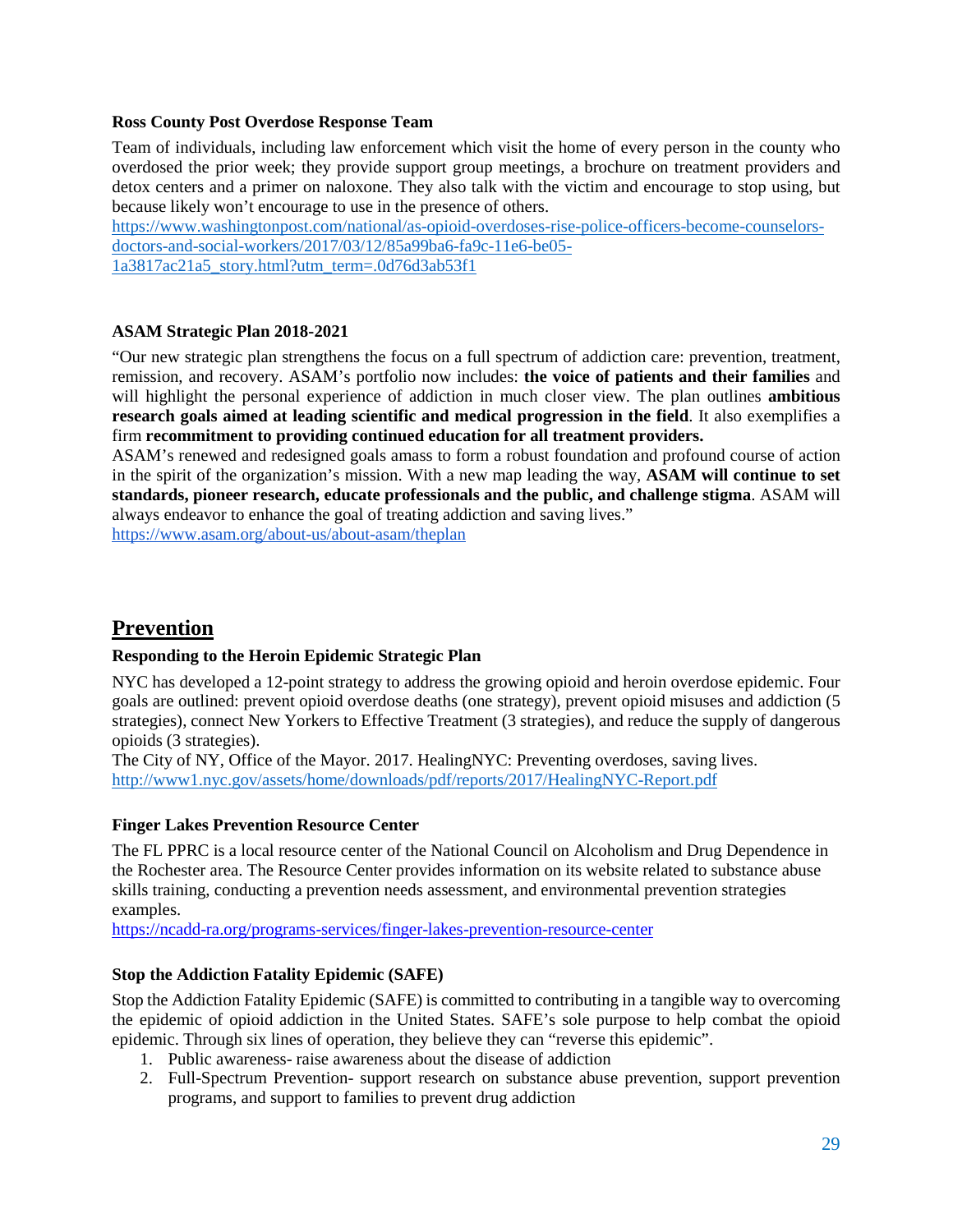- 3. Prescription Medicine- raise awareness on non-addictive alternatives to pain management, support stricter opioid prescription policies, and support research on non-addictive alternatives
- 4. Law Enforcement & Medical Response- support and encourage law enforcement for their assistance in removing illegal drug availability and helping prevent overdoses in real time
- 5. Treatment & Recovery- providing resources to different options for treatment and recovery
- 6. Family Outreach & Support- provide assistance, advice, and lessons learned to family or friends of an individual suffering from an addiction

[https://www.safeproject.us](https://www.safeproject.us/)

# <span id="page-29-0"></span>**Program Profile: Drug Treatment Alternative to Prison (DTAP)**

The first prosecution-led residential drug treatment diversion program in the country, the program diverts nonviolent felony drug offenders to community-based residential treatment. The program is rated Promising. Participation in the program led to reduction in the prevalence and rate of recidivism and delayed time to first rearrest.

Evidence Rating: Promising - One Study Date: This profile was posted on May 25, 2011 <https://crimesolutions.gov/ProgramDetails.aspx?ID=89>

#### <span id="page-29-1"></span>**La Mancha Negra: Substance Abuse, Violence, and Sexual Risks Among Hispanic Males**

(Note: Latino Population)

Hispanic males are disproportionately affected by drug use, Intimate Partner Violence (IPV), and HIV. Drug use rates are not drastically different than other races, but the consequences are disproportionate. Hispanic males are less likely to receive substance use treatment or mental health services. Issues related to cultural factors (machismo), gender roles and acculturation are rather unique to this population, and should be targeted when planning interventions and prevention efforts. Alcohol consumption is often seen as a cultural inheritance, and substance abuse and risky sexual behaviors are often acceptable among men. Acculturation is problematic as well (i.e., language barrier, immigration issues, cultural assumptions). *Caballerismo* – ascribe to positive aspects such as protect/provide for family – can protect men from substance abuse. Focus group discussions were conducted and led to three major themes:

- 1. *Ramas de una sola mata (branches of on same tree)*
	- a. Close relation between substance abuse, violence and risky sexual behaviors' areas of concern
- 2. *La cuna de los problemas sociales (the cradle of social problems)*
	- . Risk factors; general and independent from each other
	- a. Machismo traditional, gender roles; related to upbringing
	- b. Immigration, new culture often challenges gender roles, and it is often easier for women to obtain employment, which causes frustration
- 3. *La mancha negra (the black stain)*
	- . Difficulties faced in breaking away from cycle of substance abuse, violence and risky sexual behaviors with a criminal record
	- a. Hechando palante moving ahead in life; difficult with criminal record/black stain following them; no employment, etc. leads back into the cycle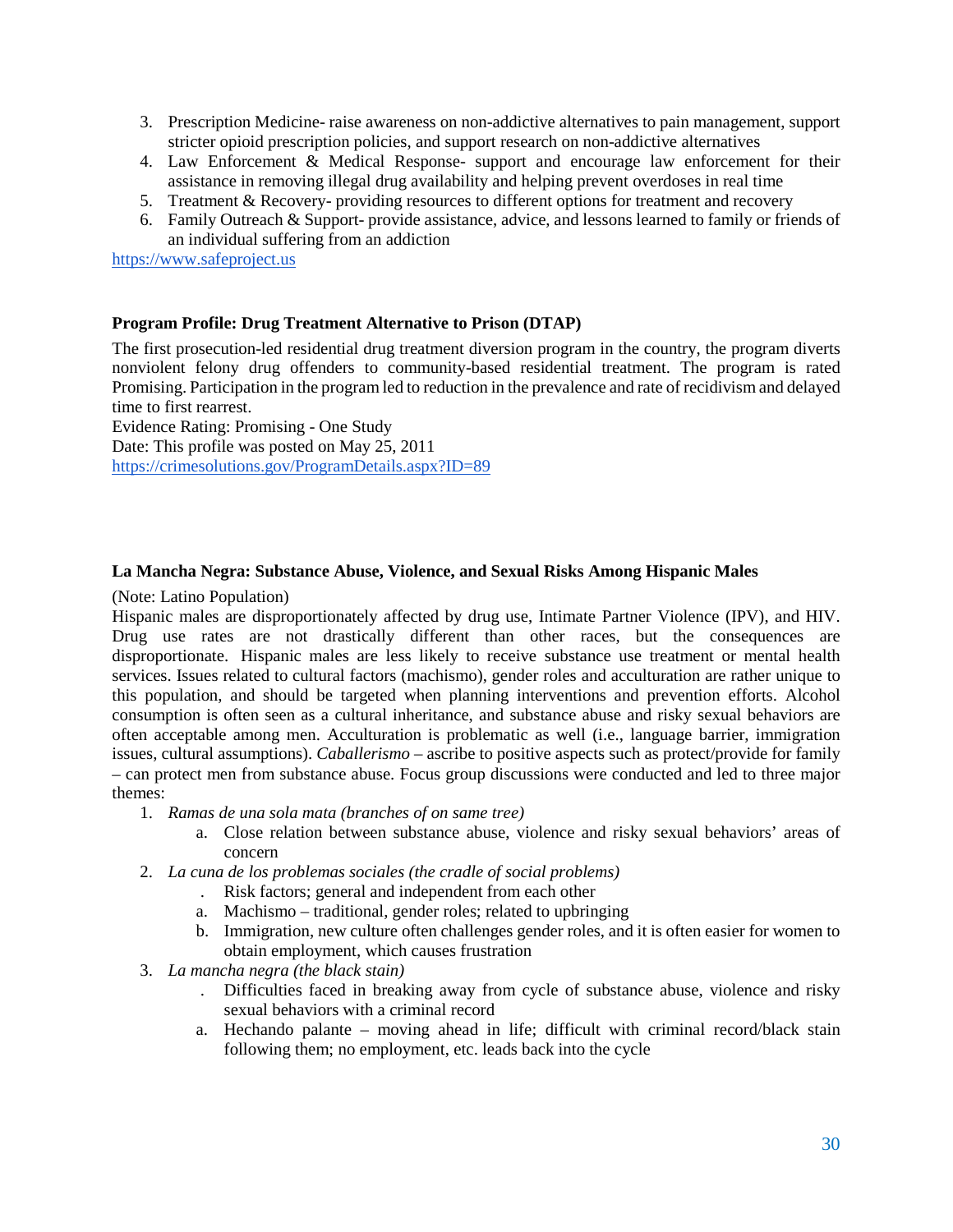Gonzalez-Guarda, R. M.; Ortega, J.; Vasquez, E. P. and De Santis, J. (2010). La mancha negra: Substance abuse, violence, and sexual risks among Hispanic males. *Western Journal of Nursing Research, 32*, 1, 128 – 148. Retrieved from <http://journals.sagepub.com/doi/pdf/10.1177/0193945909343594>

# <span id="page-30-0"></span>**ER Reduces Opioid Use By More Than Half With Dry Needles, Laughing Gas**

The St. Joseph's University Medical Center in Paterson, NJ has completely changed their strategies and techniques, instituting a new program and very importantly a philosophy among providers designed to reduce the prescription of opioids in favor of other methods. One of these alternatives is using dry needles which can mechanically stop muscles spasms with a small injection of local anesthetic for the needle soreness. Other methods this ER is using are "patches of lidocaine (a non-opioid painkiller); ultrasound to find nerves so they can inject numbing agents; laughing gas for patients to breathe in through a mask, and even a harpist to roam the halls to soothe patients, who are then often sent home with instructions to use ibuprofen, acetaminophen or a warm compress rather than opioids."

One of the main challenges this ER is facing are the cost of these alternatives. But the ER is working with insurance providers to find less expensive and accepted alternatives to their alternatives, for example prescribing lidocaine ointment or cream which is less expensive than the patch. It was also noted that the doctors and nurses in the ER themselves had to go through a major philosophy-change with some growing pains, but all seem to have accepted and follow by the new program. However, it was noted that a nearby hospital had started to complain that they were now receiving all the drug users, since St. Joseph's no longer prescribes opioids unless absolutely necessary.

Other hospitals have done smaller-scale versions of this, but the full model is now being copied in different facilities, including some of the UC Health system in Colorado.

[https://www.npr.org/sections/health-shots/2018/02/20/577139699/er-reduces-opioid-use-by-more-than](https://www.npr.org/sections/health-shots/2018/02/20/577139699/er-reduces-opioid-use-by-more-than-half-with-dry-needles-laughing-gas)[half-with-dry-needles-laughing-gas](https://www.npr.org/sections/health-shots/2018/02/20/577139699/er-reduces-opioid-use-by-more-than-half-with-dry-needles-laughing-gas)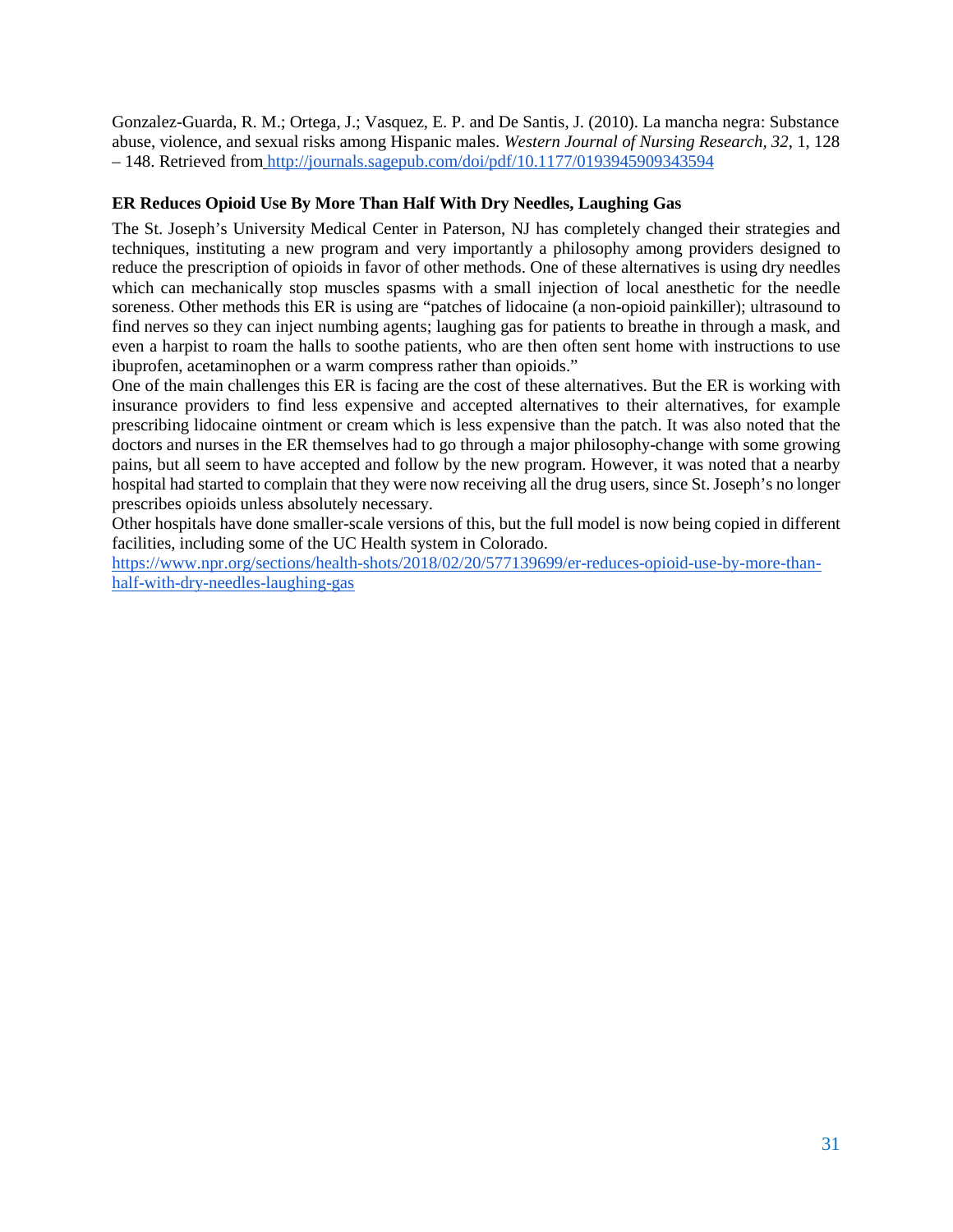# **Local to Rochester**

#### <span id="page-31-1"></span><span id="page-31-0"></span>**HOPE Dealers, BTC in Rochester**

This group of volunteers, some of whom are in recovery themselves, picks up needles in the El Camino neighborhood every Sunday. In addition to this weekly clean-up, they are reaching out to individuals battling addiction. They offer donations of food, clothing, hygiene items, and also provides lunches to people at the Father Tracy Health and Wellness Center (821 North Clinton Avenue). The group holds Addiction Awareness Walks, and runs the #BTC Radio (episodes can be found on the website, as well as Sundays, live from 4:00-5:00 PM).

<https://www.hopedealersbtc.com/>

#### <span id="page-31-2"></span>**Find Your Path**

Find Your Path Community Outreach Program Center is an outreach program is conducted through volunteers of ROCovery. Every Tuesday from 10-2 pm volunteer outreach workers, beginning at 1164 North Clinton Avenue, walk the community and reach out to individuals struggling with addiction. Some individuals also come into the Outreach Center on Clinton Avenue. The goal, in addition to fostering treatment and recovery, is to instill hope in these individuals. Other goals are to increase support and information for people who overdose and are released from the Emergency Room with almost nothing (in terms of support, treatment information, etc.).

<https://www.facebook.com/RecoveringLives/>

[http://www.rochesterfirst.com/news/local-news/community-outreach-program-aiming-to-reduce](http://www.rochesterfirst.com/news/local-news/community-outreach-program-aiming-to-reduce-addiction-in-rochester/880107405)[addiction-in-rochester/880107405](http://www.rochesterfirst.com/news/local-news/community-outreach-program-aiming-to-reduce-addiction-in-rochester/880107405)

#### <span id="page-31-3"></span>**Trillium Syringe Exchange Program**

This program focuses on harm reduction strategies, and focus on reducing the spread of HIV, Hepatitis C, and AIDS. The program began in 1994 and continues to provide services to keep the community, injection drug users and their families safe. The Syringe Exchange is located at 416 Central Avenue, and is open Monday-Friday (M, T, W & F 1-4 PM and Th 1-6:30 PM). "Trillium Health SEP staff educate about the dangers of sharing needles and injection equipment, provide sterile syringes and safe disposal methods of used syringes. Staff also provide linkage and navigation services to medical care, rehabilitation services, and other supportive services."

<https://www.trilliumhealth.org/en/20/syringe-exchange-program>

#### <span id="page-31-4"></span>**Open Access Clinic**

Located at 1350 University Avenue, the Open Access Clinic can assess what type of addiction care you need (i.e., detox, inpatient, outpatient), and assist in linking you to available agencies. They can also help with transportation and insurance needs. Current hours are Thursday-Saturday, 4:00 – 10:00 PM. <https://hhuny.org/HHUNY/media/HHUNYPDFS/Resources/OpenAccessFlyer.pdf>

#### <span id="page-31-5"></span>**Opioid Task Force of Monroe County**

This is a multi-sector, county-wide task force that meets bi-monthly. According to the website, "The Opioid Task Force of Monroe County, in response to the current Opioid Epidemic in our community, seeks a comprehensive multi-sector response with approaches that include prevention education, treatment, recovery, and enforcement strategies. We seek to ensure that individuals and families impacted by the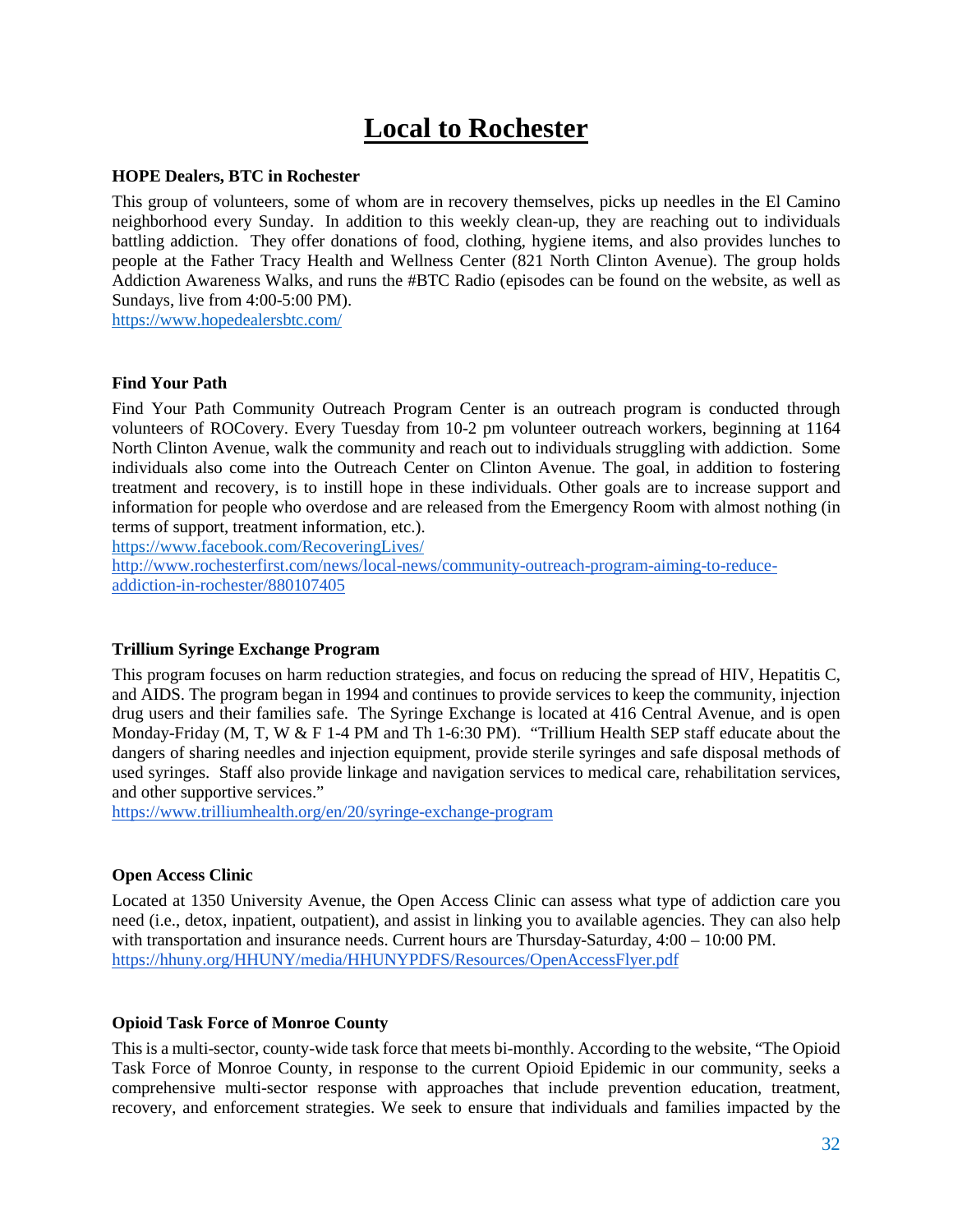disease of addiction, have full and complete access to prevention, treatment and recovery services on par with coverage equal to that of other diseases, thus removing the stigma surrounding the disease of addiction."

<https://ncadd-ra.org/programs-services/opioid-task-force-of-monroe-county>

# <span id="page-32-0"></span>**National Council on Alcohol and Drug Dependence – Rochester Area**

The Director of NCADD-RA convenes the Monroe County Opioid Task Force (described above) and NCADD-RA provides a variety of resources on the website. NCADD-RA compiles a list of treatment providers in Monroe County that is updated twice per year. They have recently included a list of treatment providers in the Finger Lakes area. <https://ncadd-ra.org/>

<span id="page-32-1"></span>**Gates to Recovery**

This is a Drop-in Center for people with drug addition, family members of people with drug addiction, and community members interested in learning more information about drug addiction. They offer open hours in Gates, Webster/Penfield, East Rochester/Fairport, and Hamlin. The volunteers help to connect individuals to treatment and provide monthly opioid overdose training along with other services. <http://www.recoverynowny.com/gates-to-recovery/>

# <span id="page-32-2"></span>**Churches Combating Addiction Conference 2018**

Leaders of churches in Monroe County have come together to combat drug addiction in the form of regular conferences held in the community. The first Churches United to Combat Addiction conference as held on January 27 at the Church of Love Faith Center. The one-day conference included guest speakers and breakout sessions. More conferences are planned for the 2018 year.

[https://www.democratandchronicle.com/story/news/2018/01/23/churches-work-more-welcoming](https://www.democratandchronicle.com/story/news/2018/01/23/churches-work-more-welcoming-believers-struggling-addiction/1055564001/)[believers-struggling-addiction/1055564001/](https://www.democratandchronicle.com/story/news/2018/01/23/churches-work-more-welcoming-believers-struggling-addiction/1055564001/)

# <span id="page-32-3"></span>**Monroe County Drug Treatment Court**

Drug treatment courts across NYS have been found to be effective at reducing rearrest. Low-level drug offenders volunteer to participate in drug court and receive substance abuse treatment in lieu of incarceration.

[https://www.nytimes.com/2003/11/09/nyregion/court-treatment-system-is-found-to-help-drug-offenders](https://www.nytimes.com/2003/11/09/nyregion/court-treatment-system-is-found-to-help-drug-offenders-stay-clean.html)[stay-clean.html](https://www.nytimes.com/2003/11/09/nyregion/court-treatment-system-is-found-to-help-drug-offenders-stay-clean.html)

# <span id="page-32-4"></span>**Drug Abuse Treatment Center in Wayne County, NY**

In the continuing epidemic of opioid addiction and overdose, Wayne County has been chosen as a regional site to open a 24/7 Open Access Center. The Wayne County mental health department received an award to expand substance abuse treatment, and will serve Wayne, Ontario, Seneca, Yates, Livingston, Wyoming, Genesee, Orleans and Monroe counties. There are no further plans or discussion around this, but it will be one of 10 in the state.

[http://fingerlakes1.com/2018/02/19/wayne-county-chosen-for-24-7-drug-abuse-treatment](http://fingerlakes1.com/2018/02/19/wayne-county-chosen-for-24-7-drug-abuse-treatment-center/?utm_content=buffer4f0e8&utm_medium=social&utm_source=facebook.com&utm_campaign=buffer)[center/?utm\\_content=buffer4f0e8&utm\\_medium=social&utm\\_source=facebook.com&utm\\_campaign=bu](http://fingerlakes1.com/2018/02/19/wayne-county-chosen-for-24-7-drug-abuse-treatment-center/?utm_content=buffer4f0e8&utm_medium=social&utm_source=facebook.com&utm_campaign=buffer) [ffer](http://fingerlakes1.com/2018/02/19/wayne-county-chosen-for-24-7-drug-abuse-treatment-center/?utm_content=buffer4f0e8&utm_medium=social&utm_source=facebook.com&utm_campaign=buffer)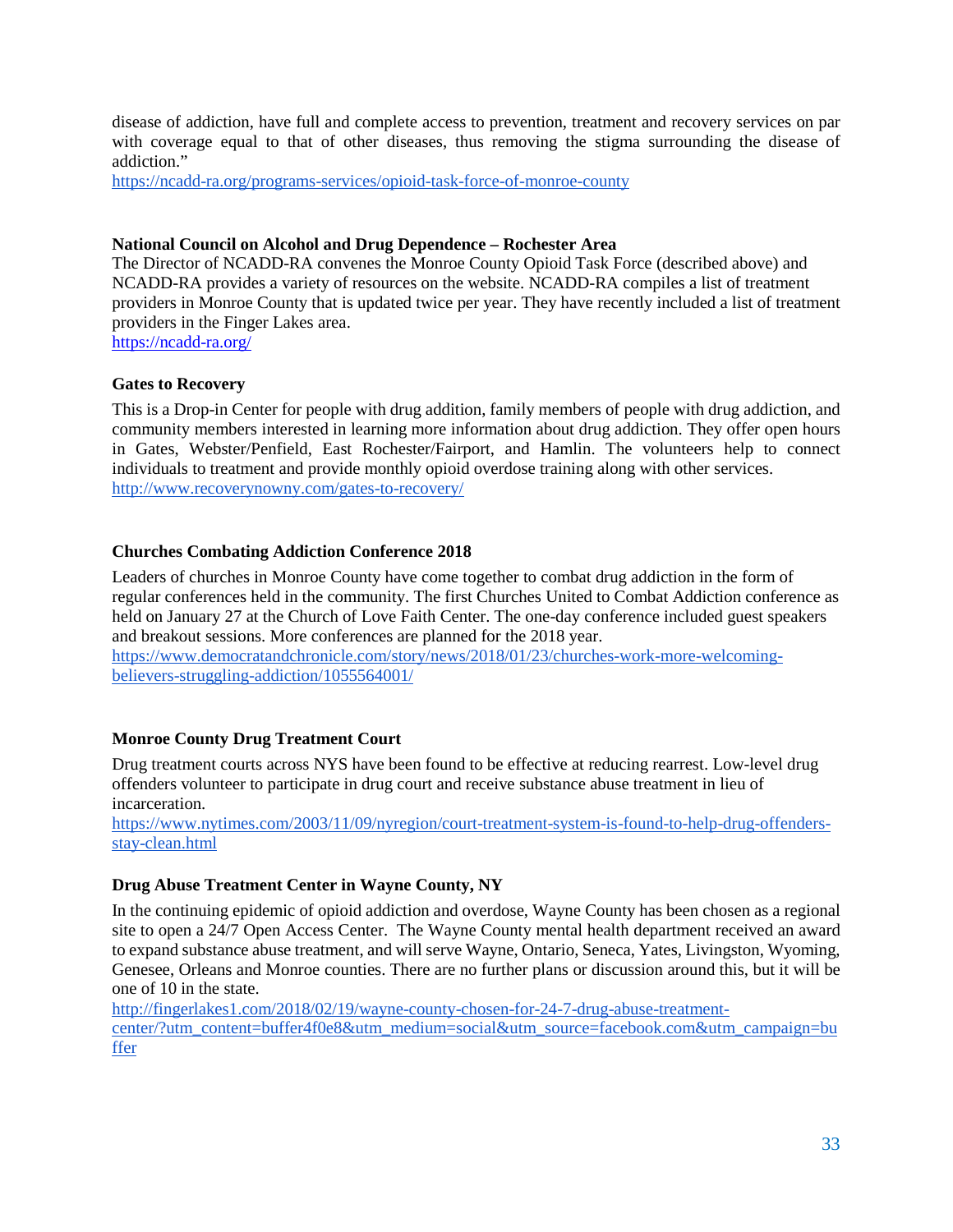#### <span id="page-33-0"></span>**Mom: 'It's murder' when loved one dies after using adulterated street drugs**

This local case describes a mother who lost her son to an overdose, and feels that these dealers should be held accountable for these deaths. Parents are partnering with RecoveryNow NY to encourage charging these dealers, as well as encouraging people to see the users as victims. Fentanyl is more present on the streets than before, and these families are advocating something be done about it.

[https://www.democratandchronicle.com/story/news/2018/04/05/drug-dealers-charged-homicide-drug](https://www.democratandchronicle.com/story/news/2018/04/05/drug-dealers-charged-homicide-drug-users-victims-illegal-drugs/490153002/)[users-victims-illegal-drugs/490153002/](https://www.democratandchronicle.com/story/news/2018/04/05/drug-dealers-charged-homicide-drug-users-victims-illegal-drugs/490153002/)

#### <span id="page-33-1"></span>**Drug Dealer Charges in Irondequoit Fentanyl Overdose Death**

An investigation by the Irondequoit Police Department and Monroe County Heroin Task Force has identified a drug dealer who sold a lethal dose of fentanyl to an individual, according to Sandra Doorley. There is not much additional information in this article on the case at hand, but we anticipate more of these cases in the future.

[https://www.democratandchronicle.com/story/news/2018/04/17/doorley-drug-dealer-charged-irondequoit](https://www.democratandchronicle.com/story/news/2018/04/17/doorley-drug-dealer-charged-irondequoit-fentanyl-overdose-death/525995002/)[fentanyl-overdose-death/525995002/](https://www.democratandchronicle.com/story/news/2018/04/17/doorley-drug-dealer-charged-irondequoit-fentanyl-overdose-death/525995002/)

#### <span id="page-33-2"></span>**Billboards with a Warning to Drug Dealers**

"Law enforcement and the private sector are teaming up to send a message to drug dealers: If you deal drugs and someone dies, you're going to prison for homicide." Other billboards with the same message are intended to be installed around the city. Monroe County District Attorney Sandra Doorley argues that no one can suggest that they do not know opioids cause death; and tha the law is on our side and will support us in this matter. Gates Police Chief also adds that this campaign can serve as a reminder that law enforcement is watching, and will put an end to these deaths one way or another.

<http://wxxinews.org/post/billboards-warning-drug-dealers>

#### <span id="page-33-3"></span>**Law Enforcement's Efforts to Curb Heroin Abuse**

In Monroe County and similar to the rest of the country, opioid overdose numbers are on target to surpass the 2017overodse numbers. This article interviews residents who are frustrated and feeling unsafe in their neighborhood. The Monroe County Sheriff's Office has increased their enforcement and, according to Sgt. Brett Sobrieaski, "They are turning out search warrants of drug houses every day, at an all-time high. The MCSO says the task force has already seized over 1,200 grams of heroin this year." He also says they are putting all of their resources into taking down drug houses and dealers. MCSO is working closely with the District Attorney, and they are not giving any sympathy to drug dealers in court. The Sheriff's Office is also working to funnel low-level users and addicts into treatment, especially when they encounter non-fatal overdoses.

[http://www.spectrumlocalnews.com/nys/rochester/news/2018/07/19/heroin-epidemic-response](http://www.spectrumlocalnews.com/nys/rochester/news/2018/07/19/heroin-epidemic-response-task-force.html)[task-force.html](http://www.spectrumlocalnews.com/nys/rochester/news/2018/07/19/heroin-epidemic-response-task-force.html)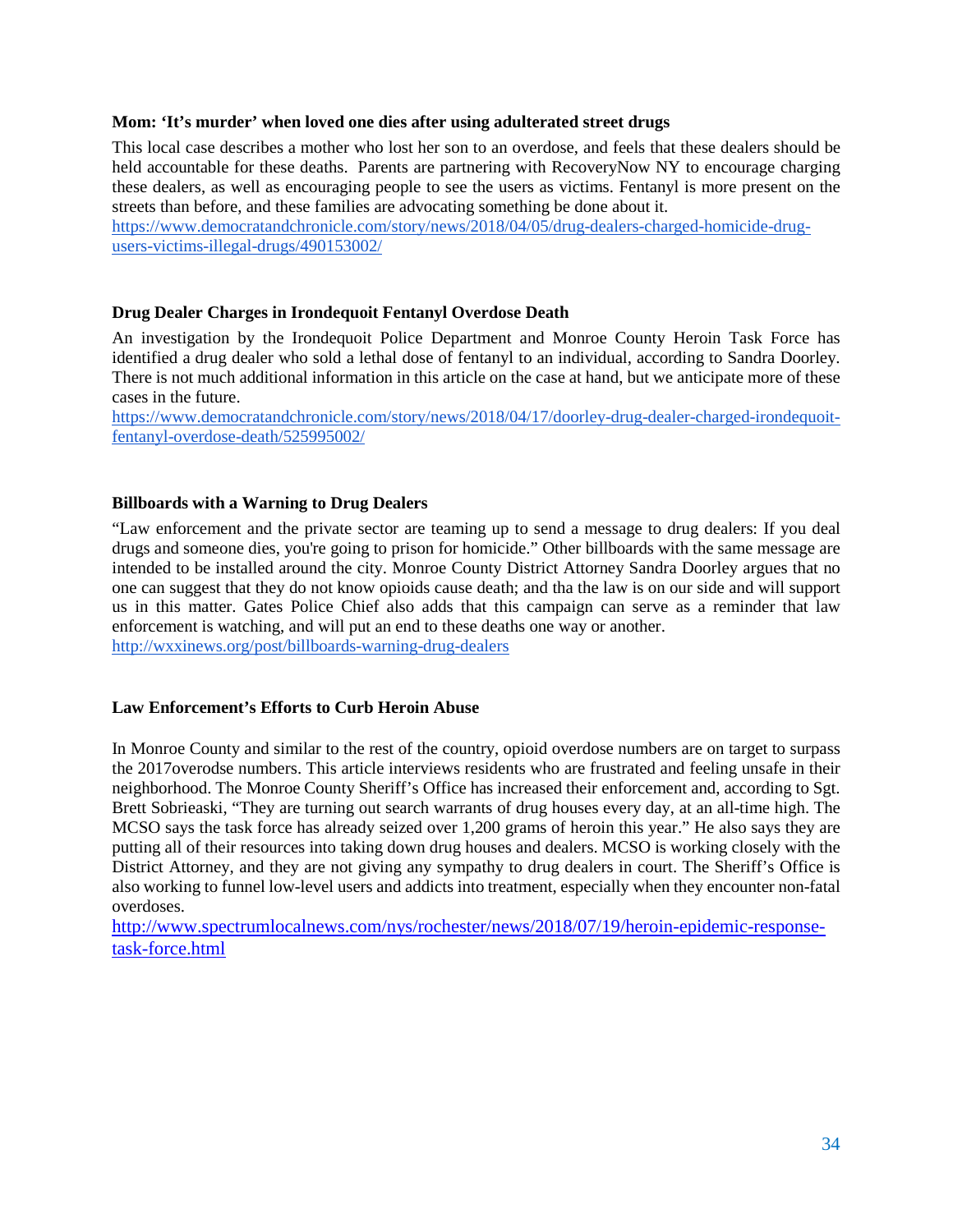# **Homelessness & Drug Addiction**

#### <span id="page-34-1"></span><span id="page-34-0"></span>**Effects and Efforts with Homelessness and Drug Addiction**

This is a description of different efforts being done in Everett, Washington to combat their Opioid Epidemic, based on the idea that those who are chronically homeless and are struggling with drug addiction and mental illness need constant, need long-term attention and help. A former prosecutor created a team which tracked 25 of the most costly and vulnerable cases they could find and hovered until the person was in treatment or housing. To date they've had  $14/25$  successes, and put 24 additional others in long-term treatment, whose beds were paid through partnership with nonprofits and the cities' flex fund. The Hands Up Project are mostly those who were recently homeless and are recovering addicts, going to familiar places to look for people to help. Both groups go to great lengths for each individual, putting people in temporary housing, doing daily check-ups and getting them to the recovery facilities when they find open beds, which can be hundreds of miles away. In November 2017, the county activated the emergency coordination center (usually meant for natural disaster response) to respond to the opioid crisis. The city is currently working on a housing project to create low-barrier permanent supportive housing on city land. <https://apnews.com/d71e8325e4404d5daf71bf05f933e977>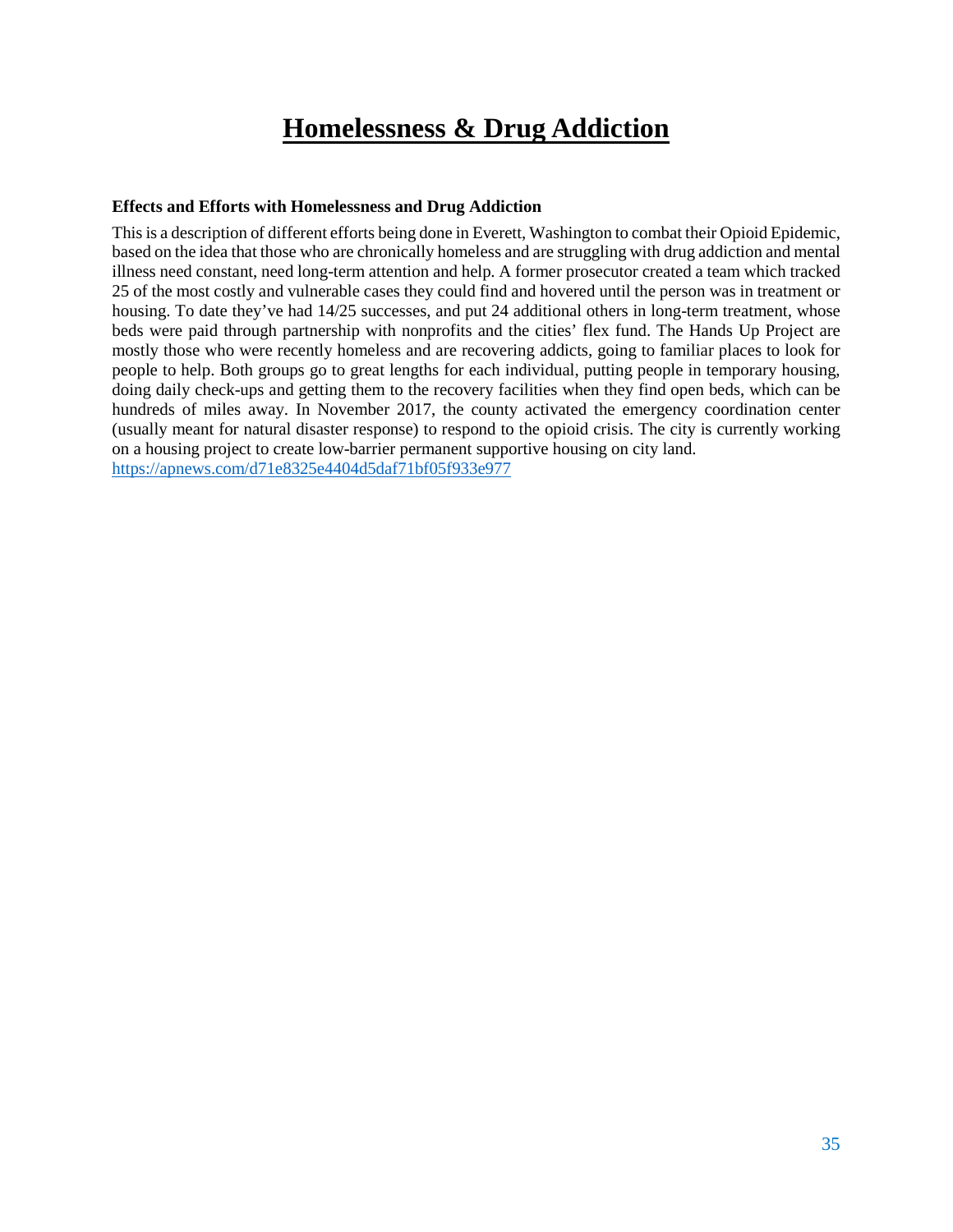# **Harm Reduction Approaches**

# <span id="page-35-1"></span><span id="page-35-0"></span>**Needle Exchange Programs**

# <span id="page-35-2"></span>**Provide Buprenorphine Treatment at Syringe Exchange Programs in NYC**

There is limited information on this program, but NYC plans to have this implemented at four locations in June 2018 and three more during the following year.

Goodman, David. (February 19, 2018). City officials see progress in effort to curb opioid deaths. *New York Times*, retrieved from [https://www.nytimes.com/2018/02/19/nyregion/opioid-overdose-heroin](https://www.nytimes.com/2018/02/19/nyregion/opioid-overdose-heroin-deaths-new-york.html?&moduleDetail=section-news-0&action=click&contentCollection=N.Y.%20%2F%20Region®ion=Footer&module=MoreInSection&version=WhatsNext&contentID=WhatsNext&pgtype=article)[deaths-new-york.html?&moduleDetail=section-news-](https://www.nytimes.com/2018/02/19/nyregion/opioid-overdose-heroin-deaths-new-york.html?&moduleDetail=section-news-0&action=click&contentCollection=N.Y.%20%2F%20Region®ion=Footer&module=MoreInSection&version=WhatsNext&contentID=WhatsNext&pgtype=article)

[0&action=click&contentCollection=N.Y.%20%2F%20Region&region=Footer&module=MoreInSection](https://www.nytimes.com/2018/02/19/nyregion/opioid-overdose-heroin-deaths-new-york.html?&moduleDetail=section-news-0&action=click&contentCollection=N.Y.%20%2F%20Region®ion=Footer&module=MoreInSection&version=WhatsNext&contentID=WhatsNext&pgtype=article) [&version=WhatsNext&contentID=WhatsNext&pgtype=article](https://www.nytimes.com/2018/02/19/nyregion/opioid-overdose-heroin-deaths-new-york.html?&moduleDetail=section-news-0&action=click&contentCollection=N.Y.%20%2F%20Region®ion=Footer&module=MoreInSection&version=WhatsNext&contentID=WhatsNext&pgtype=article)

# **Why a City at the Center of the Opioid Crisis Gave Up a Tool to Fight It**

Charleston, WV has closed its syringe exchange program. There has been a long-standing debate about these programs and the difference between harm reduction (spreading HIV/Hepatitis) and encouraging drug use. This and other reasons have made it very difficult for syringe exchange programs to gain public support. Many consequences, including the vast amount of needles that are not properly discarded, led to the closing of this program. Charleston, like many cities in America, struggles to find a solution to appease the general public, while also helping addicts in need.

[https://www.nytimes.com/interactive/2018/04/27/upshot/charleston-opioid-crisis-needle](https://www.nytimes.com/interactive/2018/04/27/upshot/charleston-opioid-crisis-needle-exchange.html?em_pos=small&emc=edit_up_20180427&nl=upshot&nl_art=0&nlid=62890792emc%3Dedit_up_20180427&ref=headline&te=1)[exchange.html?em\\_pos=small&emc=edit\\_up\\_20180427&nl=upshot&nl\\_art=0&nlid=62890792emc%3D](https://www.nytimes.com/interactive/2018/04/27/upshot/charleston-opioid-crisis-needle-exchange.html?em_pos=small&emc=edit_up_20180427&nl=upshot&nl_art=0&nlid=62890792emc%3Dedit_up_20180427&ref=headline&te=1) [edit\\_up\\_20180427&ref=headline&te=1](https://www.nytimes.com/interactive/2018/04/27/upshot/charleston-opioid-crisis-needle-exchange.html?em_pos=small&emc=edit_up_20180427&nl=upshot&nl_art=0&nlid=62890792emc%3Dedit_up_20180427&ref=headline&te=1)

# <span id="page-35-3"></span>**Needle Exchanges Reducing HIV and Hepatitis C**

A previous ban that prevented Washington DC from using local funding for clean needle exchanges was repealed in 2007, and the data has shown significant decreases in HIV infections. In the year it was repealed there were 149 new cases of needle-caused HIV, but in 2011 there were only 30 recorded, and in those four years the hepatitis infection rate also fell by 33%. They also found that in the Washington DC district 340,000 dirty needles were collected in 2011, which increased to 550,000 in 2012. Other major reductions in the HIV rate for Los Angeles and Miami, who also instituted needle-exchange programs after their HIVprevention programs did little to nothing to affect the HIV rate. Researchers calculated that treating one person with HIV is \$385,200 and that if the rate of HIV was the same in Los Angeles as it is in Miami (16% rather than 5% in LA), it would cost an additional \$1.4 billion in treatment costs.

[https://www.citylab.com/equity/2013/09/reminder-giving-drug-addicts-free-clean-needles-worth-every](https://www.citylab.com/equity/2013/09/reminder-giving-drug-addicts-free-clean-needles-worth-every-penny/7029/)[penny/7029/](https://www.citylab.com/equity/2013/09/reminder-giving-drug-addicts-free-clean-needles-worth-every-penny/7029/)

# <span id="page-35-4"></span>**Safe Consumption / Injection Sites**

# <span id="page-35-5"></span>**San Francisco to Open First Safe Injection Site in' U.S.**

The Department of Public Health in San Francisco, California is currently working to get two safe injection sites at which drug users are able to shoot up under the supervision of a registered nurse. Although there is speculation that a secret safe injection site is already open, San Francisco will be one of the first official sites to open. Out of the six to eight sites that currently run needle exchange programs and other substance abuse services, only two will be chosen to run the safe-injection site. To avoid liability, the city has decided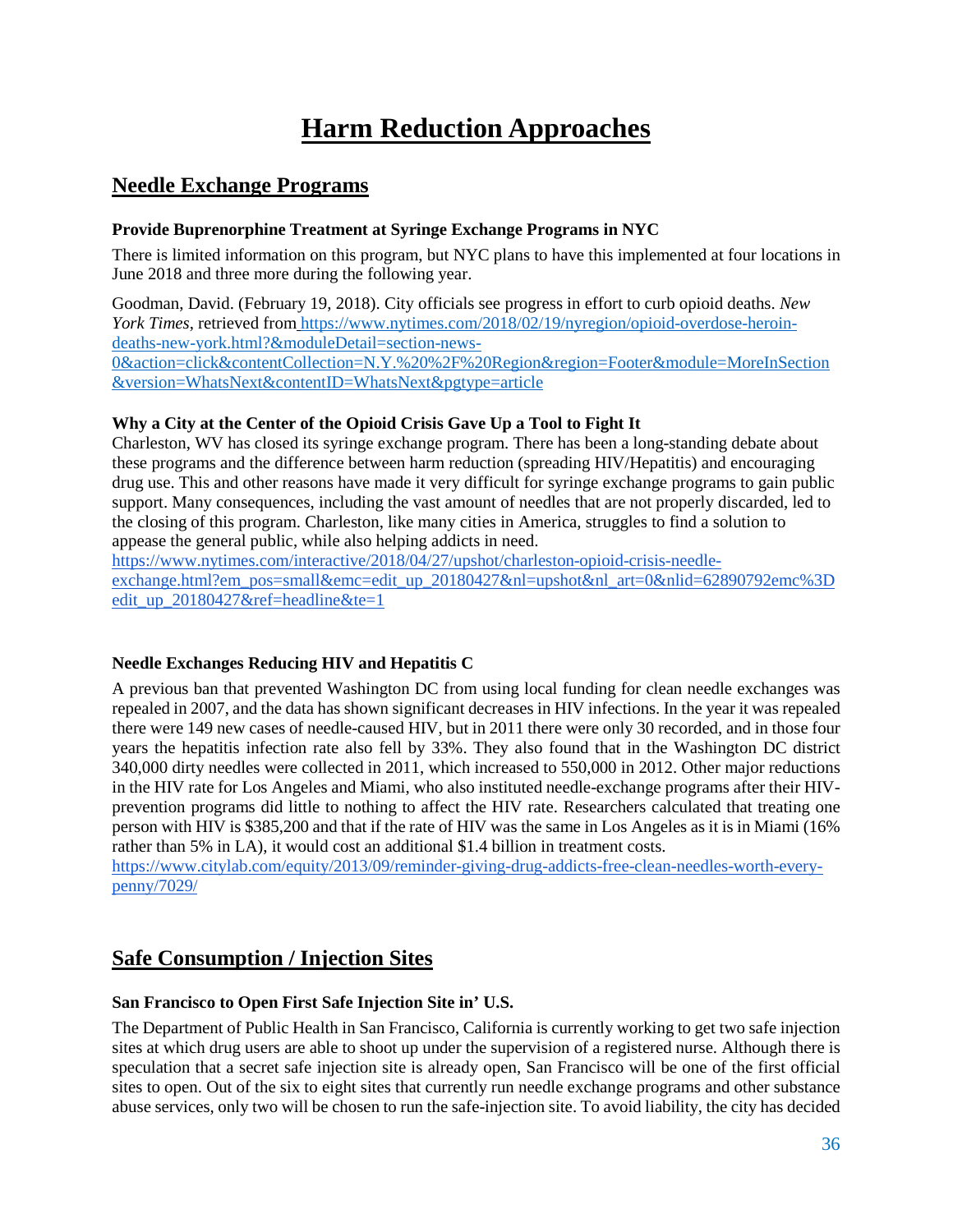not to publicly say where the money is coming from. This city is expecting to save an estimated \$3.5 million a year in medical costs. It is believed that around 85% of the local drug users will use the safe injection sites. This once taboo subject is now being placed on the forefront to combat the rising number of overdoses and unsafe injection practices.

<https://www.sfchronicle.com/news/article/SF-safe-injection-sites-expected-to-be-first-in-12553616.php>

# <span id="page-36-0"></span>**Possible Safe Injection Site for Philadelphia, PA**

Similar to California, Philadelphia hopes to open a safe injection site to combat the opioid epidemic. The Public Health Commissioner, Philadelphia Police Commissioner, the Mayor, and several others were in support of this plan. There were many opposed, unsurprisingly. City officials have given the proposal the 'green light', but there are many hurdles and details to work through.

[https://www.cbsnews.com/news/safe-injection-sites-philadelphia-elected-officials-back-curb-overdose](https://www.cbsnews.com/news/safe-injection-sites-philadelphia-elected-officials-back-curb-overdose-deaths/)[deaths/](https://www.cbsnews.com/news/safe-injection-sites-philadelphia-elected-officials-back-curb-overdose-deaths/)

[https://www.npr.org/sections/health-shots/2018/01/24/580255140/whats-next-for-safe-injection-sites-in](https://www.npr.org/sections/health-shots/2018/01/24/580255140/whats-next-for-safe-injection-sites-in-philadelphia)[philadelphia](https://www.npr.org/sections/health-shots/2018/01/24/580255140/whats-next-for-safe-injection-sites-in-philadelphia)

# <span id="page-36-1"></span>**Supervised Injection Facilities: Recommendations for Action**

NASTAD supports Supervised Injection Facilities (SIF) as it is an evidence-based intervention. In their research, they found that "SIFs have been shown to reduce HCV/HIV transmission risks and link participants to testing, infectious disease treatment, medication-assisted treatment, and physical and behavioral health services. Studies of SIFs have shown that they do not lead to increases in drug use, frequency of injection, or levels of drug-related crime while effectively reducing overdose death and occurrence." NASTAD also outlines a series of recommended actions for health departments, elected officials and policy makers, and community-based organizations and advocates. These recommendations are encouraging health and policy officials to themselves become familiar with the evidence-based literature of SIFs, educate the public of this evidence, and to take steps to try and move/create funding to create SIFs. NASTAD also highly recommends thorough evaluation of new sites, and encourages organizations to "meaningfully engage individuals impacted by the opioid crisis, hepatitis B and C, and HIV in discussions and decision-making processes."

<https://www.nastad.org/resource/supervised-injection-facilities-recommendations-action>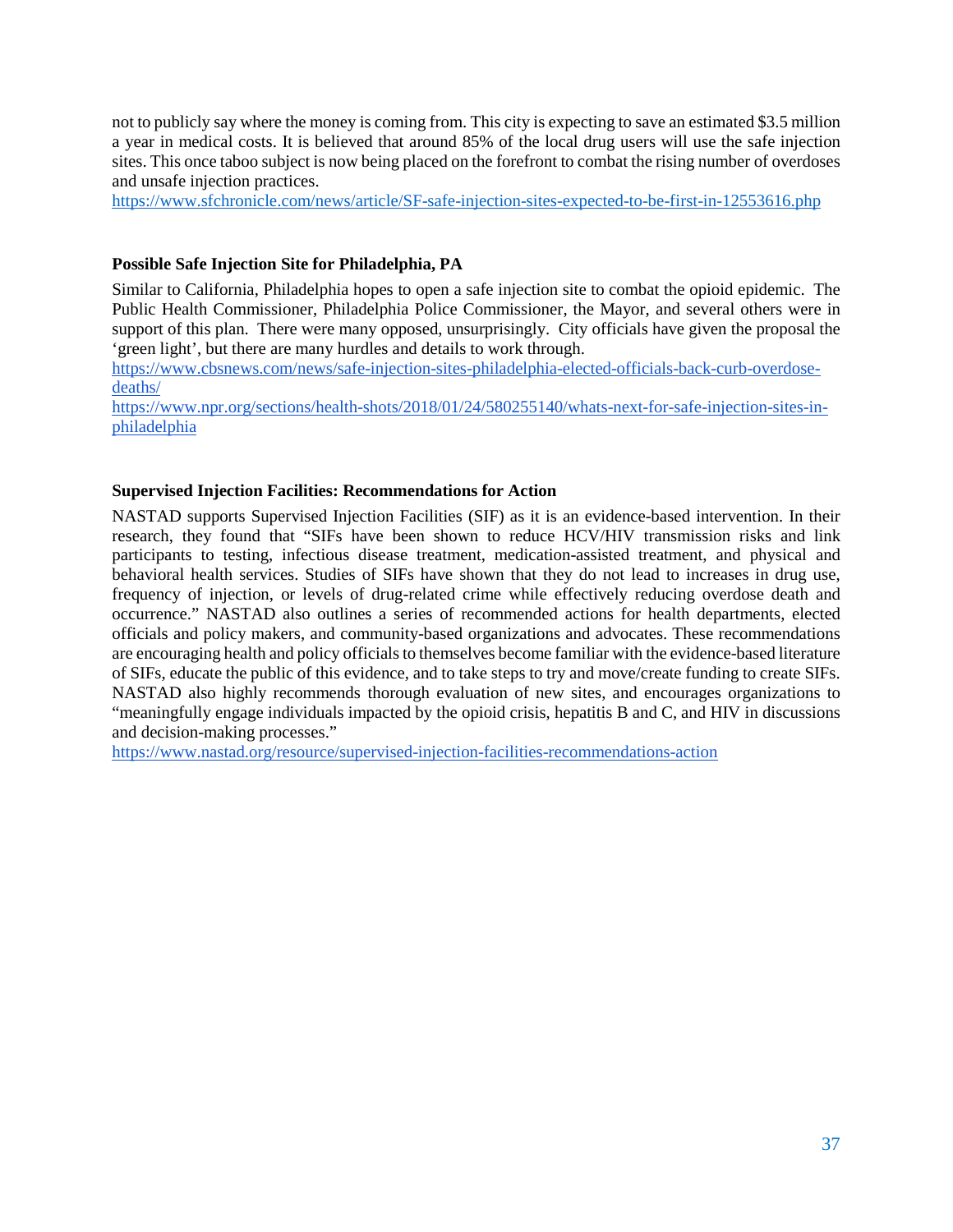# **Incarceration and Reentry Interventions**

# <span id="page-37-1"></span><span id="page-37-0"></span>**Jail and Prison-Based**

# <span id="page-37-2"></span>**Delaware KEY/Crest Substance Abuse Programs**

"A prison-based therapeutic community for offenders with a history of substance abuse and a residential work release center that allows offenders to continue their treatment as they transition to the community. The program is rated Promising. Program completers and aftercare recipients were less likely to be arrested or use drugs. Also, the treatment group did better at follow-up in remaining arrest and drug-free."

Evidence Rating: Promising - One Study Date: This profile was posted on *July 07, 2011*

<https://www.crimesolutions.gov/ProgramDetails.aspx?ID=55>

# <span id="page-37-3"></span>**Prison-Initiated Methadone Maintenance Treatment**

"This program offers methadone maintenance to heroin-addicted prisoners and provides referrals to community-based treatment programs to encourage continued treatment during reentry. The program is rated Promising. The counseling + methadone group were significantly more likely to spend more days in treatment compared to the other groups. There were fewer positive urine drug tests for opioids and cocaine for the counseling + methadone group compared to those who received counseling only in prison."

<https://www.crimesolutions.gov/ProgramDetails.aspx?ID=157> Evidence Rating: Promising - One Study Date: This profile was posted on *June 14, 2011*

# <span id="page-37-4"></span>**Changing Course**

"An interactive journal designed to help offenders incarcerated in jail who have been screened or identified as having a potential substance use disorder to help inmates make the connection between their substance use and criminal activity. The program is rated Promising. The recidivism rate of inmates who participated in the program's interactive journal intervention was significantly lower compared with the control group."

Evidence Rating: Promising - One Study Date: This profile was posted on *April 18, 2013* <https://www.crimesolutions.gov/ProgramDetails.aspx?ID=307>

# <span id="page-37-5"></span>**Forever Free**

"The first comprehensive, in-prison, residential substance abuse treatment program designed for incarcerated women. The program is rated Promising. The intervention group reported fewer arrests during parole, less drug use and were employed more at follow-up than the comparison group."

Evidence Rating: Promising - One Study Date: This profile was posted on *June 08, 2011* <https://www.crimesolutions.gov/ProgramDetails.aspx?ID=40>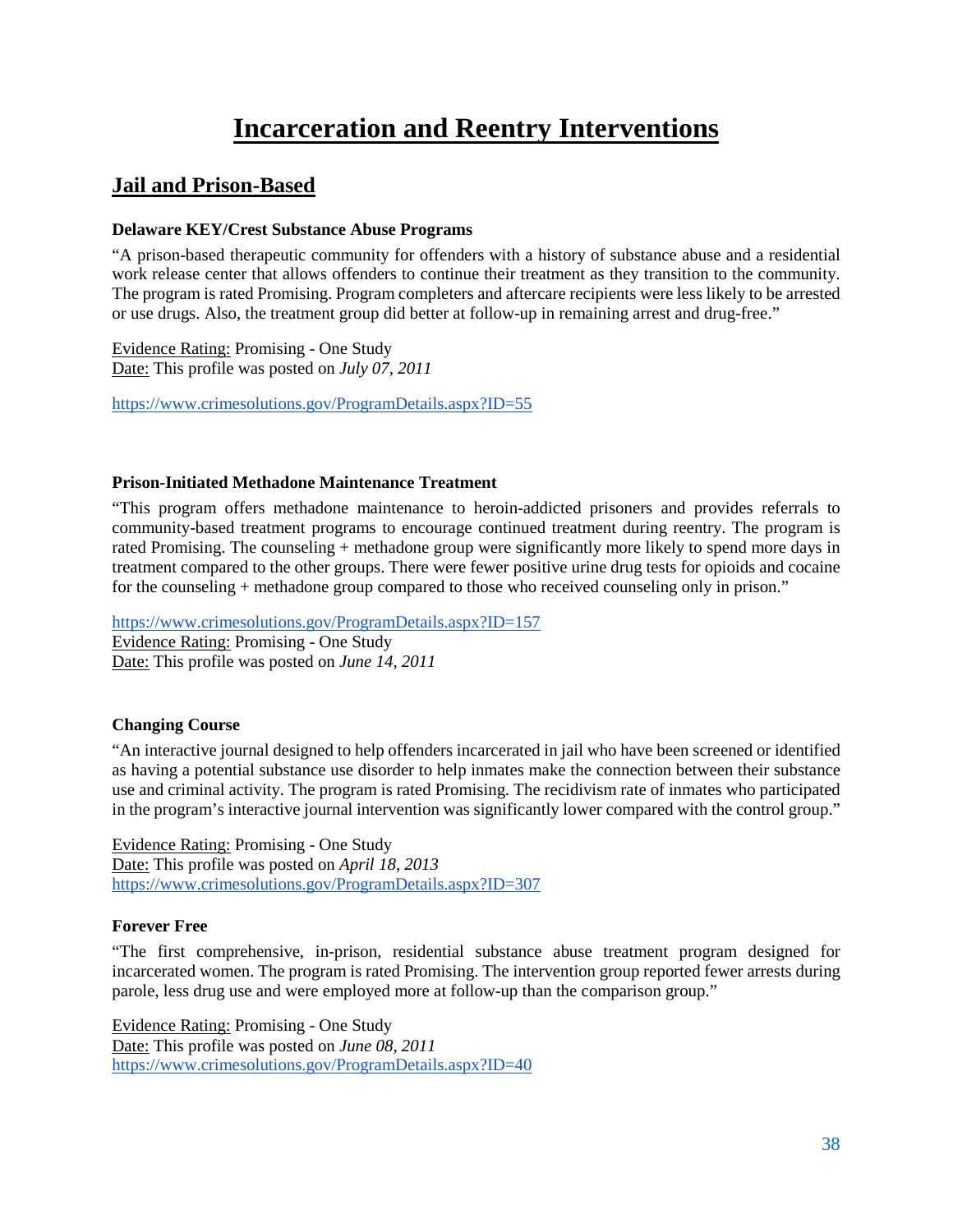# **Corrections-Based Responses to the Opioid Epidemic: Lessons from New York State's Overdose Education and Naloxone Distribution (OEND) Program**

In the current state of the opioid epidemic, first responders have been armed with Naloxone; but one population who may be largely at risk has been passed over - individuals returning from incarceration.

[https://storage.googleapis.com/vera-web-assets/downloads/Publications/corrections-responses-to-opioid](https://storage.googleapis.com/vera-web-assets/downloads/Publications/corrections-responses-to-opioid-epidemic-new-york-state/legacy_downloads/corrections-responses-to-opioid-epidemic-new-york-state.pdf)[epidemic-new-york-state/legacy\\_downloads/corrections-responses-to-opioid-epidemic-new-york](https://storage.googleapis.com/vera-web-assets/downloads/Publications/corrections-responses-to-opioid-epidemic-new-york-state/legacy_downloads/corrections-responses-to-opioid-epidemic-new-york-state.pdf)[state.pdf](https://storage.googleapis.com/vera-web-assets/downloads/Publications/corrections-responses-to-opioid-epidemic-new-york-state/legacy_downloads/corrections-responses-to-opioid-epidemic-new-york-state.pdf)

[https://storage.googleapis.com/vera-web-assets/downloads/Publications/corrections-responses-to-opioid](https://storage.googleapis.com/vera-web-assets/downloads/Publications/corrections-responses-to-opioid-epidemic-new-york-state/legacy_downloads/corrections-responses-to-opioid-epidemic-new-york-state-fact-sheet.pdf)[epidemic-new-york-state/legacy\\_downloads/corrections-responses-to-opioid-epidemic-new-york-state](https://storage.googleapis.com/vera-web-assets/downloads/Publications/corrections-responses-to-opioid-epidemic-new-york-state/legacy_downloads/corrections-responses-to-opioid-epidemic-new-york-state-fact-sheet.pdf)[fact-sheet.pdf](https://storage.googleapis.com/vera-web-assets/downloads/Publications/corrections-responses-to-opioid-epidemic-new-york-state/legacy_downloads/corrections-responses-to-opioid-epidemic-new-york-state-fact-sheet.pdf)

<https://thecrimereport.org/2018/03/23/im-not-gonna-walk-by-someone-dying/>

# <span id="page-38-0"></span>**Offering Inmates Additional Treatment Resulted in Reductions in OD Deaths**

This new program which has an annual budget of \$2 million done in Rhode Island offers ALL inmates methadone, buprenorphine, and/or naltrexone, with the main focus of trying to reduce the high number of deaths that occur right after inmates are released. As time in jail lowers former inmate's tolerances, those who are recently released have a 130 higher rate of overdosing than the general public in the two weeks after they are released.

There has been some preliminary evaluation done with does show some positive signs. Researchers compared the number of overdose deaths for the beginning half of 2016 and 2017 for comparison, as the program was implemented in 2017. They found that in the first half of 2016, 26 of the 179 people who died from ODing were those who had been incarcerated and recently released. However, in 2017 they found only 9 of the 157 were those recently released. Although the article does note these are only preliminary and the reduction is relatively small, they calculated that "officials needed to treat only 11 inmates to prevent one overdose death." They also noted that the amount of inmates released both years were relatively the same and that the number of people using drugs did not seem to change.

<https://www.statnews.com/2018/02/14/medication-assisted-treatment-inmates/>

# <span id="page-38-1"></span>**One State's Opioid Success Story**

"The period immediately after release from prison is a dangerous time for addicts". The Rhode Island Corrections Department, knowing that any period of sobriety can cause an overdose, has begun providing medical treatment while individuals are still incarcerated. Between 2016 and 2017 there has been a decrease of 61% in deaths of recently released prisoners. This resulted in a 12% total decrease in overdose deaths across the state. The Corrections Department is providing the same kind of medication-based step-down treatment as anyone would receive if they were not incarcerated; also avoiding a delay in entering treatment based on bed space.

[http://www.governing.com/topics/health-human-services/gov-opioids-prisoners-released-](http://www.governing.com/topics/health-human-services/gov-opioids-prisoners-released-methadone.html?utm_term=One%20State%2526rsquo%3Bs%20Opioid%20Success%20Story&utm_campaign=As%20Primary%20Season%20Heats%20Up%2C%20the%20Left%20Battles%20the%20Left&utm_content=email&utm_source=Act-On+Software&utm_medium=email)

[methadone.html?utm\\_term=One%20State%2526rsquo%3Bs%20Opioid%20Success%20Story&utm\\_cam](http://www.governing.com/topics/health-human-services/gov-opioids-prisoners-released-methadone.html?utm_term=One%20State%2526rsquo%3Bs%20Opioid%20Success%20Story&utm_campaign=As%20Primary%20Season%20Heats%20Up%2C%20the%20Left%20Battles%20the%20Left&utm_content=email&utm_source=Act-On+Software&utm_medium=email) [paign=As%20Primary%20Season%20Heats%20Up%2C%20the%20Left%20Battles%20the%20Left&ut](http://www.governing.com/topics/health-human-services/gov-opioids-prisoners-released-methadone.html?utm_term=One%20State%2526rsquo%3Bs%20Opioid%20Success%20Story&utm_campaign=As%20Primary%20Season%20Heats%20Up%2C%20the%20Left%20Battles%20the%20Left&utm_content=email&utm_source=Act-On+Software&utm_medium=email) [m\\_content=email&utm\\_source=Act-On+Software&utm\\_medium=email](http://www.governing.com/topics/health-human-services/gov-opioids-prisoners-released-methadone.html?utm_term=One%20State%2526rsquo%3Bs%20Opioid%20Success%20Story&utm_campaign=As%20Primary%20Season%20Heats%20Up%2C%20the%20Left%20Battles%20the%20Left&utm_content=email&utm_source=Act-On+Software&utm_medium=email)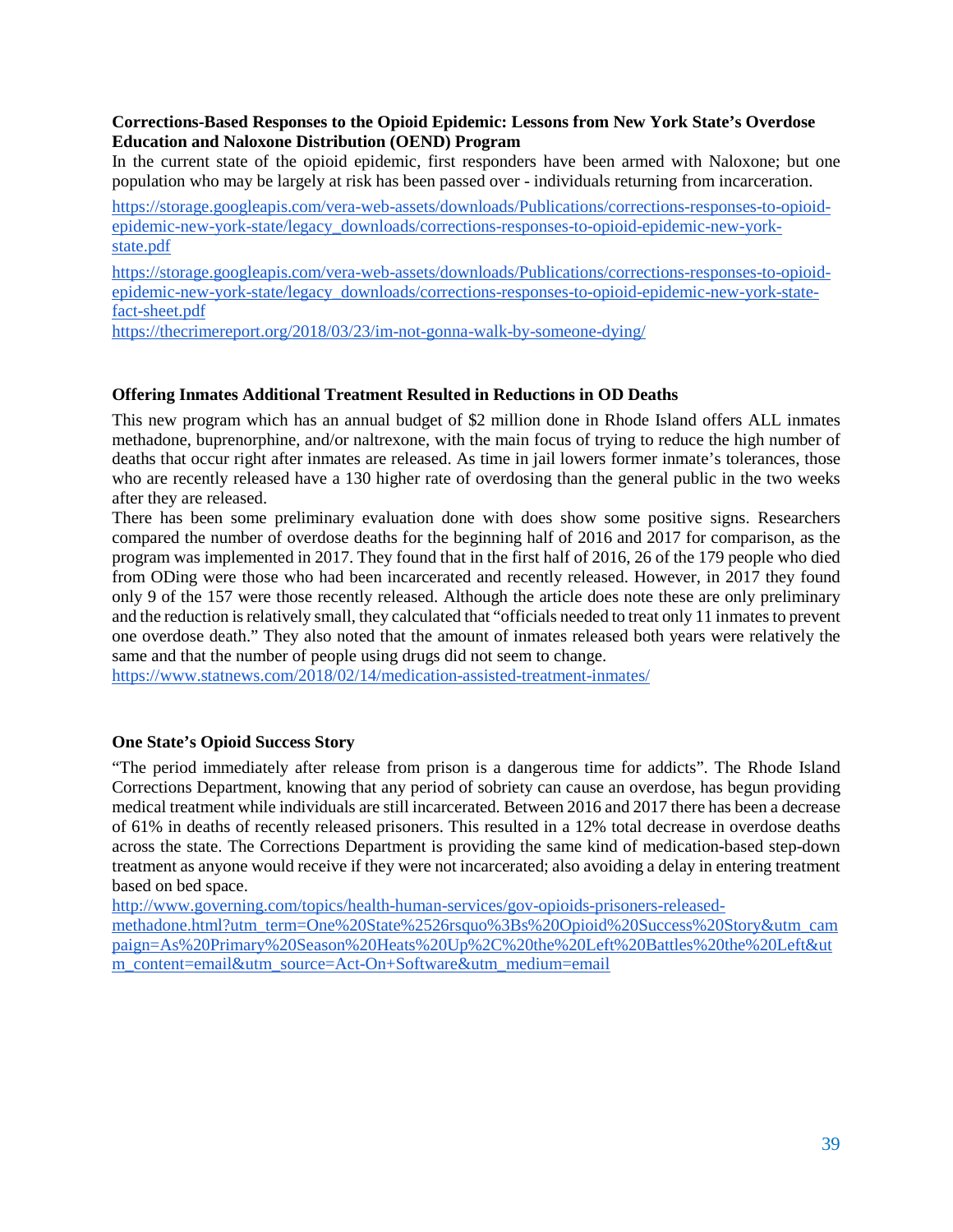# <span id="page-39-0"></span>**Probation and Reentry**

# <span id="page-39-1"></span>**Naltrexone for Federal Probationers**

"A medication used in the treatment of opioid addiction, which works by antagonizing opioid receptors and blocking the effects of opiates consumed by addicts (usually in the form of heroin). The program is rated Promising. There was significantly less opioid use among the experimental group. The experimental group receiving naltrexone was significantly less likely to be reincarcerated."

Evidence Rating: Promising - One Study Date: This profile was posted on *June 13, 2011* <https://www.crimesolutions.gov/ProgramDetails.aspx?ID=101>

#### <span id="page-39-2"></span>**Random Drug Testing with Immediate Results and Immediate Sanctions**

"The experiment was conducted to examine the efficacy of alternative methods of instant drug testing, and determine how the different methods affected rates of relapse and recidivism of parolees with substance abuse issues. The program is rated Promising. The experimental group (that had random drug testing with immediate results and immediate sanctions) had lower rates of relapse and recidivism; however, they were less likely to be admitted to treatment; and recidivism effects were short-lived."

Evidence Rating: Promising - One Study Date: This profile was posted on *September 14, 2015* https://www.crimesolutions.gov/ProgramDetails.aspx?ID=428

#### <span id="page-39-3"></span>**Social Support Treatment with Drug Test**

"This program involves social support integrated with regular drug testing for recently paroled individuals who have a history of heroin and cocaine abuse. The program is rated Promising. Program participants had a statistically significant lower rate of reconviction, arrest, and incarceration, compared with the comparison group; however, there were no statistically significant effects on employment. Program participants also had a statistically significant higher positive drug-testing rate."

Evidence Rating: Promising - One Study Date: This profile was posted on *August 22, 2017* <https://www.crimesolutions.gov/ProgramDetails.aspx?ID=552>

# <span id="page-39-4"></span>**Program Profile: Hawaii Opportunity Probation with Enforcement (HOPE)**

A community supervision strategy for substance-abusing probationers, particularly for those who have long histories of drug use and involvement with the criminal justice system, and considered at high risk of failing probation or returning to prison. The program is rated Promising. Participants were less likely to miss appointments with probation officers, use drugs and be arrested.

Evidence Rating: Promising - One Study Date: This profile was posted on May 31, 2011 <https://crimesolutions.gov/ProgramDetails.aspx?ID=49>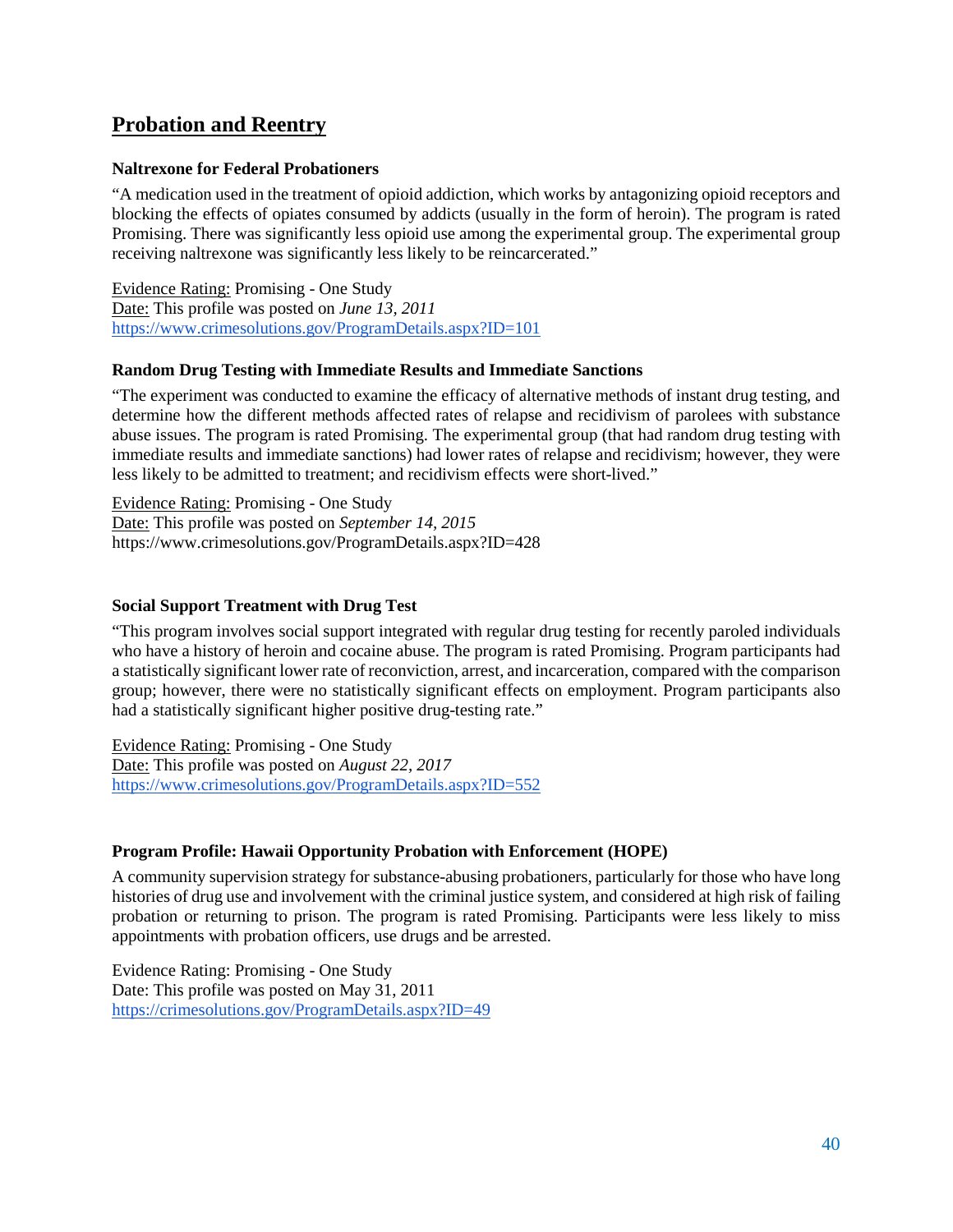# **Court-Based Interventions**

#### <span id="page-40-1"></span><span id="page-40-0"></span>**Ada County (Idaho) Drug Court**

"Provides court-supervised, community-based outpatient drug treatment and case management services to felony drug offenders. The goals are to increase offender accountability, decrease the likelihood of recidivism, and reduce drug dependency. The program is rated Promising. The program was shown to significantly reduce a participant's likelihood of recidivating."

Evidence Rating: Promising - More than one study Date: This profile was posted on *March 21, 2016* <https://www.crimesolutions.gov/ProgramDetails.aspx?ID=460>

# <span id="page-40-2"></span>**Adult Treatment Drug Courts (Multi-site)**

"This was a 6-year national evaluation of the impacts made by adult drug courts (specialized and problemsolving courts for drug-involved offenders). The program is rated Promising. Participants did better than comparison offenders on measures of drug use, criminal behavior, and incarceration. However, there were few significant differences between the groups on measures of other benefits, including socioeconomic status, mental and physical health, family support and homelessness."

Evidence Rating: Promising - One Study Date: This profile was posted on *June 28, 2012* <https://www.crimesolutions.gov/ProgramDetails.aspx?ID=255>

#### <span id="page-40-3"></span>**Baltimore City (Md.) Drug Treatment Court**

"A court that identifies offenders with substance abuse addiction and offers them a program with treatment rather than incarceration. The program is rated Promising. Participants were significantly less likely to be rearrested and had lower scores of maximum crime seriousness. There was no significant difference between drug court participants and control members with respect to employment, physical and mental health or family and social relationships."

Evidence Rating: Promising - One Study Date: This profile was posted on *June 13, 2011* <https://www.crimesolutions.gov/ProgramDetails.aspx?ID=69>

#### <span id="page-40-4"></span>**Maine Juvenile Drug Treatment Courts**

"These court supervised, post-plea (but pre-final disposition) drug diversion programs provide comprehensive community-based treatment services to juvenile offenders and their families. The program is rated Promising. The program had a small effect on recidivism."

Evidence Rating: Promising - One Study Date: This profile was posted on *November 19, 2013* <https://www.crimesolutions.gov/ProgramDetails.aspx?ID=339>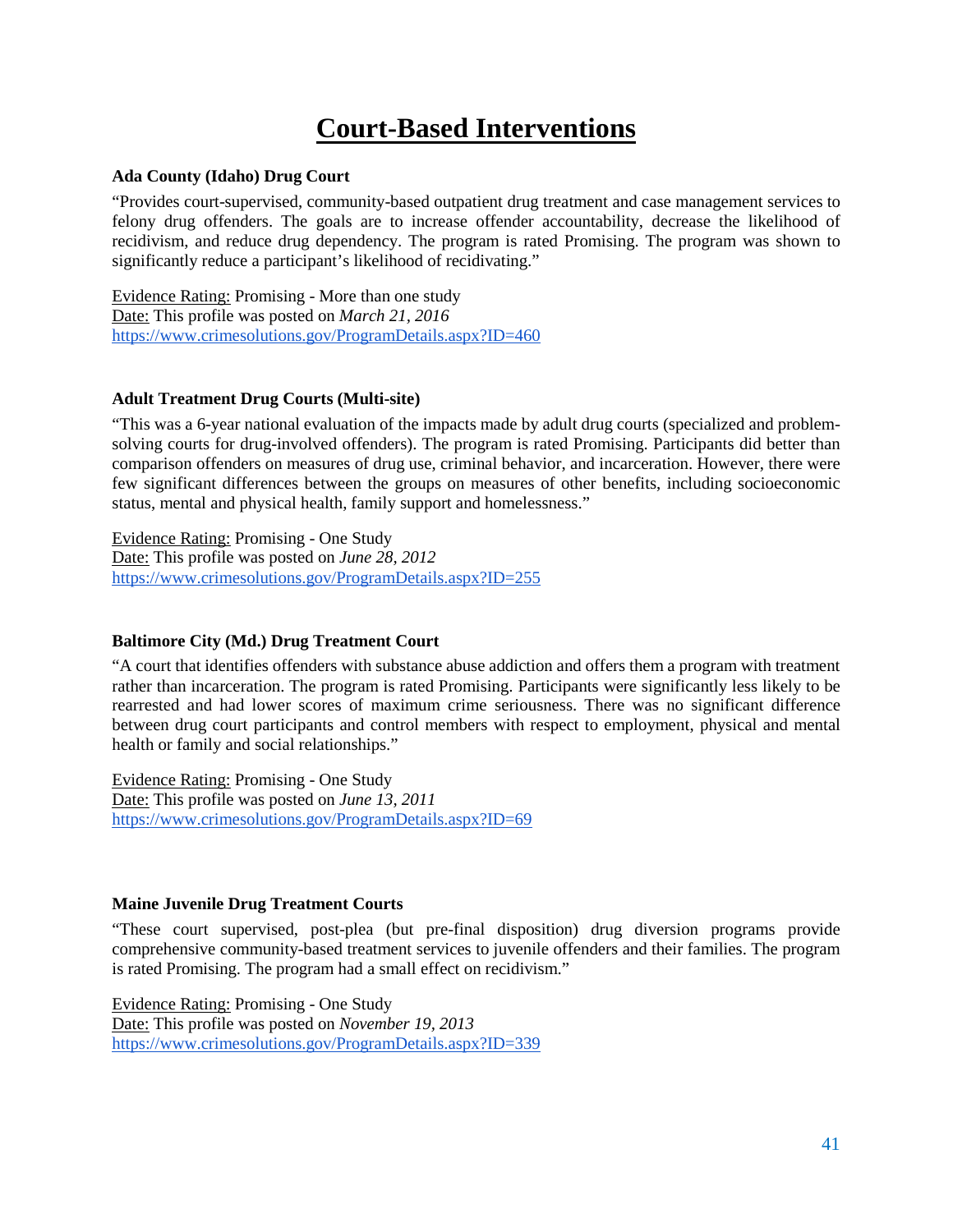#### <span id="page-41-0"></span>**Program Profile: Guam Adult Drug Court**

A drug court diversion program that aims to help participants become clean and sober, improve their lives, and reduce their involvement with the criminal justice system. The program focuses on getting participants into treatment as soon as possible after arrest. The program is rated Promising. The intervention group went back through the court system less often than comparison group members, recidivated less, and had no drug-related crimes. The graduation rate was 66% for the program.

Evidence Rating: Promising - One Study Date: This profile was posted on June 07, 2011

<https://crimesolutions.gov/ProgramDetails.aspx?ID=133>

#### <span id="page-41-1"></span>**Program Profile: Hillsborough County (FL) Family Dependency Treatment Court**

This is a specialized court for substance-using parents/caregivers whose families have become involved with the child welfare system. The goal is to achieve family reunification. The program is rated Promising. Participation in the program led to higher odds of family reunification, and lower odds that children would reenter care after permanent reunification. However, families that participated in the program achieved permanency at a slower rate, compared with families that did not participate.

Evidence Rating: Promising - One Study Date: This profile was posted on *September 05, 2017* <https://crimesolutions.gov/ProgramDetails.aspx?ID=516>

#### <span id="page-41-2"></span>**Program Profile: Baltimore County (Md.) Juvenile Drug Court**

A family drug court designed to serve families involved with child welfare due to parental substance use. The program is rated Promising. There was no difference in the number of cases that reached permanency. However, in cases that did reach permanent placement, they reached it faster. Children whose parents attended the program spent significantly less time in non-kinship foster care. Parents entered treatment more rapidly, and stayed and completed it more often than the non-treatment group.

Evidence Rating: Promising - One Study Date: This profile was posted on March 29, 2012 <https://crimesolutions.gov/ProgramDetails.aspx?ID=451>

#### **Program Profile: Engaging Moms Program**

A gender-specific, family-based intervention designed to help substance-abusing mothers participating in drug court maintain their parental rights. The program is rated Promising. Mothers who participated in the program showed equal or better improvement than those who received Intensive Case Management Services for all outcomes. Mothers who participated were more likely to have positive child welfare outcomes.

Evidence Rating: Promising - One Study Date: This profile was posted on May 26, 2011 <https://crimesolutions.gov/ProgramDetails.aspx?ID=56>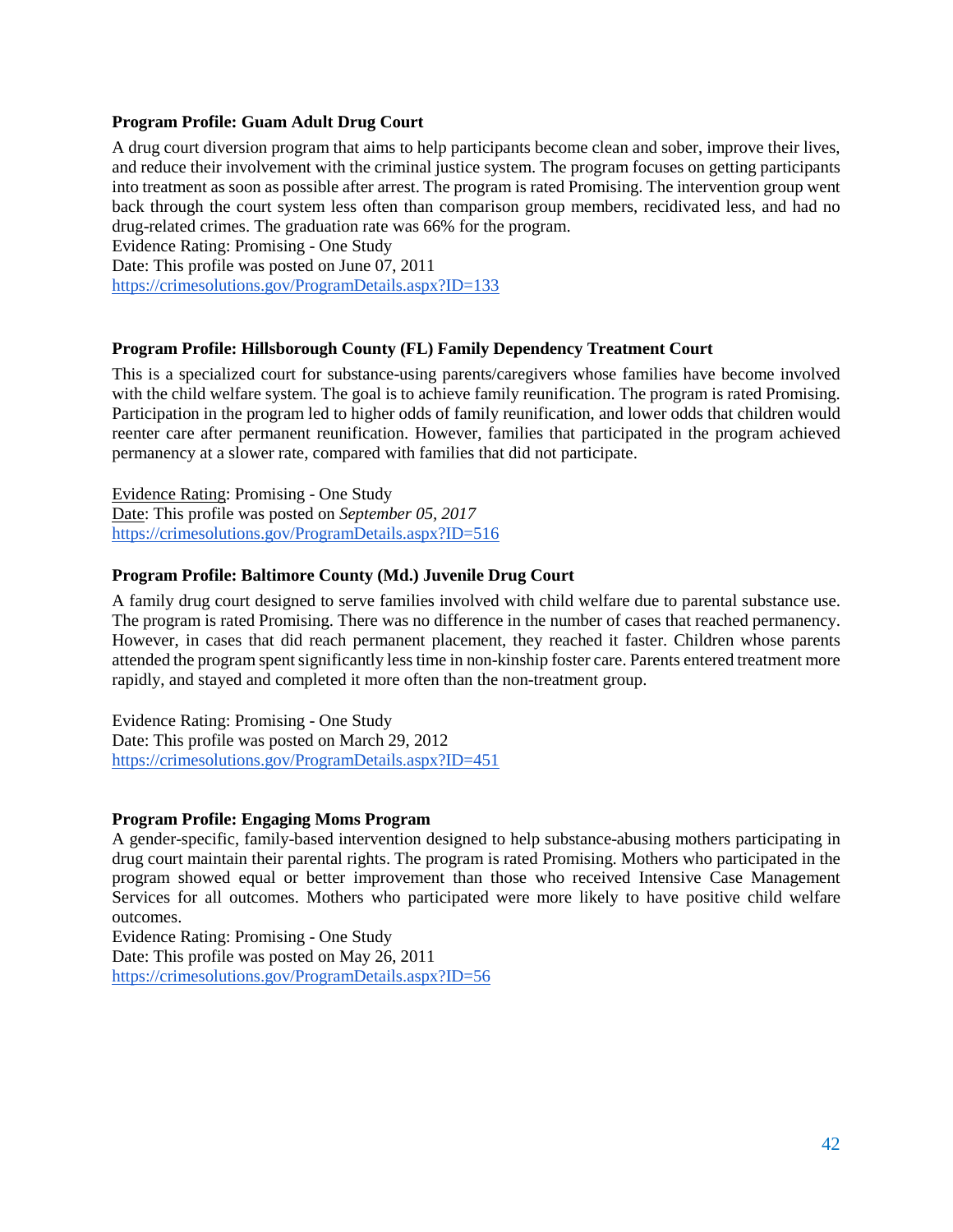# **Youth & School-Focused Interventions**

# <span id="page-42-1"></span><span id="page-42-0"></span>**Positive Action**

"The program is designed to improve youth academics, behavior, and character, and can be used by schools, families, or communities. The program is rated Effective. Treatment students reported less substance use, problem behaviors, and violent behavior than the control group. There was a 41 percent reduction in bullying behaviors. Findings regarding sexual activity and disruptive behaviors were not statistically significant."

Evidence Rating: Effective - More than one study Date: This profile was posted on *June 16, 2011*

<https://www.crimesolutions.gov/ProgramDetails.aspx?ID=113>

#### <span id="page-42-2"></span>**SAM (Solution, Action, Mentorship) Program for Adolescent Girls**

"This is a school-based, substance-use-prevention program for adolescent girls, which uses solutionfocused brief therapy and community and peer mentorship. The program is rated Promising. Program participation was shown to have a statistically significant effect on lowering drug use, improving social competence, increasing knowledge surrounding drug use, and increasing negative attitudes toward drug use. The program had no statistically significant effect on grade point average or self-esteem."

Evidence Rating: Promising - One Study Date: This profile was posted on *December 07, 2017*

<https://www.crimesolutions.gov/ProgramDetails.aspx?ID=578>

# <span id="page-42-3"></span>**Keepin' it REAL**

"This culturally focused youth drug-prevention program is designed to increase resistance skills. The program is rated Promising. The treatment group reported less alcohol and marijuana use 14 months after the intervention. There were no differences in substance resistance strategies, descriptive norms, or intent to accept and self-efficacy. Over time, the control group had more positive views of substance use. The type of cultural version used had an impact on personal norms and substance use."

Evidence Rating: Promising - One Study Date: This profile was posted on *May 07, 2012*

<https://www.crimesolutions.gov/ProgramDetails.aspx?ID=239>

#### <span id="page-42-4"></span>**Residential Student Assistance Program (RSAP)**

"A substance abuse intervention program developed for high-risk adolescents living in residential facilities. The program is rated Promising. Intervention youth were significantly less likely to use alcohol and marijuana, and reported less other drug use compared to the comparison group."

Evidence Rating: Promising - One Study Date: This profile was posted on *November 19, 2013*

<https://www.crimesolutions.gov/ProgramDetails.aspx?ID=330>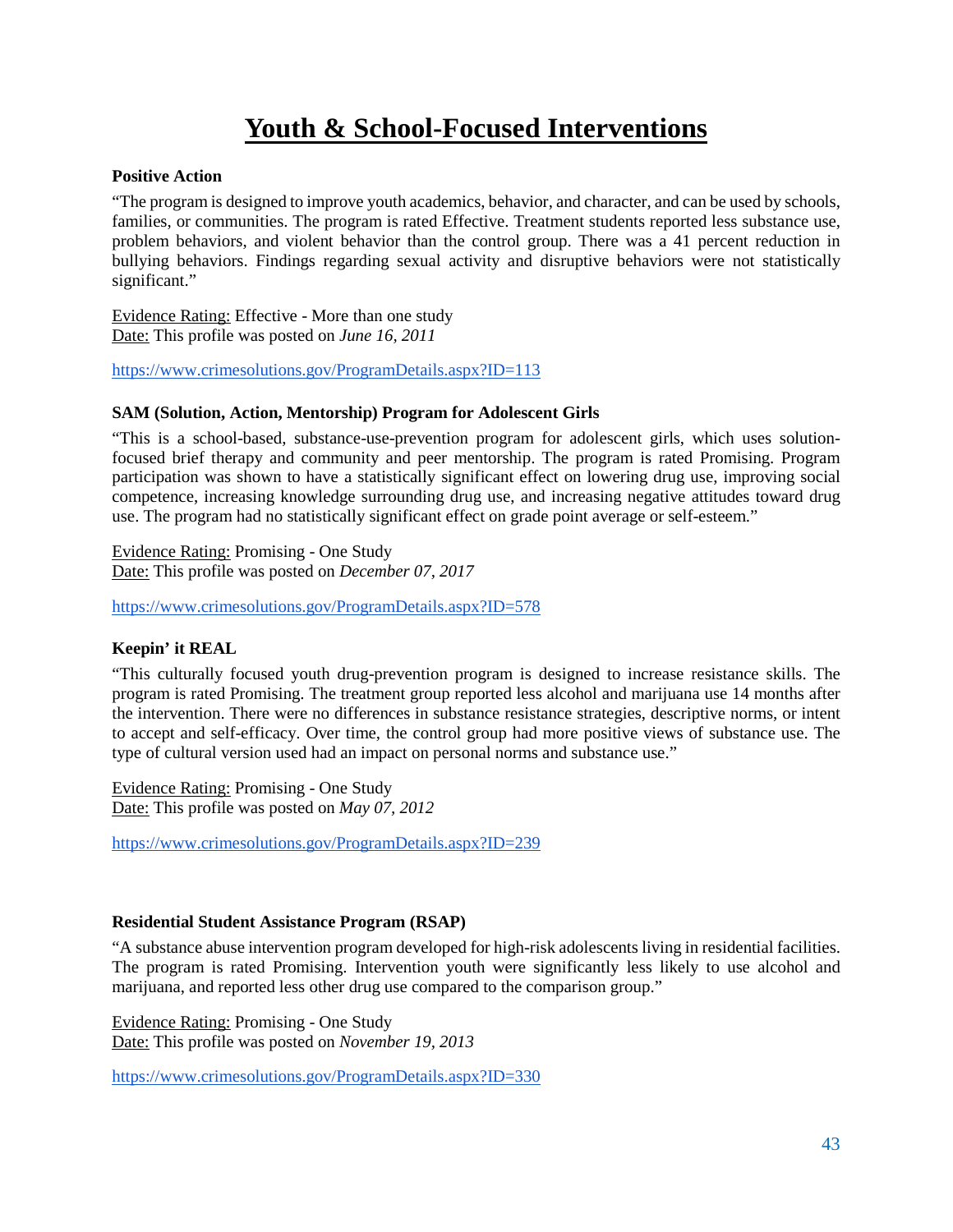#### <span id="page-43-0"></span>**Program Profile: Adolescent Community Reinforcement Approach**

An outpatient program targeting 13 to 25 year olds that aims to replace activities supporting alcohol and drug use with positive behaviors that support recovery. The program is rated Effective. Participants were more likely to seek out and continue care services, abstain from substance use (in particular, marijuana), had less reported depression and internalized behaviors problems, and more social stability (i.e., working, receiving education, in a home or shelter, or receiving medical care).

Evidence Rating: Effective - More than one study Date: This profile was posted on June 10, 2011 <https://crimesolutions.gov/ProgramDetails.aspx?ID=137>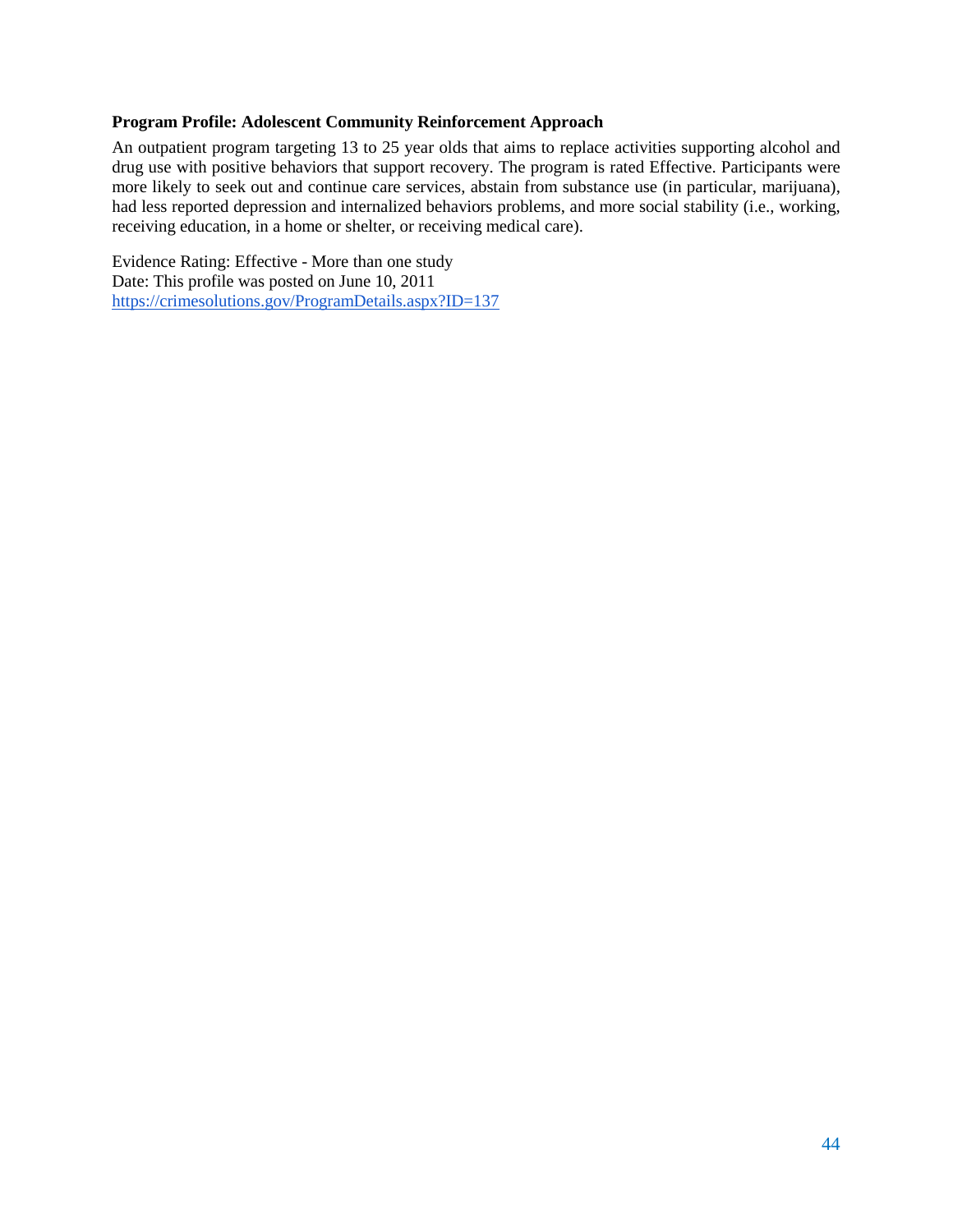# **Family-Based Interventions**

#### <span id="page-44-1"></span><span id="page-44-0"></span>**Familias Unidas**

(Note: Latino Population)

"A Hispanic family-based program that aims to improve family functioning and prevent or reduce drug use and risky sexual behavior in youth. The program is rated Promising. The intervention group experienced a steady decline in behavior problems. Parents reported significantly greater improvements in family functioning. However, the intervention had no effects on academic achievement. The intervention did not prevent adolescent sexual activity but had a positive impact on safer sex practices."

Evidence Rating: Promising - One Study Date: This profile was posted on *June 16, 2011* <https://www.crimesolutions.gov/ProgramDetails.aspx?ID=79>

# <span id="page-44-2"></span>**Neighborhood Enrichment with Vision Involving Services, Treatment, and Supervision (NEW VISTAS)**

"A comprehensive, neighborhood-based, family-focused service delivery model that employed wraparound services and case management for criminally involved families with identified substance abuse problems. The program was rated Promising. There was a significant decrease in youth alcohol/drug problems, outof-home placements (both institutional and non-institutional), and recidivism rates for participating youths who completed the program."

Evidence Rating: Promising - One Study Date: This profile was posted on *April 06, 2015* <https://www.crimesolutions.gov/ProgramDetails.aspx?ID=401>

# <span id="page-44-3"></span>**Staying Connected with Your Teen**

"A prevention program that targets substance abuse and problem behavior in adolescents by incorporating parent, youth, and family components. The program is rated Promising. The treatment group was significantly less accepting of substance use than they were prior to the program. African American teens in the treatment group showed a reduction in violent behavior, and were less likely to initiate substance use or sexual activity compared to African American teens in the control condition."

Evidence Rating: Promising - One Study Date: This profile was posted on *October 02, 2012* <https://www.crimesolutions.gov/ProgramDetails.aspx?ID=276>

# <span id="page-44-4"></span>**Program Profile: Adults in the Making (AIM)**

A family-centered preventive intervention designed to enhance the family protective process and selfregulatory competence to deter escalation of alcohol use and development of substance use problems. The program is rated Effective. Overall, the preponderance of evidence indicates that the program has a positive impact on deterring the use of alcohol, drugs, and involvement in other risky behaviors among participants.

Evidence Rating: Effective - One Study Date: This profile was posted on August 26, 2014 <https://crimesolutions.gov/ProgramDetails.aspx?ID=365>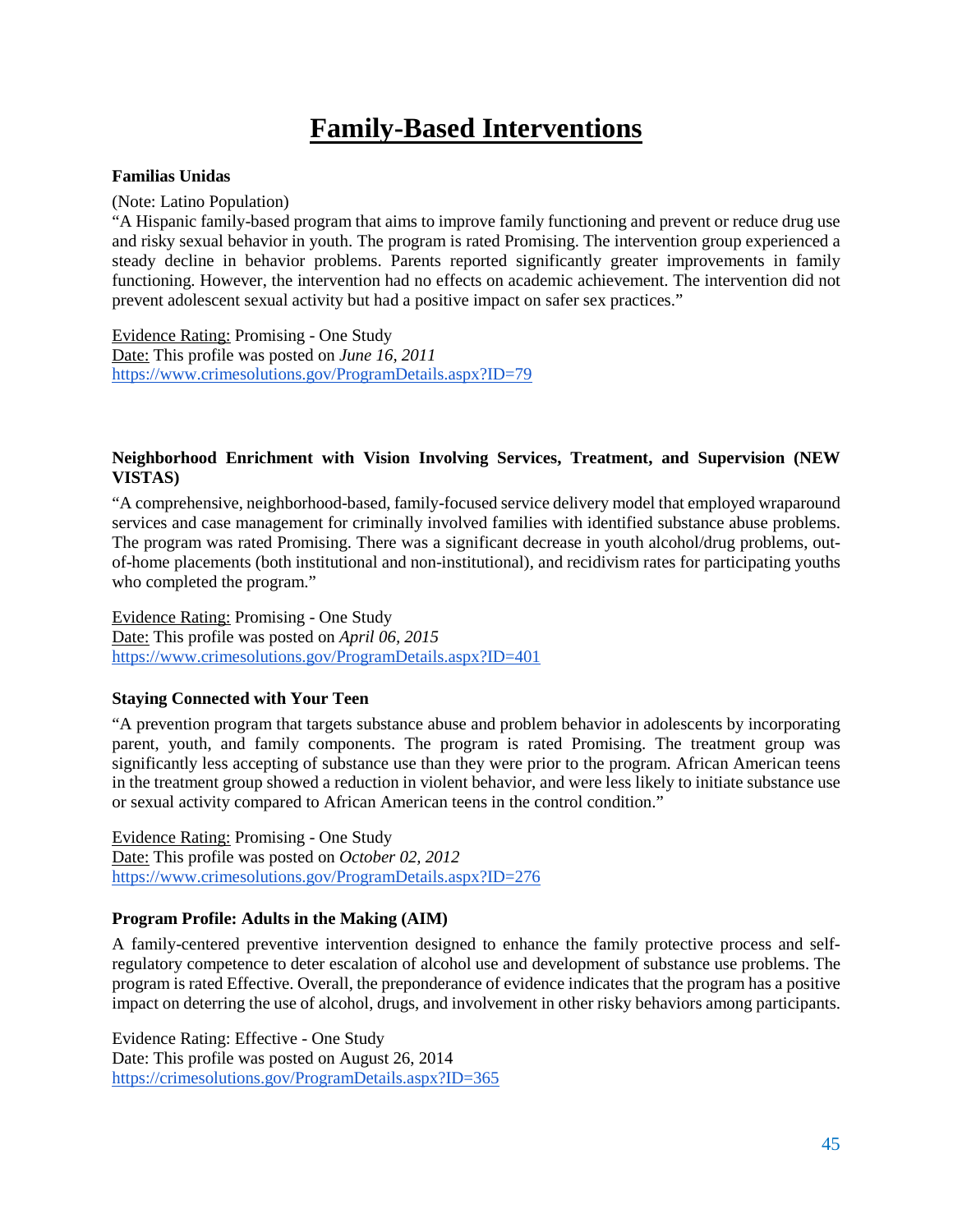# <span id="page-45-0"></span>**Program Profile: Ecologically Based Family Therapy (EBFT) for Substance-Abusing Runaway Adolescents**

A home-based, family preservation model that focuses on families who are in crisis because a youth has run away from home. The model targets 12- to 17-year-olds who are staying in a runaway shelter and are also dealing with substance abuse issues. The program is rated Promising. At fifteen months following the program, runaway youth in EBFT reported significantly less substance abuse.

Evidence Rating: Promising - One Study

Date: This profile was posted on October 28, 2014 <https://crimesolutions.gov/ProgramDetails.aspx?ID=375>

# <span id="page-45-1"></span>**A Review of the Role of Social Support Systems in the Drug Use Behavior of Hispanics**

# (Note: Latino Population)

"Social support systems play an important role in preventing drug use among Hispanics" (p.233). Many factors involving family, familial structures and pride; peers; education; religion; and religion can affect drug use as well. Some research argues that pride decreases as acculturation occurs and increases. Higher rates of acculturation may be linked to higher rates of drug use. Family structure can be an influence as well; studies on children living with both parents were less likely to use drugs than their peers living with only one or neither parent. Peer influence is very strong; religion is a source of support, especially if youth see it as important. After-school and recreational activities can be a protective factor; staying home and participating in in-home activities.

Programs should be:

- 1. Family-based; system as primary target of intervention; foster pride, shared values
- 2. Target children, youth and young adults in single-parent households and families with history of drug use
- 3. Teach non-US born parents to reduce conflict with US- born children; conflicts in cultural values and expectations
- 4. Target peer influence
- 5. Forge links with school and religious institutions ; develop organized activities to focus on changing behavior of at-risk youth

De La Rosa, M. R. and White, M. S. (2001). A review of the role of social support systems in the drug use behavior of Hispanics. *Journal of Psychoactive Drugs, 33*, 3, 233 – 240. Retrieved from

[https://search-proquest-](https://search-proquest-com.ezproxy.niagara.edu/docview/207975225/fulltextPDF/ED130BA3D2CF46CBPQ/1?accountid=28213)

[com.ezproxy.niagara.edu/docview/207975225/fulltextPDF/ED130BA3D2CF46CBPQ/1?accountid=2821](https://search-proquest-com.ezproxy.niagara.edu/docview/207975225/fulltextPDF/ED130BA3D2CF46CBPQ/1?accountid=28213) [3](https://search-proquest-com.ezproxy.niagara.edu/docview/207975225/fulltextPDF/ED130BA3D2CF46CBPQ/1?accountid=28213)

# <span id="page-45-2"></span>**Mom to Mom: A Dandelion Movement**

Sandy (or Sandra) Swenson started this website to be an online version of a parent group for parents of children with addiction. The main motto is "Mom to Mom", as she herself has shared that one of her two sons was suffering from addiction. You can subscribe to the blog, designed to help parents come to the understanding that addiction is a disease, to help combat the stigma surrounding addiction, and to provide a place where parents can share experiences and gain support from others experiencing the same thing. The website also have links to a number of volunteer work the author is involved in with invitations to join, and a section on the recent press releases related to addiction. It also has a calendar for upcoming events, additional resources for further understanding and support, and sections for people to view and purchase her books and the related merchandise born through a partnership with ETSY artists.

Among other things, Swenson has published two books and has an app coming which will relate to her second book, "Tending Dandelions: Honest Meditations for Mothers With Addicted Children", and was interviewed in the documentary done by ASK – "Can Love Survive Addiction and Codependency?" <https://www.sandyswenson.com/>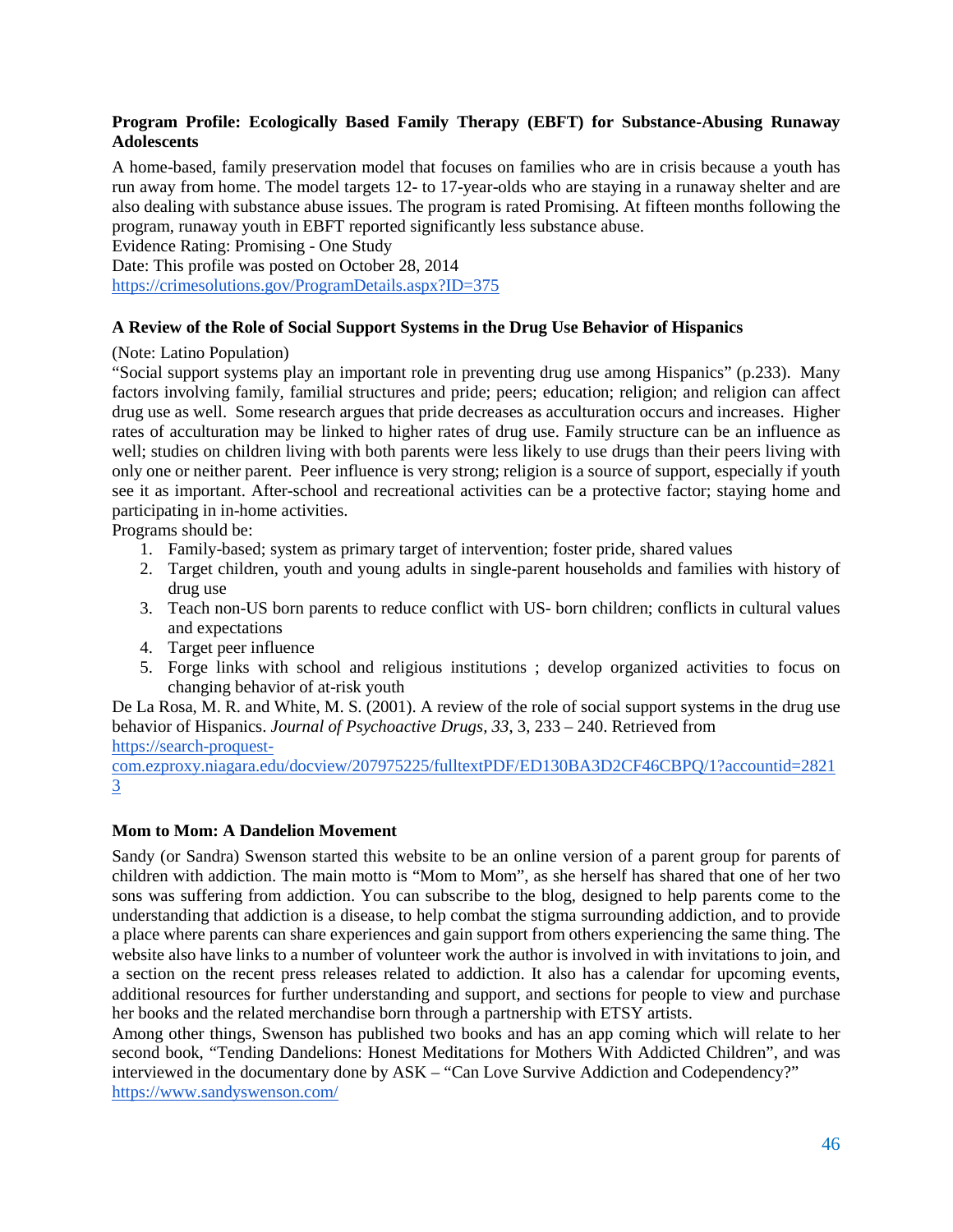# <span id="page-46-0"></span>**Community Interventions**

# <span id="page-46-1"></span>**A Restaurant Takes on the Opioid Crisis, One Worker at a Time**

After Rob and Diane Perez realized that one of their top employees was using heroin, and using on restaurant property, they knew they needed to take action – but they did not fire this employee. In 10 years they had lost 13 employees to addiction, many related to opioids; unfortunately they were not fired, they all had died. The couple decided to help the best way they knew how – they opened another restaurant (called DV8 Kitchen – "the name is a play on the word 'deviate' — a reference to the employees' aim to detour from their pasts and rebuild their lives"). This restaurant hires and trains individuals in recovery, and the entire business model is focused on recovery and rehabilitation. Some of the efforts to help employees rebuild their lives, the Perez couple pays the workers about 20% above the average fast-food restaurant wage, and all tips are pooled and added right into the paychecks – there is no cash given.

<https://www.nytimes.com/2018/07/10/dining/addiction-recovery-restaurant-dv8-kitchen-kentucky.html>

# <span id="page-46-2"></span>**PROmoting School-Community-University Partnerships to Enhance Resilience (PROSPER)**

"This is a program delivery system focused on community-based collaboration and capacity building. The PROSPER model is designed to assist communities properly implement evidence-based initiatives that are then supported in the community and sustained over time. This program is rated Promising. Results indicate that students in the PROSPER intervention schools had significant reductions in the use of substances such as alcohol, marijuana, inhalants, and cigarettes; as well as in conduct problems."

Evidence Rating: Promising - One Study

Date: This profile was posted on *March 21, 2016*

<https://www.crimesolutions.gov/ProgramDetails.aspx?ID=458>

# <span id="page-46-3"></span>**Business Improvement Districts (BIDs), Los Angeles (Calif.) & Philadelphia (Pa.)**

"A nonprofit organization created by neighborhood property owners or merchants to provide services, activities, and programs to promote local improvements and public safety. The program is rated Promising. Evaluation results suggest a reduction in crime and arrests and no crime displacement."

Evidence Rating: Promising - More than one study Date: This profile was posted on *May 25, 2011*

Los Angeles: <https://www.crimesolutions.gov/ProgramDetails.aspx?ID=67> Philadelphia: <https://www.crimesolutions.gov/ProgramDetails.aspx?ID=96>

# <span id="page-46-4"></span>**Librarians administering Naloxone**

In Middletown, New York, librarians are being trained on properly responding to overdoses. This training consist of inspecting places in the library that could potentially be where illegal or suspicious activity may be happening. If an individual is showing obvious signs of an overdose, librarians can administer naloxone to reverse the overdose. As a result of this, the Lifesaving Librarians Act was introduced in Washington by Representative Sean Patrick Maloney. This bill will provide libraries in "high-intensity drug-trafficking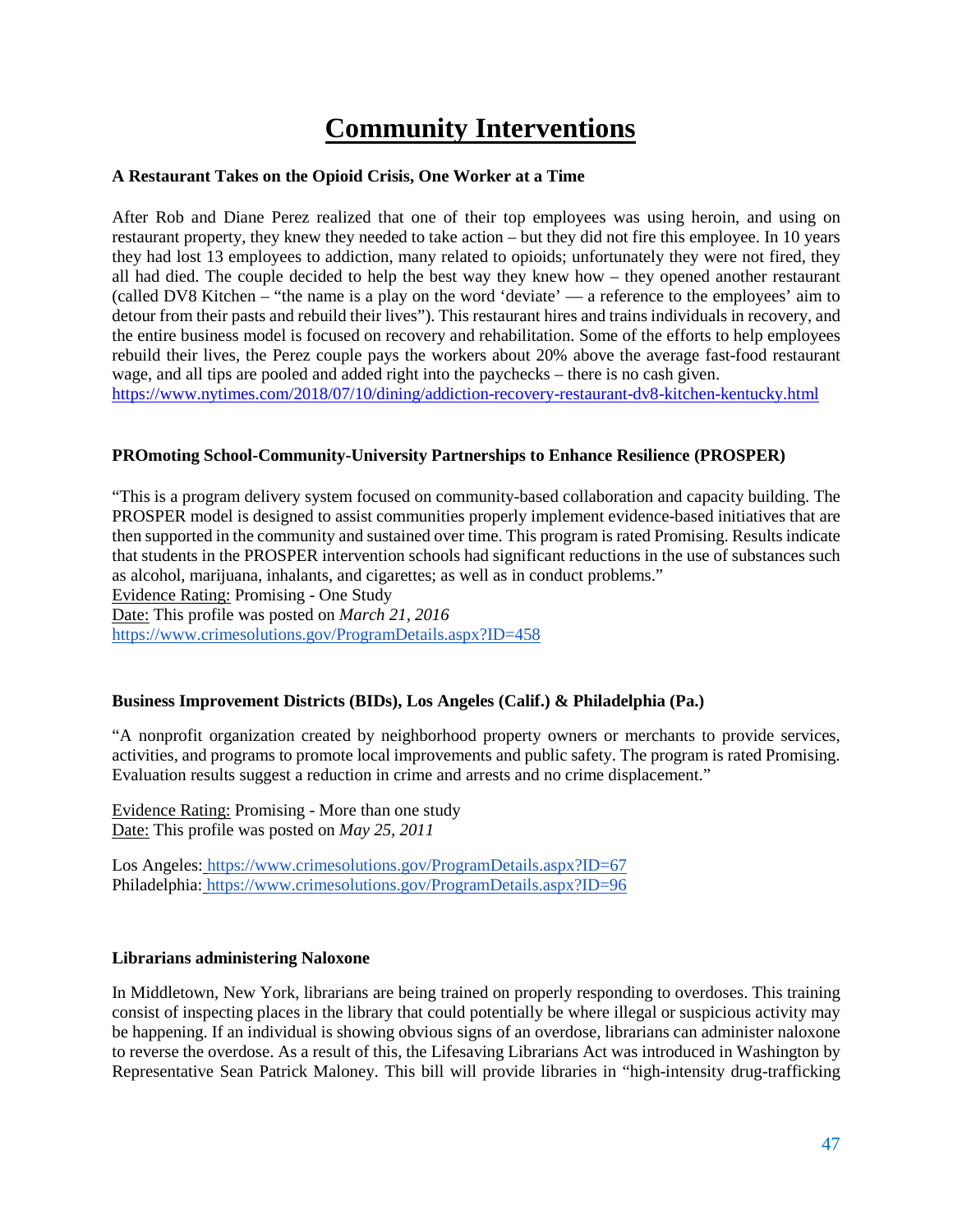areas" resources like training and naloxone kits. This will be done through federal grants. The debate surrounding whether librarians should carry naloxone is still ongoing. <https://www.nytimes.com/2018/02/28/nyregion/librarians-opioid-heroin-overdoses.html>

# <span id="page-47-0"></span>**Guns and Opioids in America**

We have reached a point in American history that opioids are killing almost as many people as guns have, and we may not have reached the peak of this epidemic. These are uniquely American issues, and are occurring in adverse community contexts. Building Community Resilience (BCR) discusses factors that can contribute to these adverse environments. Gun violence and opioid deaths are highlighted in this article as the most pressing issues in public health. To reverse these trends, we must address underlying adversities and work more collaboratively on these issues.

<span id="page-47-1"></span><http://www.acesconnection.com/blog/guns-and-opioids-in-america-time-for-a-resilience-revolution>

# **Snohomish County Equips Residents with Needle Kits**

Snohomish County, Washington, has been experiencing the opioid epidemic like many other areas in the country, including needles covering the ground. The Snohomish Health District is assisting in clean-up efforts, and has expanded these efforts by creating clean-up kits that are offered to residents. The kits include a sharps container, puncture-proof gloves, safety goggles, hand sanitizer, tongs and instructions. The cost to the county is between \$8-\$10, and the initial 100 kits purchased only lasted 3 days. [http://mynorthwest.com/964863/snohomish-county-needle-kits/?](http://mynorthwest.com/964863/snohomish-county-needle-kits/)

Other efforts are seen in Portland, Maine, where used needles on the ground is similarly problematic. The state has begun installing small, inconspicuous, secure boxes to large trash cans in city parks. These boxes alone helped collect 1,700 needles in 2017.

[http://www.governing.com/topics/health-human-services/gov-opioid-dirty-needles-portland-manchester](http://www.governing.com/topics/health-human-services/gov-opioid-dirty-needles-portland-manchester-snohomisn.html?utm_term=The%20Opioid%20Crisis%27%20Side%20Effect%20That%20Anyone%20Can%20Feel&utm_campaign=This%20Small%2C%20Southern%20City%20Is%20the%20Most%20Innovative%20in%20the%20Country&utm_content=email&utm_source=Act-On+Software&utm_medium=email)[snohomisn.html?utm\\_term=The%20Opioid%20Crisis%27%20Side%20Effect%20That%20Anyone%20C](http://www.governing.com/topics/health-human-services/gov-opioid-dirty-needles-portland-manchester-snohomisn.html?utm_term=The%20Opioid%20Crisis%27%20Side%20Effect%20That%20Anyone%20Can%20Feel&utm_campaign=This%20Small%2C%20Southern%20City%20Is%20the%20Most%20Innovative%20in%20the%20Country&utm_content=email&utm_source=Act-On+Software&utm_medium=email) [an%20Feel&utm\\_campaign=This%20Small%2C%20Southern%20City%20Is%20the%20Most%20Innov](http://www.governing.com/topics/health-human-services/gov-opioid-dirty-needles-portland-manchester-snohomisn.html?utm_term=The%20Opioid%20Crisis%27%20Side%20Effect%20That%20Anyone%20Can%20Feel&utm_campaign=This%20Small%2C%20Southern%20City%20Is%20the%20Most%20Innovative%20in%20the%20Country&utm_content=email&utm_source=Act-On+Software&utm_medium=email) [a](http://www.governing.com/topics/health-human-services/gov-opioid-dirty-needles-portland-manchester-snohomisn.html?utm_term=The%20Opioid%20Crisis%27%20Side%20Effect%20That%20Anyone%20Can%20Feel&utm_campaign=This%20Small%2C%20Southern%20City%20Is%20the%20Most%20Innovative%20in%20the%20Country&utm_content=email&utm_source=Act-On+Software&utm_medium=email)

[tive%20in%20the%20Country&utm\\_content=email&utm\\_source=Act-](http://www.governing.com/topics/health-human-services/gov-opioid-dirty-needles-portland-manchester-snohomisn.html?utm_term=The%20Opioid%20Crisis%27%20Side%20Effect%20That%20Anyone%20Can%20Feel&utm_campaign=This%20Small%2C%20Southern%20City%20Is%20the%20Most%20Innovative%20in%20the%20Country&utm_content=email&utm_source=Act-On+Software&utm_medium=email)[On+Software&utm\\_medium=email](http://www.governing.com/topics/health-human-services/gov-opioid-dirty-needles-portland-manchester-snohomisn.html?utm_term=The%20Opioid%20Crisis%27%20Side%20Effect%20That%20Anyone%20Can%20Feel&utm_campaign=This%20Small%2C%20Southern%20City%20Is%20the%20Most%20Innovative%20in%20the%20Country&utm_content=email&utm_source=Act-On+Software&utm_medium=email)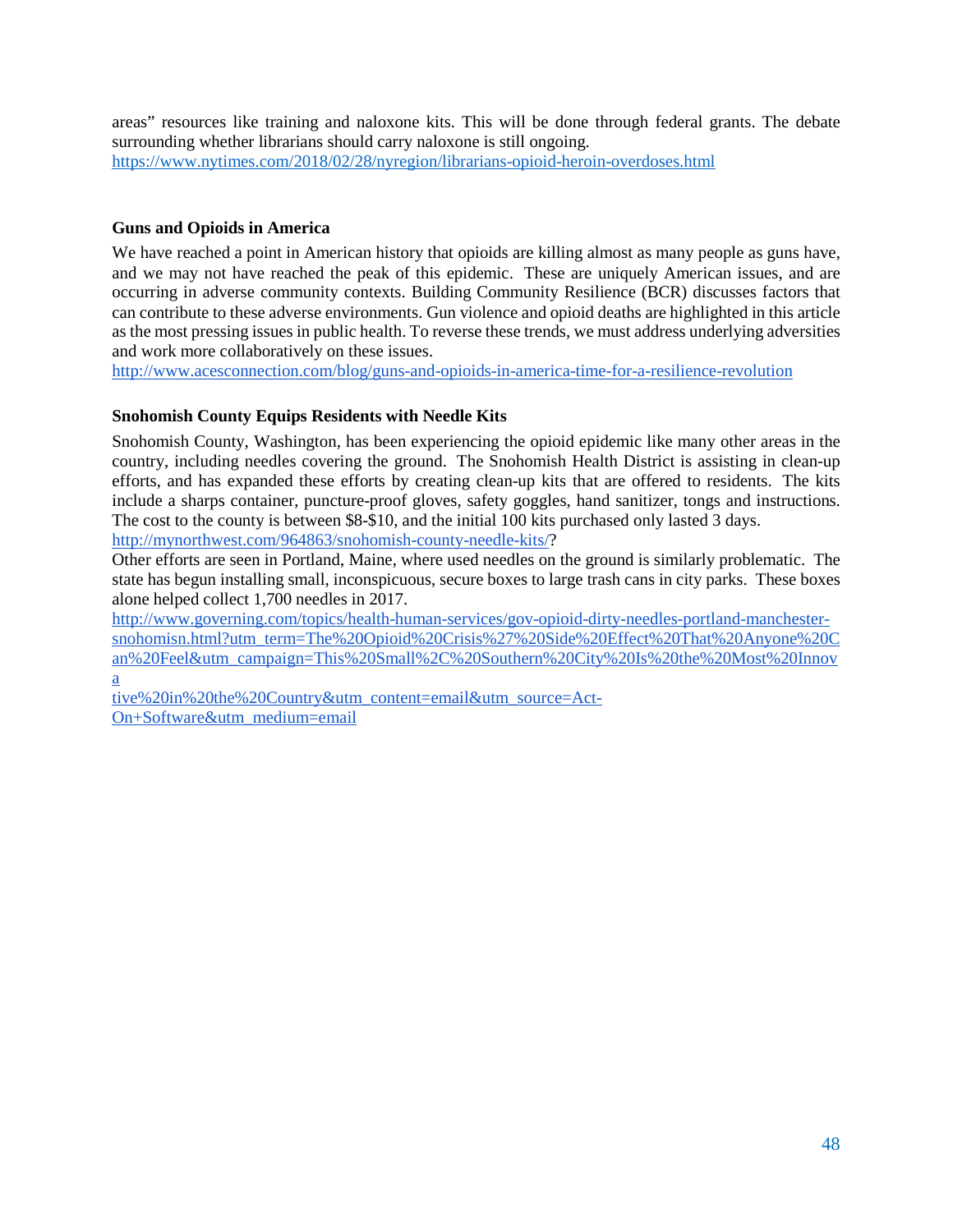# <span id="page-48-0"></span>**Collective Efficacy and Neighborhood Groups**

# <span id="page-48-1"></span>**Collective Efficacy: Taking Action to Improve Neighborhoods**

"Collective efficacy is the glue that binds neighborhoods together." This term, and research around it, can explain why or how some areas fight crime and disorder, while others struggle. Collective efficacy can be defined as, "as the collective ability of residents to produce social action to meet common goals and preserve shared values" (Uchida, Swatt, Solomon, Verano, 2014, p. 2). Actions around collective efficacy can be small (calling the police) or great (clean graffiti or fix dilapidated houses), but working together can make a big difference. Social cohesion, which is part of collective efficacy, describes how residents think and feel about their neighborhood. Social cohesion is defined as, "an emotional and social investment in a neighborhood and sense of shared destiny among residents" (Uchida et al., 2014, p. 2). Improving collective efficacy thorough increasing social cohesion can help to fight a variety of crime, drug, and revitalization issues.

<https://nij.gov/journals/277/Pages/collective-efficacy.aspx> <https://www.ncjrs.gov/pdffiles1/nij/grants/245407.pdf>

# <span id="page-48-2"></span>**Neighborhood Social Networking**

These online groups can enhance communication and connection between residents and neighborhoods (even neighborhood groups in a larger community). These sites can improve communication around things like events that are happening and finding babysitters, to sharing crime tips and neighborhood watch information. This collectivity can intervene in crime issues and keep everyone involved.

NextDoor <https://nextdoor.com/>

Neighborland <https://neighborland.com/> E-Democracy Forums <http://forums.e-democracy.org/>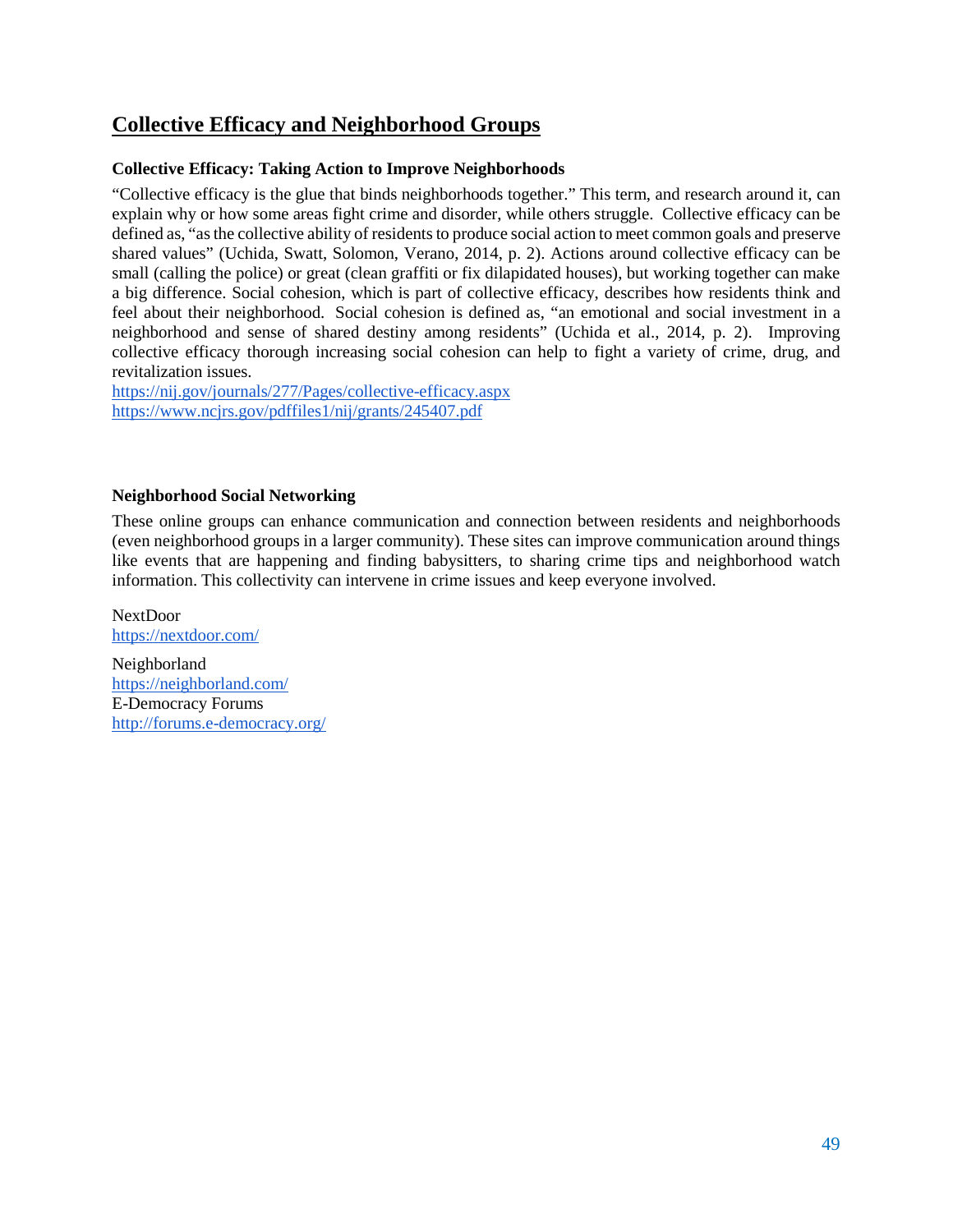# **Measurement**

# <span id="page-49-0"></span>**Mapping Tools**

# <span id="page-49-1"></span>**ODMAP through HIDTA**

ODMAP is a database that provides real-time overdose data to first responders. The mapping tool tracks overdoses and can be used on a mobile device. It only collects whether the overdose was fatal or not and whether naloxone was administered; no personally identifiable information is collected on the individual. This one-click system can be used quickly by public health or safety staff. It also includes an option for a spike alert for specific user types in order to alert when there is a spike in overdoses. This tool was developed through the Washington/Baltimore High Intensity Drug Trafficking Area (HIDTA) and is available to other jurisdictions.

<http://www.hidta.org/odmap/>

# <span id="page-49-2"></span>**Tracking and Measuring**

# <span id="page-49-3"></span>**To Track Opioid Use, More Cities May Soon Screen Wastewater**

"'Too often, public officials rely on information about opioids and opiates that is reactive, such as overdoses and deaths,' Ghaeli says. 'With wastewater, cities can collect samples and analyze the data every two weeks, allowing them to pinpoint where residents are abusing drugs and whether consumption declines after policy interventions.'" An analytics company in Texas has found a way to measure the presence of opioids at a neighborhood level – with the wastewater from the residents' bathrooms. They hope to measure the wastewater every 2 weeks, and monitor levels before and after different initiatives are implemented. [http://www.governing.com/topics/urban/gov-opioid-crisis-urine-sewage-](http://www.governing.com/topics/urban/gov-opioid-crisis-urine-sewage-testing.html?utm_term=To%20Track%20Opioid%20Use%2C%20More%20Cities%20May%20Screen%20Wastewater&utm_campaign=The%20Homeless-Campus%20Concept%20Catches%20On&utm_content=email&utm_source=Act-On+Software&utm_medium=email)

[testing.html?utm\\_term=To%20Track%20Opioid%20Use%2C%20More%20Cities%20May%20Screen%](http://www.governing.com/topics/urban/gov-opioid-crisis-urine-sewage-testing.html?utm_term=To%20Track%20Opioid%20Use%2C%20More%20Cities%20May%20Screen%20Wastewater&utm_campaign=The%20Homeless-Campus%20Concept%20Catches%20On&utm_content=email&utm_source=Act-On+Software&utm_medium=email) [20Wastewater&utm\\_campaign=The%20Homeless-](http://www.governing.com/topics/urban/gov-opioid-crisis-urine-sewage-testing.html?utm_term=To%20Track%20Opioid%20Use%2C%20More%20Cities%20May%20Screen%20Wastewater&utm_campaign=The%20Homeless-Campus%20Concept%20Catches%20On&utm_content=email&utm_source=Act-On+Software&utm_medium=email)

[Campus%20Concept%20Catches%20On&utm\\_content=email&utm\\_source=Act-](http://www.governing.com/topics/urban/gov-opioid-crisis-urine-sewage-testing.html?utm_term=To%20Track%20Opioid%20Use%2C%20More%20Cities%20May%20Screen%20Wastewater&utm_campaign=The%20Homeless-Campus%20Concept%20Catches%20On&utm_content=email&utm_source=Act-On+Software&utm_medium=email)[On+Software&utm\\_medium=email](http://www.governing.com/topics/urban/gov-opioid-crisis-urine-sewage-testing.html?utm_term=To%20Track%20Opioid%20Use%2C%20More%20Cities%20May%20Screen%20Wastewater&utm_campaign=The%20Homeless-Campus%20Concept%20Catches%20On&utm_content=email&utm_source=Act-On+Software&utm_medium=email)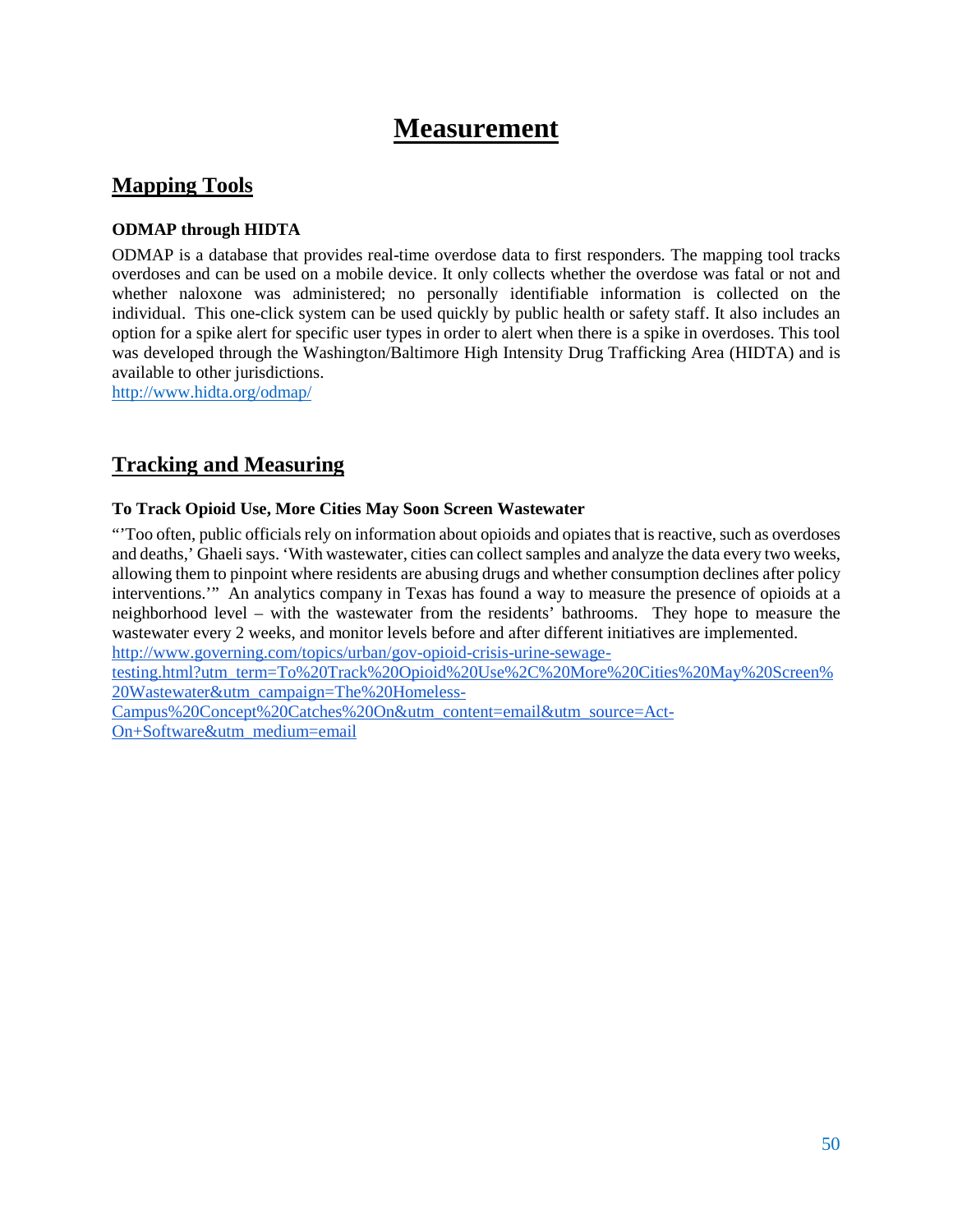# **Emerging Issues**

# <span id="page-50-1"></span><span id="page-50-0"></span>**Crime Spike in St. Louis traced to Cheap Heroin and Mexican Cartels**

"In recent years…Mexican traffickers have inundated the St. Louis area with a new, potent form of heroin, drastically reducing prices for the drug and increasing its strength to attract suburban users". This cheap heroin has also led to a surge in overdoses, addiction and violence across the country. St. Louis, Chicago, Baltimore, Milwaukee and Philadelphia have had similar spiked in homicides, partially due to the increase in low-cost heroin trafficking from cartels to local gangs. "In a trend mimicked in large cities nationally, many of the heroin consumers in St. Louis are young whites in their 20's, who drive into the city from suburbs and distant rural areas, the police say". Some of the violence comes from disputes over money owed, sometimes it is about drugs, and a lot around turf expansion. As police investigate violent crimes, they find more links between St. Louis, Texas and Mexico.

[https://www.nytimes.com/2016/04/03/us/crime-spike-in-st-louis-traced-to-cheap-heroin-and-mexican](https://www.nytimes.com/2016/04/03/us/crime-spike-in-st-louis-traced-to-cheap-heroin-and-mexican-cartels.html)[cartels.html](https://www.nytimes.com/2016/04/03/us/crime-spike-in-st-louis-traced-to-cheap-heroin-and-mexican-cartels.html)

# <span id="page-50-2"></span>**How Bitcoin is fueling America's Opioid Crisis**

A former eagle scout made millions off of bitcoin investments, but did not invest or trade these assets. Instead, "Shamo is accused of trafficking the deadly opioid fentanyl and financing the operation with bitcoin." He and 5 friends are being charged in this case, and they may have caused overdoses as well. This is problematic because drugs are now being purchased online, and can be delivered right to you. Bitcoin is the currency of choice in these transactions due to the anonymity. Shamo was allegedly ordering his fentanyl from China.

[https://www.cnbc.com/2018/04/13/how-bitcoin-and-cryptocurrencies-are-fueling-americas-opioid](https://www.cnbc.com/2018/04/13/how-bitcoin-and-cryptocurrencies-are-fueling-americas-opioid-crisis.html)[crisis.html](https://www.cnbc.com/2018/04/13/how-bitcoin-and-cryptocurrencies-are-fueling-americas-opioid-crisis.html)

# <span id="page-50-3"></span>**Do Not Resuscitate Issues**

A 70-year-old man was brought into the Jackson Memorial Hospital where doctors found the patient had a tattoo on his chest that read "DO NOT RESUSCITATE", with a signature below it. The patient had a history of pulmonary disease and was living in a nursing home, but was found intoxicated and unconscious on the street. "He arrived with no identification, no family or friends, and no way to tell doctors whether he wanted to live or die." As the doctors could not locate any DNR orders on file, they at first did not honor the tattoo, "invoking the principle of not choosing an irreversible path when faced with uncertainty". However, after calling an ethics consultant who reviewed the case, he determined that the doctors should honor the tattoo.

This entire situation brought up the intense confusion of this occurrence, and what to do if this occurs again. Normal procedure dictates that patients need to have their DNR order on yellow paper signed by a physician outside of hospitals, but inside if the doctors can talk to the patient they use that as reference, hence creating the confusion. This occurrence showcases the need for a change in regulation to address this specific instance, and the potential problem it brought up that the patient (and by extension others) may not believe their true wishes will be followed and so resort to different and drastic measures.

[https://www.washingtonpost.com/news/to-your-health/wp/2017/12/01/a-man-collapsed-with-do-not](https://www.washingtonpost.com/news/to-your-health/wp/2017/12/01/a-man-collapsed-with-do-not-resuscitate-tattooed-on-his-chest-doctors-didnt-know-what-to-do/?noredirect=on&utm_term=.b995ee730d66)[resuscitate-tattooed-on-his-chest-doctors-didnt-know-what-to](https://www.washingtonpost.com/news/to-your-health/wp/2017/12/01/a-man-collapsed-with-do-not-resuscitate-tattooed-on-his-chest-doctors-didnt-know-what-to-do/?noredirect=on&utm_term=.b995ee730d66)[do/?noredirect=on&utm\\_term=.b995ee730d66](https://www.washingtonpost.com/news/to-your-health/wp/2017/12/01/a-man-collapsed-with-do-not-resuscitate-tattooed-on-his-chest-doctors-didnt-know-what-to-do/?noredirect=on&utm_term=.b995ee730d66)

# <span id="page-50-4"></span>**Suicide: A Silent Contributor to Opioid-Overdose Deaths**

This article describes that 2 of the populations who are more likely to receive opioid pain medications patients with chronic pain and mood disorders - are also at a higher risk of suicide. These instances of death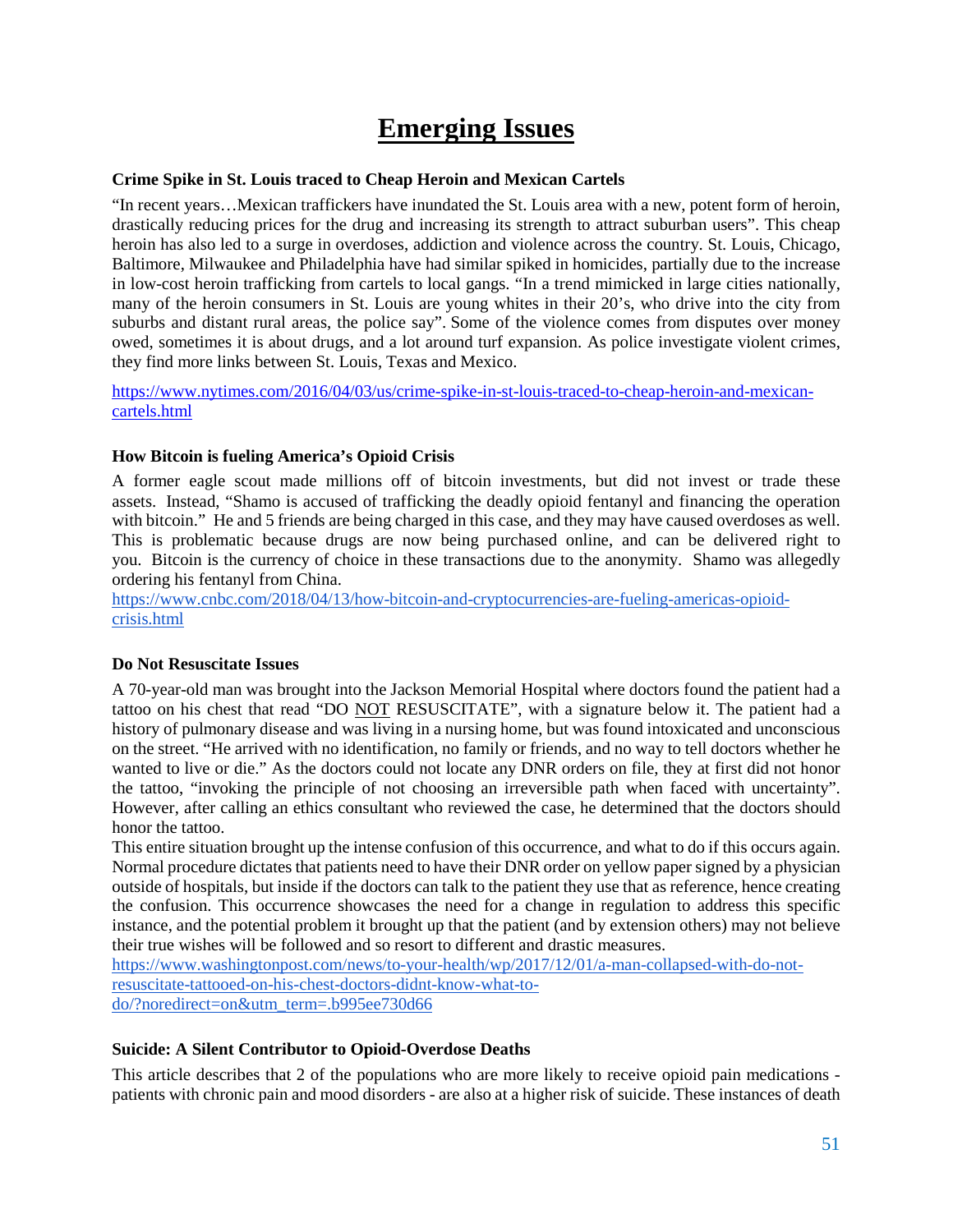have not been counted or differentiated in overdose deaths. The CDC estimates 15% of suicides in 2015 were by drug overdose. It is difficult to discern a number from overdose deaths, because the medical examiner must know their intent with certainty.

[https://www.nejm.org/doi/full/10.1056/NEJMp1801417?query=featured\\_home&](https://www.nejm.org/doi/full/10.1056/NEJMp1801417?query=featured_home&)